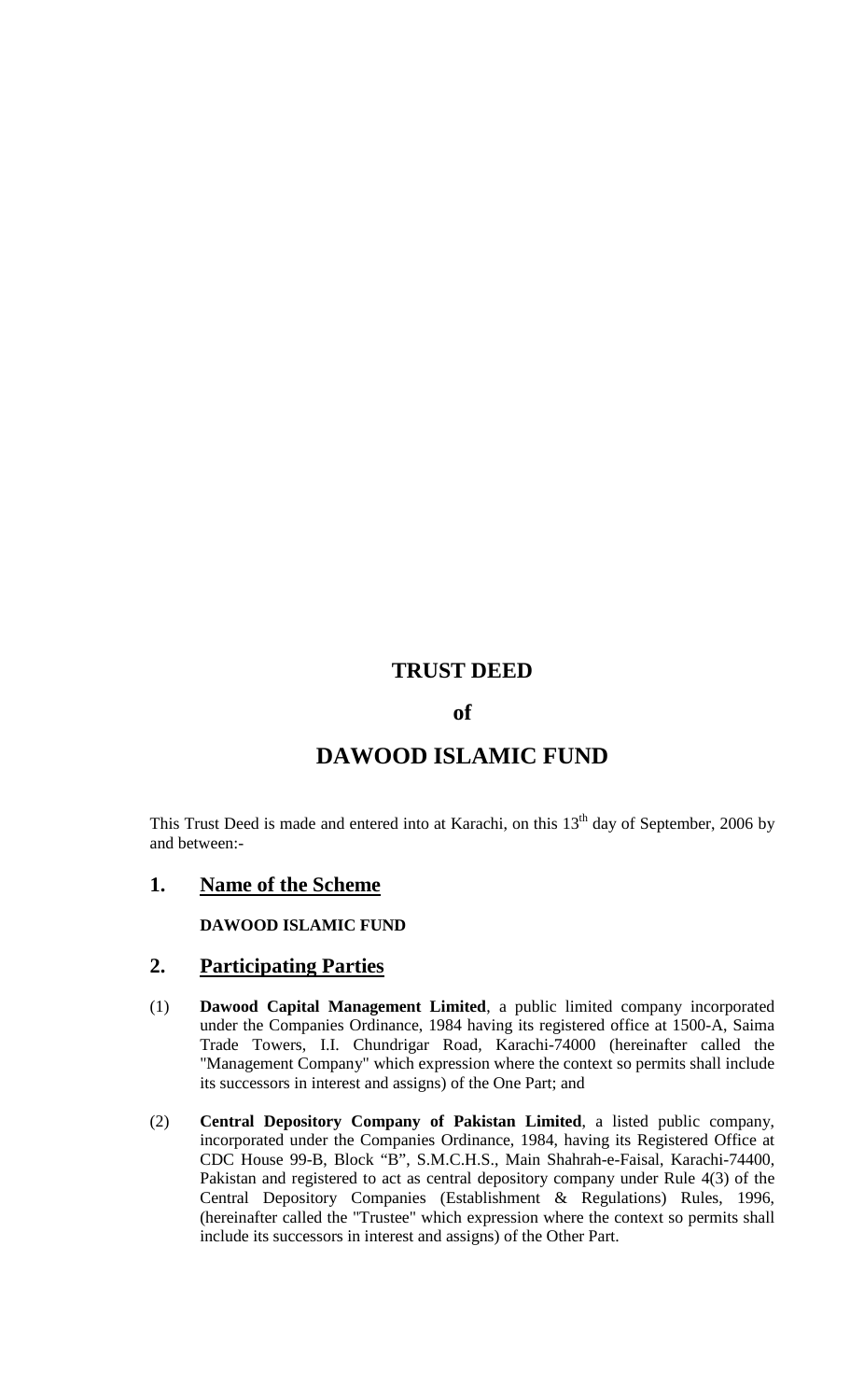#### **WHEREAS:**

- A. The Management Company is registered as a Non-Banking Finance Company under the Non-Banking Finance Companies (Establishment and Regulation) Rules, 2003 (the Rules) to undertake asset management services and to inter alia establish and operate Shariah Compliant unit trusts;
- B. The Management Company has been conveyed no objection by the Securities & Exchange Commission of Pakistan (Commission) vide its letter No.SEC/NBFC-II/DIF/AD-ZRK/598/2006 dated September 07, 2006 appended hereto as Annexure "A" to constitute the Trust under the name and title of "**Dawood Islamic Fund**" **(DIF)** (hereinafter referred to as the "Unit Trust", "Trust", "Fund", or "Scheme") and to register this Trust Deed, pending authorization for the establishment and operation of the Scheme in accordance with the provisions of the Rules, this Trust Deed and the Shariah;
- C. The Management Company has nominated and appointed the Trustee as trustee of the Scheme and the Trustee has accepted such appointment upon the terms and conditions herein contained;
- D. The Commission has approved the appointment of Trustee, vide letter No. SEC/NBFC-JD-II/158/2006 dated March 17, 2006 appended hereto as Annexure 'B'.
- E. The SECP has approved the appointment of the Shariah Advisor, vide letter No. NBFC/MF/RS/ZRK-AD/DIF/597/2006 dated September 07, 2006 appended hereto as Annexure 'C'.
- F. All conducts and acts of the Trust shall be Shariah compliant.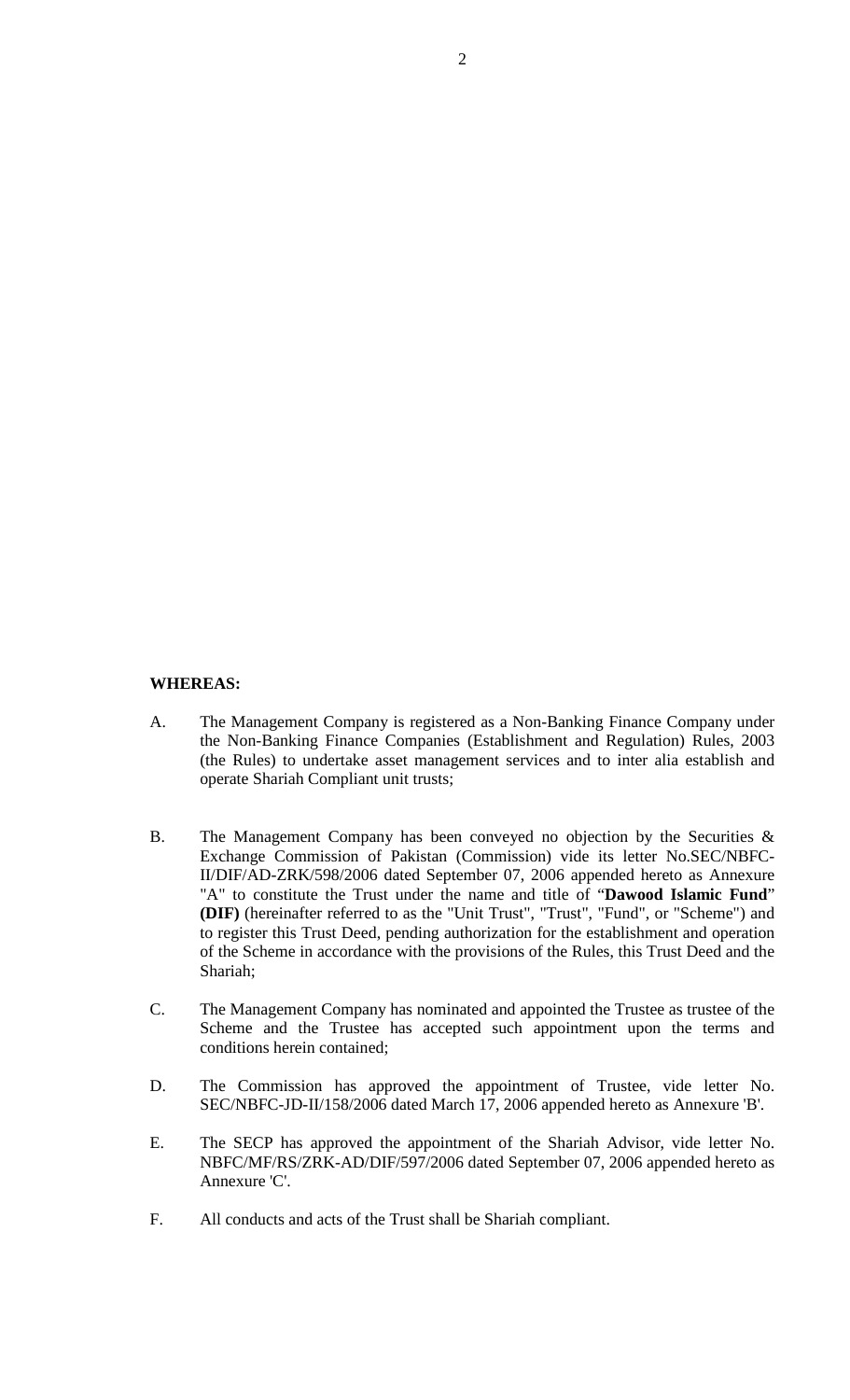# **2.1 Declaration of Trust**

- 2.1.1 Unit Trust is hereby created under the name of *Dawood Islamic Fund* (DIF) and the Trustee is hereby nominated, constituted and appointed as the trustee of the Unit Trust herein created and the Management Company is hereby appointed to establish, manage, operate and administer the Unit Trust. The Trustee and the Management Company do hereby agree to such appointments and declare that:
	- (a) the Trustee shall hold and stand possessed of the Deposited Property that may from time to time be vested in the Trustee upon trust as a single common fund for the benefit of the Unit Holders ranking *pari-passu* inter se according to the number of Units held by each Unit Holder;
	- (b) the Management Company shall establish, manage, operate and administer the Scheme in accordance with the provisions of this Deed, the Rules; and
	- (c) the Deposited Property shall be invested from time to time by the Trustee at the direction of the Management Company strictly in terms of the provisions contained and the conditions stipulated in this Deed, the Offering Documents, the Rules and the conditions (if any) which may be imposed by the SECP from time to time and in compliance with Islamic Shariah.
- 2.1.2 For attaining the aims and objects, the Management Company does hereby deliver, transfer and hand over to the Trustee this day of the state of the state of the state of the state of the state of the state of the state of the state of the state of the state of the state of the state of the state of the a sum of Ten Thousand Only (Rs.10,000/=). This will be reimbursable to the Management Company by the Trust after it receives authorization from the SECP.
- 2.1.3 It is further declared that the Management Company has appointed Shariah Advisor(s) under intimation to the Trustee with the approval of SECP under the provisions of this Deed, who have certified that the provisions of this Deed are Shariah compliant vide their joint letter dated June 15, 2006 a copy of which is annexed to this Deed as Annexure "D". Provided however, the Management Company may from time to time under intimation to the Trustee and with the approval of the SECP, fill in the vacancies of Shariah Advisors that may be created by demise (God forbid), retirement, resignation or removal for genuine causes.

# 3. **Governing Law, Jurisdiction and Shariah Compliance**

### **3.1 Governing Law**

This Deed shall be subject to and be governed by the Ordinance, the Rules and all applicable laws and regulations and it shall be deemed for all purposes whatsoever that all the provisions required to be contained in a trust deed by the Rules are incorporated in this Deed as a part and parcel thereof and in the event of any conflict between this Deed and the provisions required to be contained in a trust deed by the Rules, the latter shall supersede and prevail over the provisions contained in this Deed.

### **3.2 Jurisdiction**

Subject to the Arbitration Clause 32 hereafter applicable between the Management Company and the Trustee inter se, each party, including the Unit Holders irrevocably submit to the exclusive jurisdiction of the courts at Karachi.

### **3.3 Shariah Governance:**

3.3.1 All activities and investments of the Unit Trust shall be undertaken in accordance with the Islamic Shariah.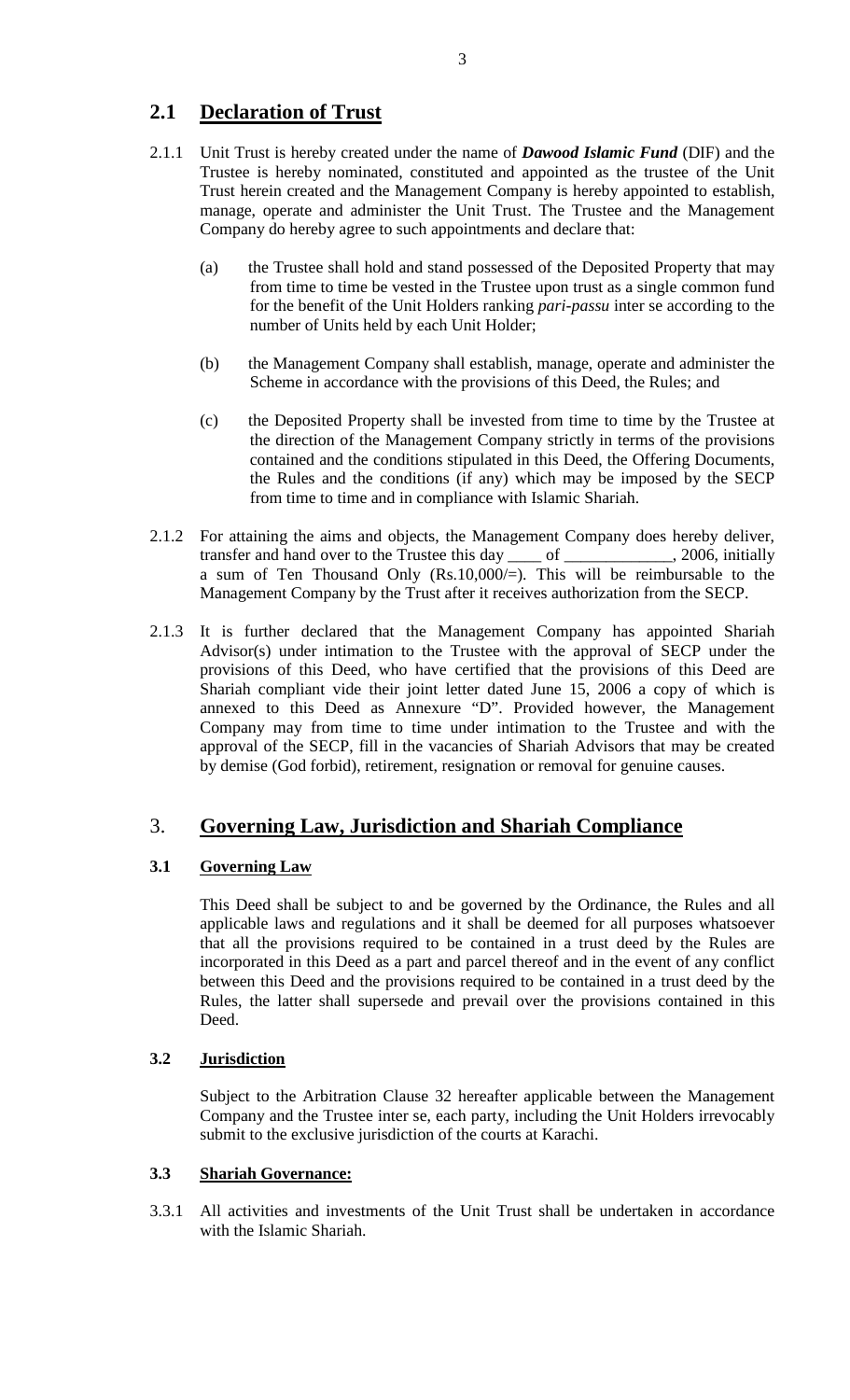- 3.3.2 There are activities that are unlawful in Shariah, which the Fund cannot invest in. These include, among others:
	- (a) Activities related to the objectives of the Fund such as investment in riba based transactions, conventional insurance transactions, intoxicants, gambling, pornography, Haram meat; and
	- (b) Activities related to the management of Fund such as taking interest bearing deposits or raising interest-bearing loans.

#### **3.4 Shariah Advisor:**

- (a) The Shariah Advisory Services will be provided by the Shariah Advisor(s), appointed by the Management Company through an agreement (the Agreement). The Management Company has appointed Professor Mufti Munib-ur-Rehman, Muhammad Abubakr Siddiq and Mufti Muhammad Sabir as the initial Shariah Advisor to the Scheme vide Agreement dated July 05, 2006.
- (b) The Shariah Advisor will be appointed for a period of three years, but may be re-appointed on completion of their term. The Management Company can at any time terminate the Agreement with the Shariah Advisor or any of them by giving a notice of such period as may be provided in the Agreement, before the completion of the term and fill the casual vacancy(ies).
- (c) The Shariah Advisor will advise the Management Company on matters relating to Shariah compliance and recommend general investment guidelines, consistent with the Shariah. Any verdict issued by the Shariah Advisor in respect of any Shariah related matter would be final and acceptable by the Trustee, the Management Company, the Unit Holders and other parties related with that matter. The Shariah Advisor's responsibilities will be as under:
	- i. The Shariah Advisor has co-ordinated with the Management Company in drawing up of this Deed and other related material documents constituting Constitutive Documents for the formation of the Unit Trust and shall further provide technical guidance and support on various aspects of Shariah, so as to enable the Management Company to mould the Unit Trust into Riba free avenue of investment.
	- ii. The Shariah Advisor will do the research as appropriate on the criteria followed by Islamic unit trusts all over the world for the purpose of screening of investments. The Shariah Advisor's will then decide as to which criteria are relevant to be used in the context of Pakistan's capital markets and the instruments available therein, and which need to be modified/added/deleted.
	- iii. The Shariah Advisor will certify that all the provisions of the Scheme and proposed investments to be made on account of the Unit Trust by the Management Company are Shariah compliant with the criteria established as per Clause (i) above.
	- iv. The Shariah Advisor will be required to evaluate and advise the management Company on all new financial instruments as and when introduced for their Shariah permissibility.
	- v. At the end of each Accounting Period, the Shariah Advisor shall issue a certificate, to be included in the Scheme's financial reports, in respect of Shariah compliance of the preceding year's operations of the Scheme and the Shariah Advisor may, at the Management Company's costs, conduct such audits or other investigations as may be necessary for the issuance of the certificate.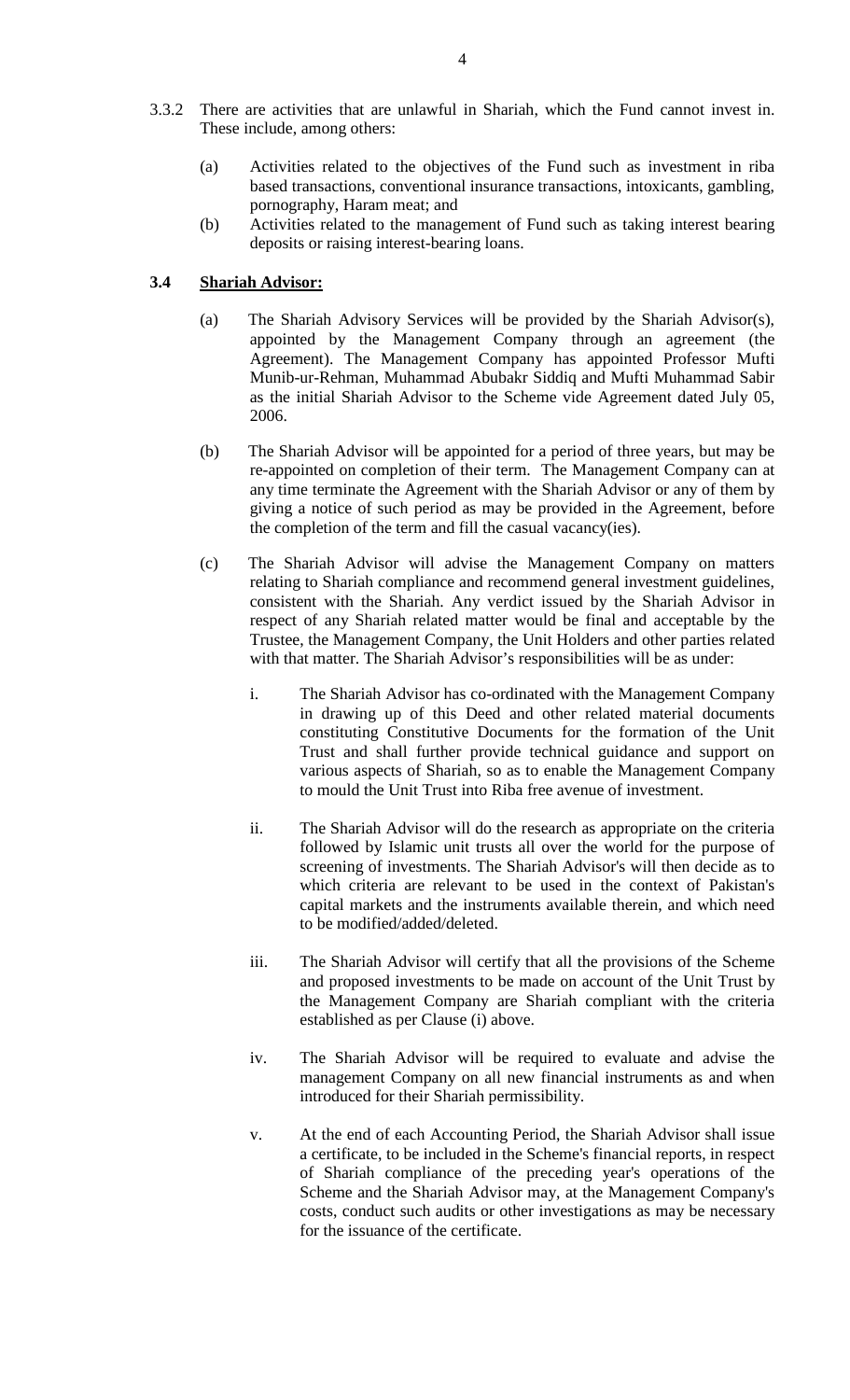vi. The Shariah Advisor will determine an appropriate percentage of income and cash flows included in the income and cash flow of the companies in which the Unit Trust has invested from activities not in accordance with the principles of the Shariah, and will recommend to the Management Company the criteria for selecting the Charities to whom such sums shall be donated, subject to the Rules.

#### **3.5 Shariah Compliance Auditor:**

- (a) The Auditor of the Unit Trust will also act as Shariah Compliance Auditor, and will complete Shariah Compliance Audit of the Trust for each Accounting Period within four months from the relevant Accounting Date, and will issue a Shariah compliance audit report.
- (b) Subject to the Rules, the Shariah Compliance Auditor would verify the following aspects of the Unit Trust's activities:
	- i. Necessary approvals have been obtained from the Shariah Advisor in respect of transactions involving Shariah related matters.
	- ii. Documentation contains all necessary information to make it Shariah complaint.
	- iii. No misuse of Trust funds has been committed.
	- iv. Trust funds were placed for investment under Shariah compliant avenues.
	- v. Costs charged to Trust were in accordance with the Shariah permissions and terms of the Trust Deed.
	- vi. Share of the Mudarib in profits from investments are in accordance with the agreed rates.
	- vii. Distributions for the Unit Holders are in accordance with the terms agreed upon.
	- viii. Any other point affecting the Shariah compliance.
	- ix. The Shariah Compliance Auditor will base his audit on tests usually applied in practice.
	- x. Disclosure shall be made in the notes to the financial accounts, of earnings prohibited by Shariah, if any, and how those amounts are disposed of.
	- xi. Disclosure shall be made of whether the Zakat payment is the responsibility of the Fund or the responsibility of Unit Holders. The Fund shall also disclose the Zakat due for each Unit.
- (c) The Shariah Compliance Auditor shall be competent to carry out the Shariah Compliance audit, including that the audit firm shall have experience and requisite knowledge of conducting Shariah Compliance audits and shall have laid down systems and programs to carry out such audit. The Management Company shall, in consultation with the Shariah Adviser and the Trustee, determine the competence of the Auditor in this regard.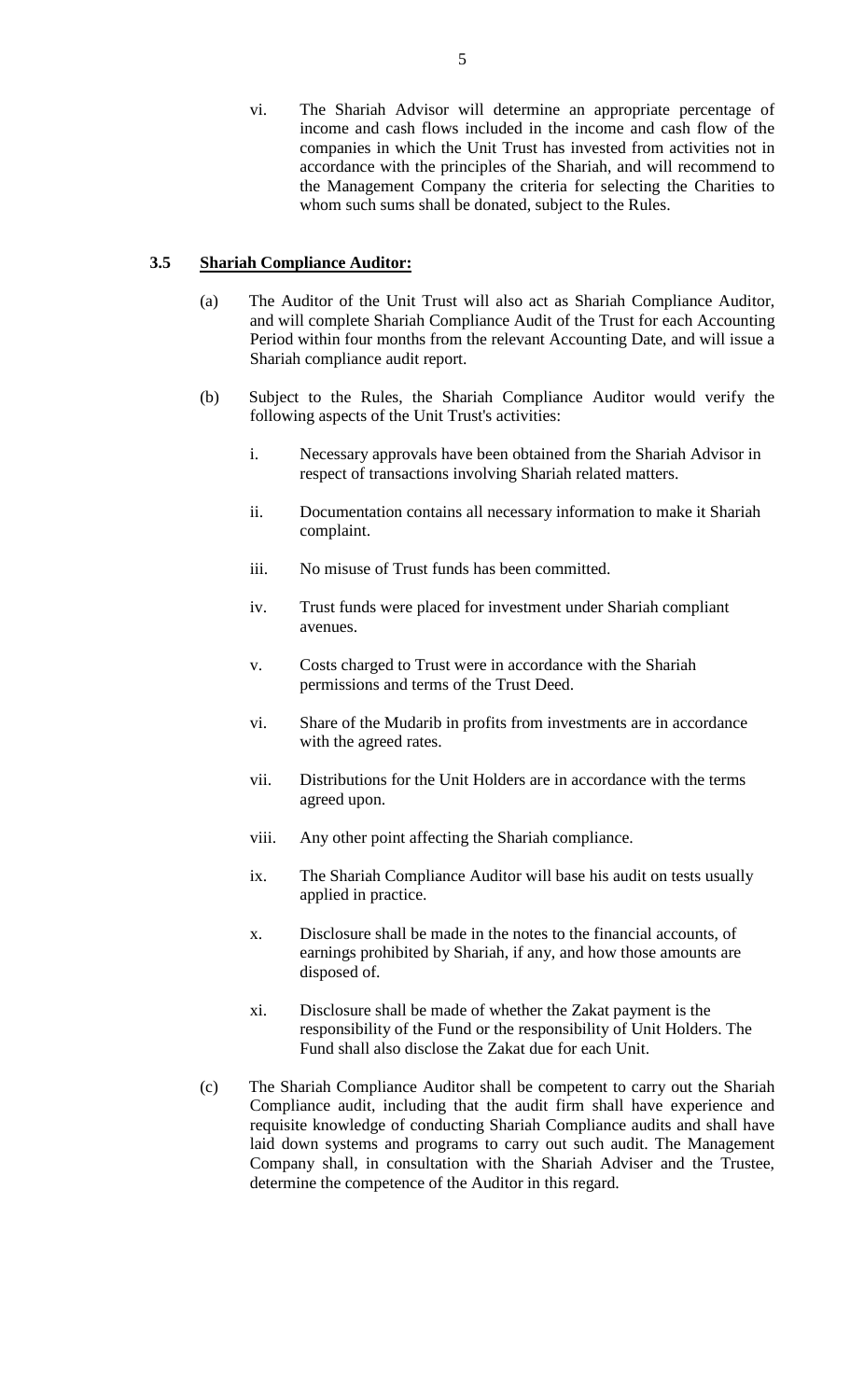# **4. For the Unit Trust, Effect of this Deed, Status of Unit Holders and Retirement/Change of Trustee, etc.**

#### **4.1 Deed binding on each Unit Holder**

The terms and conditions of this Deed shall be binding on each Unit Holder as if he had been a party to it and shall be bound by the provisions hereof and shall further be deemed to have authorized and required the Trustee and the Management Company to do so as required by them by the terms of this Deed and the Rules.

### **4.2 Unit Holders not liable to make further payments**

No Unit Holder shall be liable to make any further payments to the Trustee or the Management Company after he has paid the Offer Price of the Units in accordance with Clause 7.1 hereafter and no further liability shall be imposed on any Unit Holder in respect of the Units held by him.

### **4.3 Units to rank** *pari passu*

- 4.3.1 All Units and fractions thereof represent an undivided share in the Scheme and shall rank *pari passu* according to the number of Units held by each Unit Holder, including as to the rights of the Unit Holders in the Net Assets, earnings and the receipt of the dividends and distributions. Each Unit Holder has a beneficial interest in the Trust proportionate to the Units held by such Unit Holder and shall have such rights as are set out in this Deed and the Offering Document.
- 4.3.2 Core Units subscribed by the Core Investors for an aggregate amount of not less than the amount prescribed under the Rules shall be offered and issued at Par Value and shall not be redeemable for a period of two years from the close of Initial Period. A mention of such restriction and its termination date shall be entered into the Register and shall be noted on any Certificate issued in respect of such Units*.*

### **4.4 Trustee to report to the Unit Holders**

- 4.4.1 The Trustee shall report to the Unit Holders in accordance with the Rules. In particular, the Trustee shall issue a report to the Unit Holders to be included in the annual report to be sent to the Unit Holders whether in the Trustee's opinion, the Management Company has in all material respects managed the Scheme in accordance with the provisions of this Deed and the Rules and if the Management Company has not done so, the respect in which it has not done so and the steps, which the Trustee has taken in respect thereof.
- 4.4.2 The Trustee shall be entitled to require the Auditors to provide such reports as may be agreed between the Trustee and the Management Company as may be considered necessary to facilitate the Trustee in issuing the certification required under the Rules. The Trustee shall endeavour to provide the certification at the earliest date reasonably possible.

#### **4.5 Manner in which the Trustee may retire**

The Trustee shall be entitled to retire voluntarily at any time upon prior written notice of three months to the Management Company and after obtaining prior written consent of the SECP; subject to the condition that the retirement shall not take effect except upon the appointment of a new trustee. In the event of the Trustee desiring to retire, the Management Company, within a period of three months after receiving a written notice to that effect from the Trustee and with the prior written approval of the SECP, may by a deed supplemental hereto under the seal of the Management Company appoint a new trustee under the provisions of the Rules in place of the retiring Trustee and also provide in such deed for the automatic vesting of all the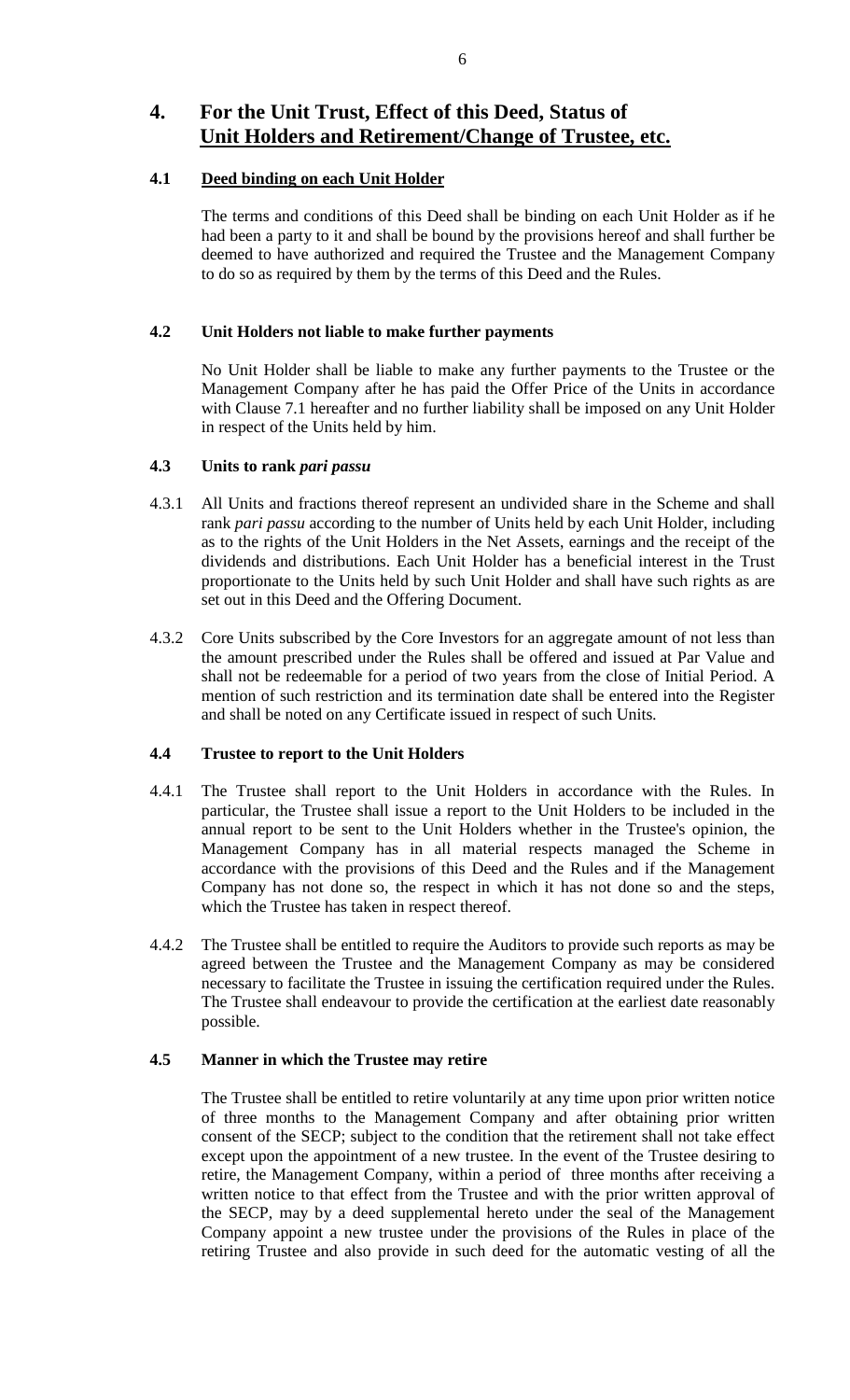Deposited Property and other assets, if any, of the Scheme in the name of the new trustee. Provided that the obligations of the Trustee shall continue and the Trustee shall also receive its remuneration until the new trustee is appointed. In case the Trustee decides to retire voluntarily, as above, it shall endeavour its best to suggest the name(s) of alternate company(ies) or institution(s) qualified for being appointed as trustee to the Management Company and the SECP for appointment as the trustee, in the place of the Trustee.

## **5. Role of the Management Company, Role of the Trustee, Bank Account**s **and Deposited Property**

#### **5.A Role of the Management Company**

#### 5.A.1 Primary Functions and Fund Management

- 5.A.1.1 The Management Company shall manage the Scheme and the Fund in the best interest of the Unit Holders, in good faith and to the best of its ability and without gaining any undue advantage for itself or any of its Connected Persons, and subject to the restrictions and limitations as provided in this Deed and the Rules. Purchase and sale of investments made under any of the provisions of this Deed shall be made by the Trustee according to the instructions of the Management Company in this respect, unless such instructions are in conflict with the provisions of this Deed or the Rules. The Management Company shall not be liable for any loss caused to the Scheme or to the value of the Deposited Property due to any elements or circumstances beyond its reasonable control.
- 5.A.1.2 The Management Company shall comply with the provisions of the Rules and this Deed for any act or matter to be done by it in the performance of its duties and such acts or matters may also be performed on behalf of the Management Company by any officer(s) or responsible official(s) of the Management Company or by any nominee or agent appointed by the Management Company under intimation of the trustee and any act or matter so performed shall be deemed for all the purposes of this Deed to be the act of the Management Company. The Management Company shall be responsible for the acts and omissions of all persons to whom it may delegate any of its functions, as if these were its own acts and omissions and shall account to the Trustee for any loss in value of the Deposited Property where such loss has been caused by its gross negligence or reckless or willful act and / or omission or of its officers, officials or agents.
- 5.A.1.3 The Management Company has the responsibility to make all investment decisions within the framework of the Rules, this Deed and the Offering Document(s) and the advice and guidance rendered by the Shariah Advisor.
- 5.A.2 Investor Services

The Management Company has the responsibility to facilitate investments and disinvestments by investors in the Scheme and to make adequate arrangements for receiving and processing applications in this regard.

- 5.A.3 Investor Records
- 5.A.3.1 The Management Company has the responsibility to maintain investor records and for this purpose it may appoint a Registrar, who is responsible for performing Registrar Functions, i.e. maintaining investors' (Unit Holders) records and providing related services. The Registrar shall carry out the responsibility of maintaining investors' records, issuing statements of accounts, issuing Certificates representing Units, processing redemption requests, processing dividend payments and all other related and incidental activities.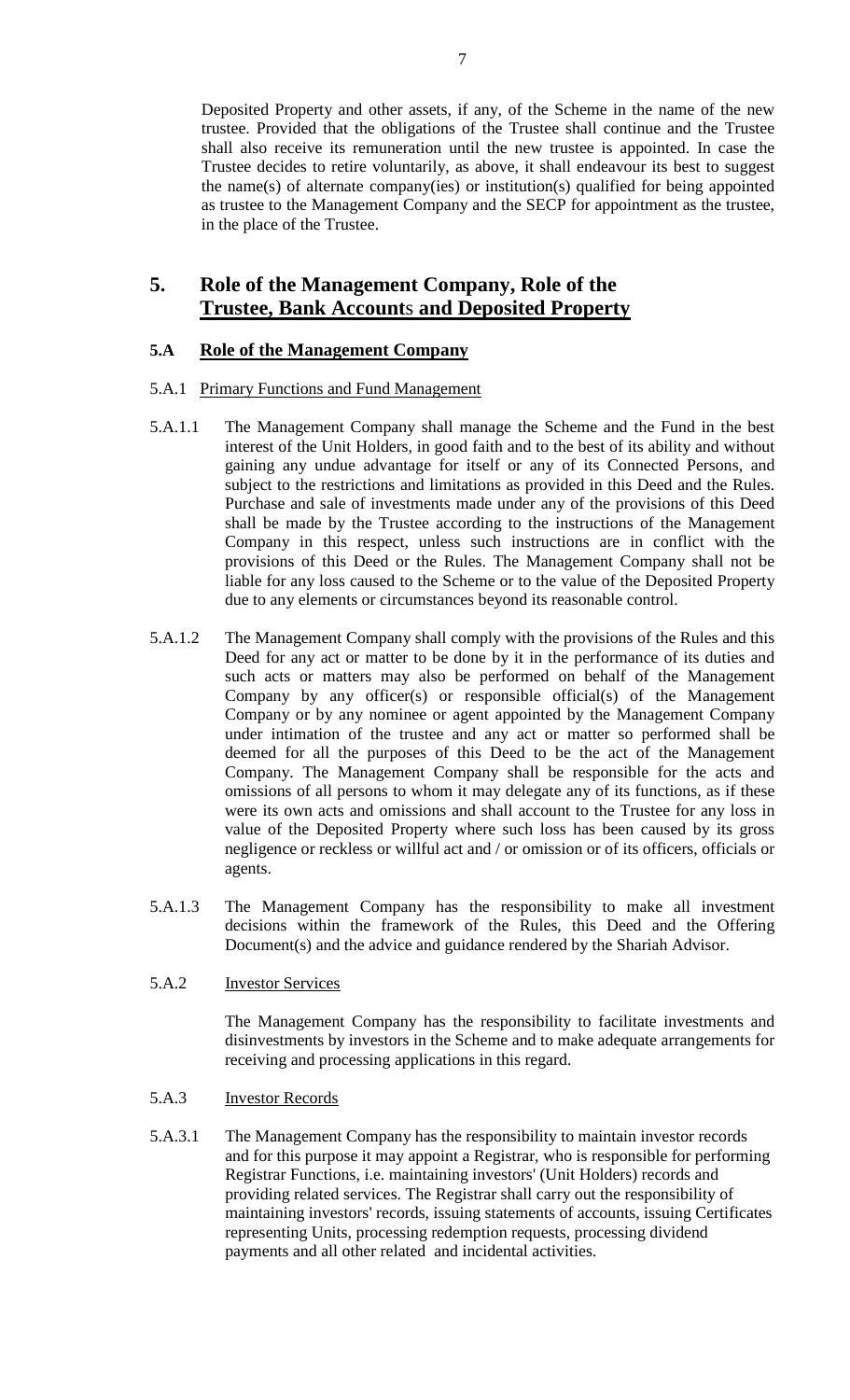5.A.3.2 The Management Company shall not remove the records or documents pertaining to the Scheme from Pakistan to a place outside Pakistan without the prior written permission of the SECP and the Trustee.

#### 5.A.4 Distribution

The Management Company, shall from time to time appoint, remove or replace one or more suitable persons, entities or parties as Distribution Company(ies)/ Distributor(s) for carrying on Distribution Function(s) at one or more location(s) on terms and conditions to be incorporated in the Distribution Agreement(s) to be entered into between the Distributor and the Management Company. Provided that the Management Company may also itself act as a Distributor for carrying on Distribution Functions. The Distributor(s) shall act as the interface between the investors, the Management Company, the Registrar and the Trustee and perform all other Distribution Function(s), as defined in Clause 34.24 hereafter.

#### 5.A.5 Investment Facilitators

The Management Company may, at its own responsibility, from time to time appoint Investment Facilitators to assist it in the promoting sales of Units.

#### 5.A.6 Record Keeping

The Management Company has the primary responsibility for all record keeping, regular determination and announcements of prices and for producing financial reports from time to time. However, the Trustee has the responsibility to ensure timely delivery to the Management Company of statements of accounts and transaction advices for banking and custodial accounts in the name and under the control of the Trustee. The Trustee is also required to confirm daily settlement position of all types including investments/disinvestments, bank transfers redemptions etc. The Management Company shall provide the Trustee unhindered access to all records relating to the Scheme.

- 5.A.7 Other Functions and Responsibilities of the Management Company
- 5.A.7.1 The Management Company may appoint, remove or replace the Registrar/Transfer Agent, in consultation with the Trustee.
- 5.A.7.2 The Management Company shall make available or ensure that there is made available to the Trustee such information as the Trustee may reasonably require in respect of any matter relating to the Scheme.
- 5.A.7.3 The Management Company shall not be under any liability, except such liability as may be expressly assumed by it under the Rules and this Deed, nor shall the Management Company (save as herein otherwise provided) be liable for any act or omission of the Trustee, nor for anything except for its own gross negligence or willful breach of duty. If for any reason it becomes impossible or impracticable to carry out the provisions of this Deed, the Management Company shall not be under any liability therefor or thereby and it shall not incur any liability by reason of any error of law or any matter or thing done or suffered or omitted, to be done in good faith hereunder.
- 5.A.7.4 The Management Company shall maintain at its principal office, proper accounts and records to enable a complete and accurate view to be formed of the assets and liabilities and the income and expenditure of the Trust, all transactions for the account of the Trust and amounts received by the Trust in respect of issuance of Units and paid out by the Trust on redemption of Units and by way of distributions.
- 5.A.7.5 The Management Company shall prepare and transmit an annual report, together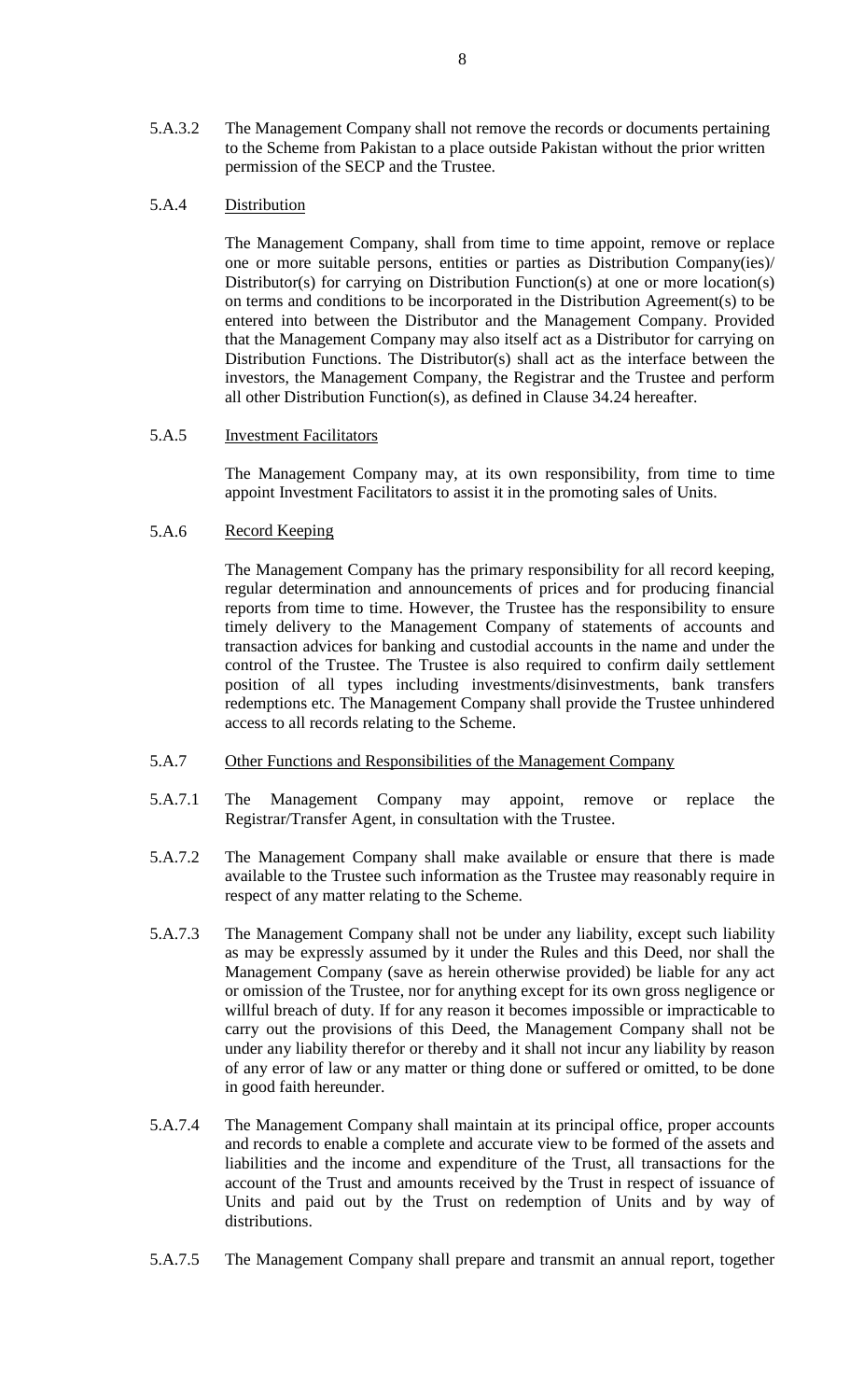with a copy of the Statement of Assets and Liabilities, income and expenditure account and the Auditor's report of the Scheme to the Trustee, the SECP and the Unit Holders within four months of the closing of the Accounting Date and Statement of Assets and Liabilities and income and expenditure accounts shall comply with the requirements set out in the Rules.

- 5.A.7.6 The Management Company shall within one month of the closing of the first and third quarter and within two months after the close of second quarter of each Accounting Date, prepare and transmit to the Trustee, the SECP and the Unit Holders, Statement of Assets and Liabilities as at the end of that quarter, profit and loss account, cash flow statement and statement of changes in equity for that quarter, whether audited or otherwise.
- 5.A.7.7 As to the Unit Holders, the Reports mentioned in Clauses 5.A.7.5 and 5.A.7.6 may be sent to the Unit Holders either physically or through electronic means or on the web, subject to the SECP's approval.
- 5.A.7.8 The Management Company shall maintain a Register of Unit Holders through its agent or in any other manner of the Trust (either in physical or electronic form) and inform the Trustee and the SECP of the address where the Register is kept.
- 5.A.7.9 The Management Company shall with the consent of the Trustee, appoint at the establishment of the Trust and upon any vacancy, the Auditor and such Auditor shall not be appointed for more than three consecutive years and the contents of the Auditor's report shall be in accordance with the provisions of the Rules.
- 5.A.7.10 The Management Company shall also furnish a copy of the annual report together with copies of the Statement of Assets and Liabilities, income and expenditure accounts and the Auditor's report of the Scheme to the SECP and the Trustee within four months of the close of the Accounting Period, together with a statement containing the following information, namely:
	- (i) total number of Unit Holders; and
	- (ii) particulars of the pertinent personnel (executives, research and others) of the Management Company.
- 5.A.7.11 The Management Company shall, from time to time, advise the Trustee of the settlement instructions relating to any investment/ disinvestment transactions entered into by it on behalf of the Trust. The Trustee shall carry out the settlements in accordance with the dictates of the specific transactions. The Management Company shall ensure the settlement instructions are given promptly after entering into the transaction so as to facilitate timely settlement and the Trustee on its part, shall ensure that the settlement is handled in a timely manner in accordance with dictates of the transaction.
- 5.A.7.12 The Management Company shall provide the Trustee with regular reports indicating dividends, other forms of income or inflows, and any rights or warrants relating to the investments that are due to be received. The Trustee shall report back to the Management Company any such amounts or warrants that are received on such accounts from time to time.

#### **5.B Role of the Trustee**

- 5.B.1 The Trustee shall invest the Deposited Property from time to time at the direction of the Management Company strictly in terms of the provisions contained and the conditions stipulated in this Deed, the Offering Document(s), the Rules and the conditions (if any) which may be imposed by the SECP from time to time;
- 5.B.2 The Trustee has the responsibility for being the nominal owner and for the safe custody of the assets of the Trust on behalf of the beneficial owners (the Unit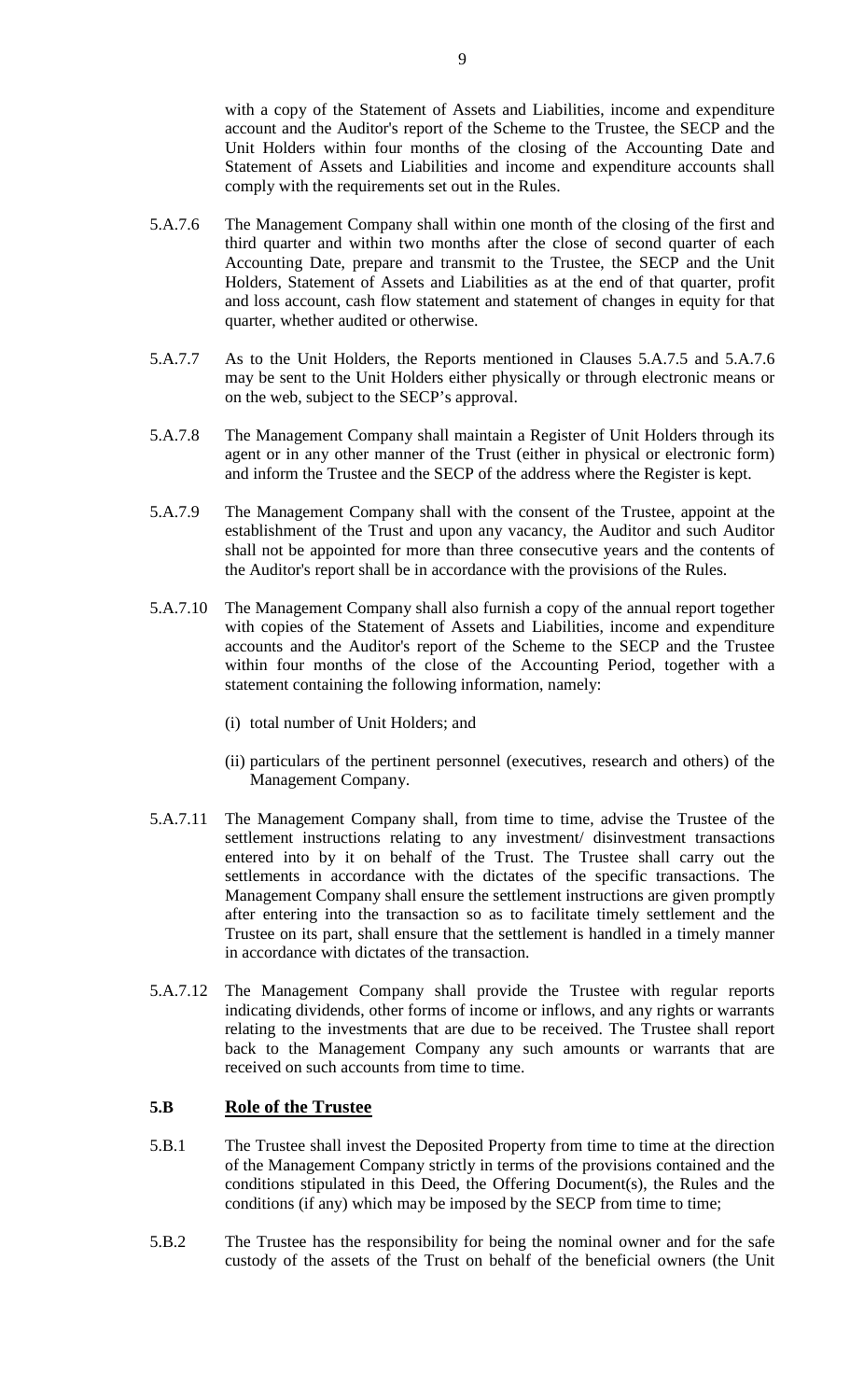Holders), within the framework of the Rules, this Trust Deed and the Offering Document(s) issued for the Unit Trust.

- 5.B.3 The Trustee shall have all the obligations entrusted to it under the Rules.
- 5.B.4 The Trustee shall nominate one or more of its officers to act as attorney(s) for performing the Trustee's functions and for interacting with the Management Company.
- 5.B.5 The Trustee shall on the directions of the Management Company appoint and may also remove and replace from time to time one or more bank(s) and/or other depository company, to act as the Custodian(s) for holding and protecting the Deposited Property and every part thereof and for generally performing the custodial services at one or more locations and on such terms, as the Trustee and the Management Company may mutually agree and to be incorporated in custodial services agreement(s) to be executed between the Trustee and the Custodian(s). Provided however, the Trustee may also itself provide custodial services for the Trust with the approval of the Management Company at competitive terms as part of its normal line of business.
- 5.B.6 The Trustee shall comply with the provisions of this Deed for any act or matter to be done by it in the performance of its duties and such acts or matters may also be performed on behalf of the Trustee by any officer or responsible official of the Trustee or by any nominee or agent appointed by the Trustee under intimation of the Management Company: Provided that the Trustee shall be responsible for the acts and omissions of all persons to whom it may delegate any of its duties, as if these were its own acts and omissions and shall account to the Trust for any loss in value of the Deposited Property where such loss has been caused by gross negligence or any reckless act and/or omission of the Trustee or any of its directors, officers, nominees or agents.
- 5.B.7 The Trustee shall exercise all due diligence and vigilance in carrying out its duties and in protecting the interests of the Unit Holders. The Trustee shall not be under any liability on account of anything done or suffered by the Trust, if the Trustee had acted in good faith in accordance with or in pursuance of any request of the Management Company provided they are not in conflict with the provisions of this Deed or the Rules. Whenever pursuant to any provision of this Deed any certificate, notice, direction, instruction or other communication is to be given by the Management Company to the Trustee, the Trustee may accept as sufficient evidence thereof:
	- i) A document signed or purporting to be signed on behalf of the Management Company by any person whose signature the Trustee is for the time being authorized in writing by the Management Company to accept including a facsimile copy of the same, or
	- ii) Any instruction received online through the software solution adopted by the Management Company for managing and keeping records of the funds managed by the Management Company.
- 5.B.8 The Trustee shall not be liable for any loss caused to the Fund or to the value of the Deposited Property due to any elements or circumstances beyond its reasonable control.
- 5.B.9 The Trustee shall carry out the instructions of the Management Company in all matters including investment and disposition of the Deposited Property unless such instructions are in conflict with the provisions of this Deed and/or the Offering Document(s) or the Rules and / or any other applicable law; provided, however if for any reasons, it becomes highly impractical or not possible to carry out any instructions or fulfill or effectuate any of the provisions of this Deed, the Trustee shall not be responsible therefor and it shall neither incur any liability for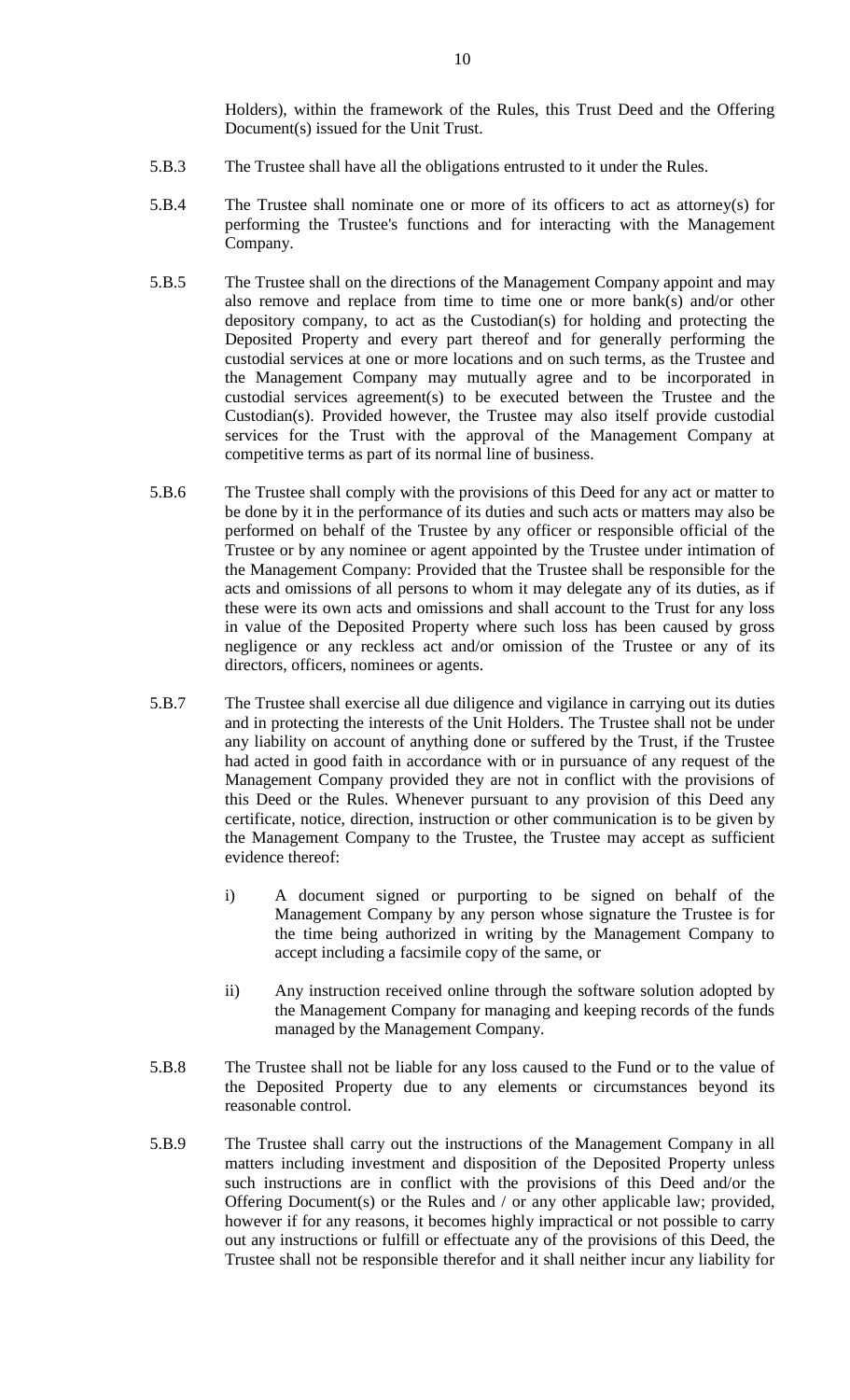anything done or omitted to be done in good faith, provided it has attempted to employ its best efforts and all available means to comply with the instructions.

- 5.B.10 The Trustee shall make available or ensure that there is made available to the Management Company such information as the Management Company may reasonably require from time to time in respect of the Deposited Property and all other matters relating to the Trust.
- 5.B.11 The Trustee shall issue a report to the Unit Holders included in the annual report whether in its opinion, the Management Company has in all material respects managed the Deposited Property in accordance with the provisions of the Rules, Offering Document and this Deed and if the Management Company has not done so, the respect in which it has not done so and the steps the Trustee has taken in respect thereof.
- 5.B.12 The Trustee shall be entitled to require the Auditors to provide such reports as may be agreed between the Trustee and the Management Company as may be considered necessary to facilitate the Trustee in issuing the certification required under the Rules. The Trustee shall endeavor to provide the certification at the earliest date reasonably possible.
- 5.B.13 The Trustee shall, if requested by Management Company or if it considers necessary for the protection of Deposited Property or safeguarding the interest of Unit Holders, institute or defend any suit, proceeding, arbitration or inquiry or any corporate or shareholders' action in respect of the Deposited Property or any part thereof, with full powers to sign, swear, verify and submit pleadings and affidavits, to file documents, to give evidence, to appoint and remove counsel and to do all incidental acts, things and deeds through the Trustee's authorized directors and officers. All reasonable costs, charges and expenses (including reasonable legal fees) incurred in instituting or defending any such action shall be borne by the Trust and the Trustee shall be indemnified against all such costs, charges and expenses: Provided that no such indemnity shall be available in respect of any action taken against the Trustee for gross negligence or breach of its duties in connection with the Trust under this Deed or the Rules. For the avoidance of doubt it is clarified that notwithstanding anything contained in this Deed, the Trustee and the Management Company shall not be liable in respect of any losses, claims, damages or other liabilities whatsoever suffered or incurred by the Trust arising from or consequent to any such suit, proceeding, arbitration or inquiry or corporate or shareholders' action or otherwise howsoever and (save as herein otherwise provided), all such losses, claims, damages and other liabilities shall be borne by the Trust Fund.
- 5.B.14 Neither the Trustee nor the Custodian (if Trustee has appointed another person as Custodian), or the Management Company or any of their Connected Persons shall sell or purchase or deal in the sale of any Investment or enter into any other transaction with the Trust [save in the capacity of an intermediary].
- 5.B.15 Subject to the Rules, any transaction between the Trust and the Management Company or any of their respective Connected Persons as principal shall only be made with the prior written consent of the Trustee.
- 5.B.16 The Trustee shall not be under any liability except such liability as may be expressly assumed by it under the Rules and this Deed nor shall the Trustee (save as herein otherwise provided) be liable for any act or omission of the Management Company nor for anything except its own negligence or willful breach of duty hereunder. If for any reason it becomes impossible or impracticable to carry out the provisions of this Deed, the Trustee shall not be under any liability therefor or thereby and it shall not incur any liability by reason of any error of law or any matter or thing done or suffered or omitted, to be done in good faith hereunder.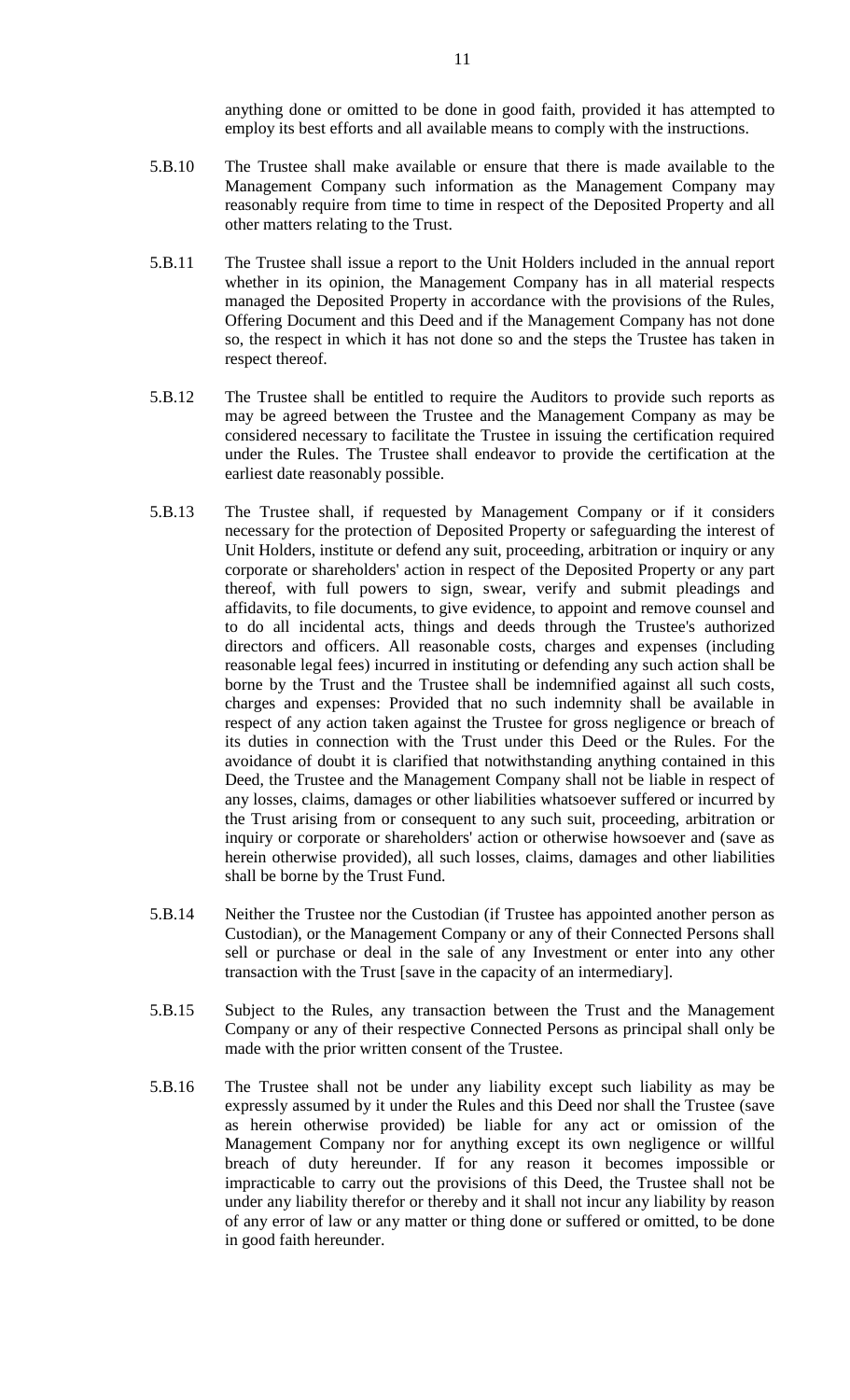- 5.B.17 The Trustee may consult the Shariah advisor directly on any matter , under intimation to the Management Company.
- 5.B.18 The Trustee shall ensure that (a) the sale, issue, repurchase, redemption and cancellation of units are carried out in accordance with the provisions of the Deed and the Rules; and (b) the methods adopted by the Management Company in calculating the value of units are adequate and in accordance with the provisions of the Deed and the Rules. In order to get these comforts the Trustee shall have unhindered access to records and information maintained with the Management Company or its agents.

#### **5.C Bank Accounts**

- 5.C.1 The Trustee, at the request of the Management Company, shall open Bank Accounts titled "**CDC-Trustee Dawood Islamic Fund"** for the Unit Trust at designated Bank(s) for collection, investment, redemption or any other use of the Trust's funds. These shall include the following:
- 5.C.1.1 Bank Account(s) titled "**CDC-Trustee Dawood Islamic Fund"** at various branches of such Bank(s) as requested by the Management Company. These accounts shall be temporary collection accounts where collections shall be held prior to their being transferred to the main Bank Account of the Trust on a daily basis.
- 5.C.1.2 Additional Bank Account(s) titled **CDC – Trustee Dawood Islamic Fund** at such branches of Banks and at such locations (including outside Pakistan, subject to applicable regulations and after obtaining all necessary approvals from the relevant regulatory authority in Pakistan) as may be reasonably required by the Management Company from time to time. Such accounts shall be used as collection and redemption accounts. There shall be instructions for all such collection and redemption accounts to promptly transfer the funds collected therein to the main Bank Account and/or transfer the funds to the relevant bank accounts of the Unit Holders for redemption purposes.
- 5.C.1.3 The Management Company may require the Trustee to open separate Bank Accounts for the Unit Trust to facilitate investments on account of the Trust and the receipt, tracking and reconciliation of income or other receipts relating to the investments. This account may also be used to facilitate redemptions and other Trust related (ancillary) transactions.
- 5.C.1.4 The Management Company may also require the Trustee to open a separate Bank Account for each dividend distribution out of the Unit Trust.
- 5.C.2 Notwithstanding anything in this Deed, the beneficial ownership of the balances in the Accounts shall vest in the Unit Holders.
- 5.C.3 All bank charges for opening and maintaining Bank Accounts for the Trust shall be charged to the Fund.
- 5.C.4 All income, profit etc earned in the Distribution Account(s), including those accruing on unclaimed dividends, shall subject to the approval of the Shariah Advisor form part of the Deposited Property for the benefit of the Unit Holders and shall be transferred periodically from the Distribution Account(s) to the main Bank Account of the Trust.
- 5.C.5 The amounts received from the Core Investors (seed capital) and Private Placement Investors (if any) shall be deposited in a separate Bank Account titled **CDC – Trustee Dawood Islamic Fund - IPO** and transferred to the main Bank Account of the Fund upon the close of the Initial Period, Income, profit, etc. earned on the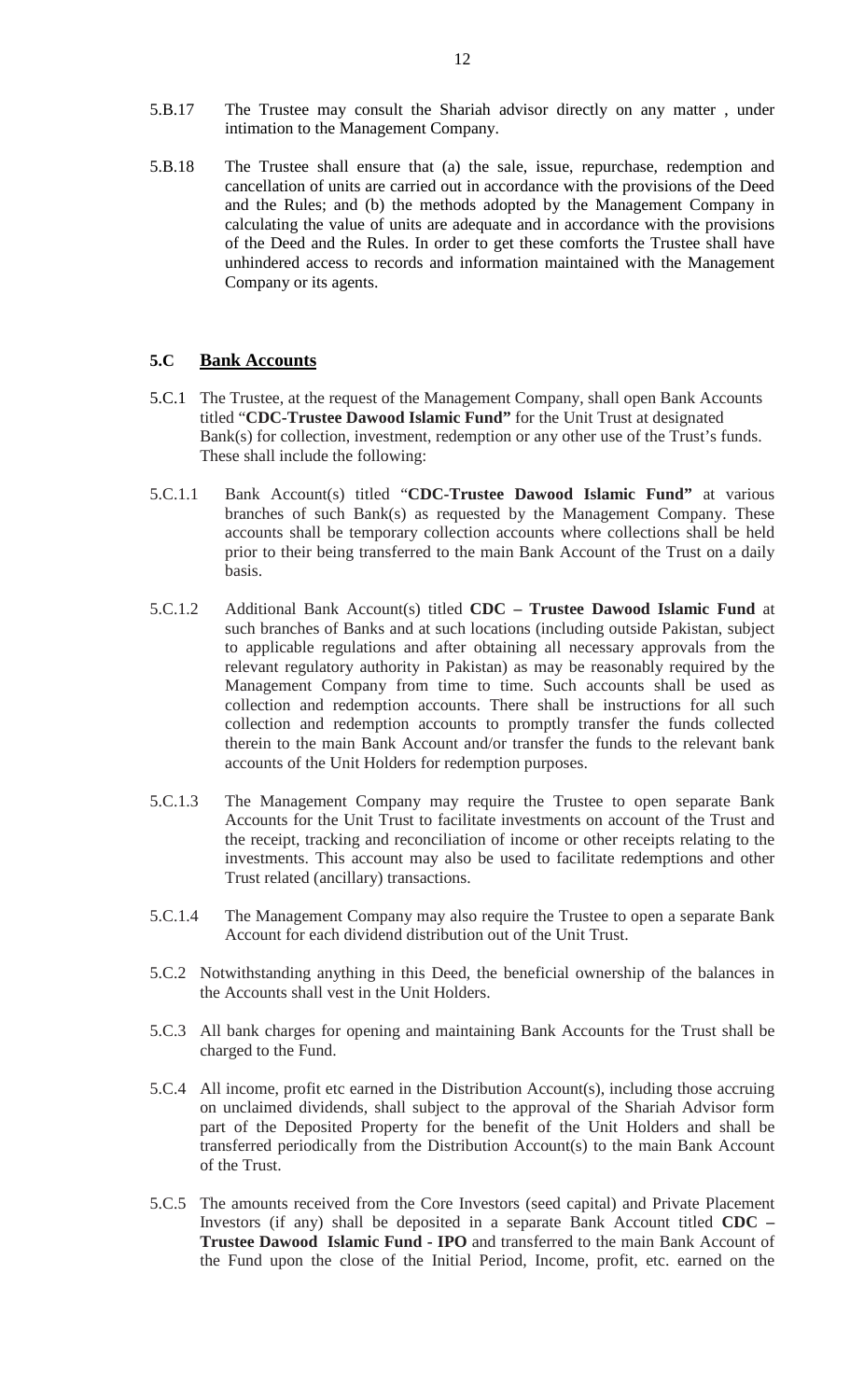#### **5.D Deposited Property**

- 5.D.1 The aggregate proceeds of all Units issued from time to time after deducting Duties and Charges and after deducting therefrom or providing thereout any applicable Sales Load shall constitute part of the Deposited Property and the Distribution Company shall remit such proceeds to the Trustee in accordance with the instructions given by the Management Company from time to time.
- 5.D.2 The Deposited Property shall initially be constituted out of the proceeds of the Units issued to the Core Investors and other Units issued during the Initial Period after deducting any applicable Duties and Charges therefrom.
- 5.D.3 The Trustee shall take the Deposited Property into its custody or under its control either directly or through the Custodian and hold it in trust for the benefit of the Unit Holders in accordance with the provisions of the Rules and this Deed. The Deposited Property shall always be kept as a separate property and may be applied to make an advance, as may be permitted by Shariah and the Rules in relation to the normal business of the Trust. All registerable Investment shall be registered in the name of the Trustee and shall remain so registered until disposed of pursuant to the provisions of this Deed. All expenses incurred by the Trustee in effecting such registration shall be payable out of the Deposited Property.
- 5.D.4 Save, as herein expressly provided, the Deposited Property shall always be kept as separate property free from any mortgages, charges, liens or any other encumbrances whatsoever and the Trustee or the Custodian shall not create or purport to create any mortgages, charges, liens or any other encumbrances whatsoever to secure any loan, guarantee, or any other obligation actual or contingent incurred, assumed or undertaken by the Trustee, the Custodian or any other person, except for securing finances obtained from Islamic financial institutions upon the direction of the Management Company and subject to the limitations contained in the Rules.
- 5.D.5 The Trustee shall have the sole responsibility for the safe-keeping of the Deposited Property. In the event of any loss caused due to willful negligence or bad faith on part of the Trustee, the Trustee shall have an obligation to replace the lost Investment forthwith with similar investment of the same class and issue together with all rights and privileges pertaining thereto or compensate the Trust to the extent of any loss.
- 5.D.6 All cash forming part of the Deposited Property shall be deposited by the Trustee in one or more separate bank account(s) in the name of the Trustee with one or more scheduled Bank(s) or financial institution(s) with an investment grade credit rating, rated by an international rating agency or any other rating agency licensed by the SECP or the State Bank of Pakistan, and approved by the Management Company. The Bank or financial institution shall allow profit thereon in accordance with the rules prescribed by the Bank or the financial institution for sharing of profits or markup on deposits maintained in such account or under any other arrangement approved by the Management Company, in consultation with the Shariah Adviser.
- 5.D.7 If cash forming part of the Scheme's assets is deposited by the Trustee with an Islamic Bank, return shall be received on the Shariah based deposit at a rate not lower than the prevailing rate for a deposit of the same size and term.
- 5.D.8 Remuneration of the Management Company and the Trustee; brokerage and Transaction Costs relating to investing and disinvesting of the Deposited Property; all expenses incurred by the Trustee effecting the registration of all registerable property in the Trustee's name; legal and related costs as may be incurred in protecting or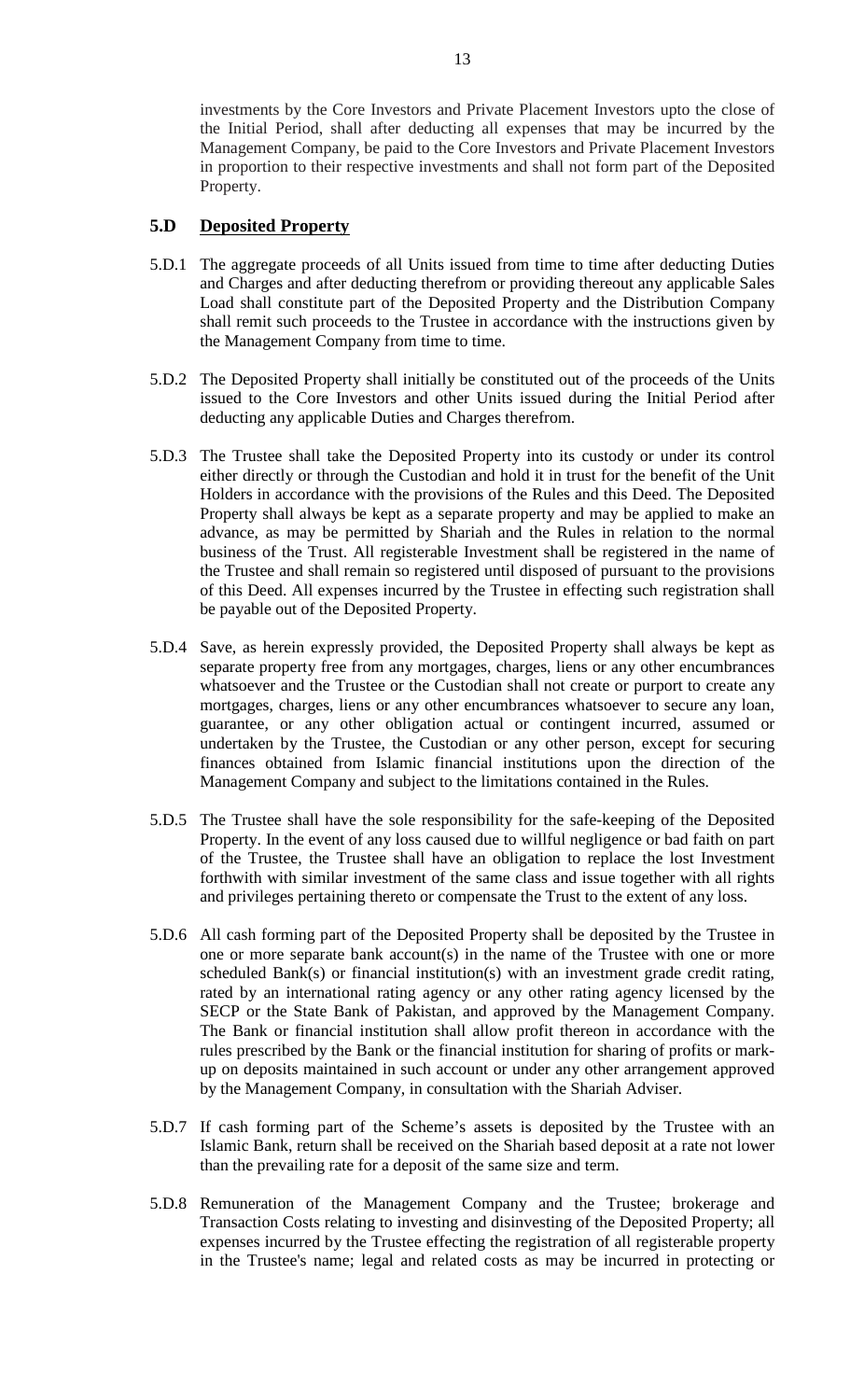enhancing the interests of the Scheme or the collective interests of the Unit Holders; Bank charges and profit, loss or service charges on Shariah Compliant borrowings duly approved under the Rules; Audit Fees; listing fee payable to Stock Exchange; rating fee payable to an approved rating agency; Formation Cost; taxes if any applicable to the Trust; remuneration to Shariah Advisor; annual Fee/charges to be paid to SECP under the Rules, finance documentation fee; and payment to Charity shall be payable out of the Deposited Property.

# **6. Investment Policy in respect of Investments of the Deposited Property and Investment Restrictions**

#### **6.1 Investment Policy**

The Trust is purely Shariah based Unit Trust which shall make investments only in Authorized Investments and shall thus offer Shariah Compliant returns to the investors in the Units of the Scheme. Hence, no investment of the Deposited Property or any portion thereof shall be made in any investment, which, in the opinion of the Shariah Advisor, is opposed to Shariah.

#### **6.2 Investment of Deposited Property**

- 6.2.1 During and prior to the commencement of the Initial Period the Trustee shall hold the Deposited Property in cash in a separate account with an Islamic Bank or Islamic Financial Institution approved by the Management Company. After the Initial Period all cash, except in so far as such cash may in the opinion of the Management Company be required for transfer to the Distribution Account, shall be invested by the Trustee from time to time in such Authorised Investments as may (subject always to the provisions of this Deed) be directed by the Management Company.
- 6.2.2 Any Investment may at any time be realized at the discretion of the Management Company either in order to invest the proceeds of sale in other Authorised Investment or to provide cash required for the purpose of any provision of this Deed or in order to retain the proceeds of sale in cash or on deposit as aforesaid or partly one and partly another. Any Investment which ceases to be an Authorised Investment or Shariah compliant shall be realized and the net proceeds of realization shall be applied in accordance with this Clause; Provided that the Trust may postpone the realization of such Investment for such period as the Management Company and the Trustee may determine to be in the interest of the Unit Holders, with the consent of Shariah Advisor and also with the approval of SECP.
- 6.2.3 The purchase or sale of any Investment in listed securities for the account of the Trust shall be made on the Stock Exchange through a broker, who must be a member of the Stock Exchange, unless the Management Company is satisfied that it is possible, subject to applicable law, to make such purchase or sale more advantageously in some other manner. The broker will be appointed from time to time by the Management Company under intimation to the Trustee. The Management Company shall not employ, as a broker, directly or indirectly any of its directors or officers or employees or a person who beneficially owns, whether individually or in association with close relative(s), 10% (ten percent) or more of the equity or other securities with voting rights, if any, issued by the Management Company, without the prior approval of the SECP and under intimation to the Trustee. The term, close relative shall have the same meaning as contemplated under the Rules. The Management Company shall not enter into transactions with any connected broker, which shall equal or exceed 10% or more of the transactions of the Scheme in any one Accounting Year. Provided further that the 10% limit may be exceeded with the prior permission of the SECP and accordingly under intimation to the trustee.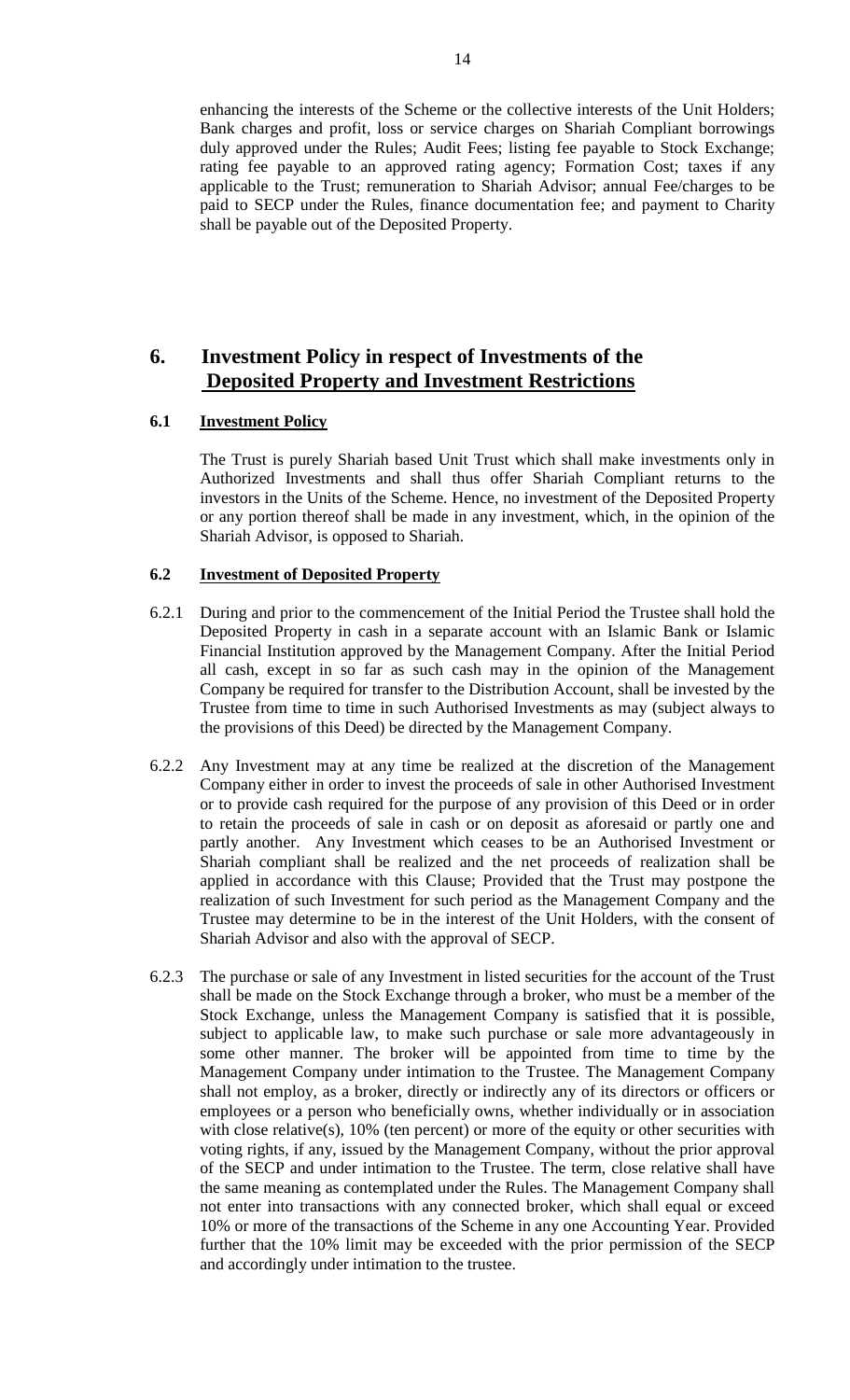#### **6.3 Investment Restrictions**

- 6.3.1 The Deposited Property shall be subject to such exposure limits as are provided in the Rules. Provided further that such exposure limits shall not be applicable in case, on application of the Management Company, SECP provides a relaxation of any or all of the exposure limits provided in the Rules. Provided further that it will not be necessary for the Trustee to sell any such Investment merely because owing to appreciation or depreciation of any Investment or redemption of Units, such limit shall be exceeded subsequent to the acquisition of such Investment. However, the Management Company shall not make further investment in such Investments till such time the limits are in accordance with the Rules.
- 6.3.2 If and as long as the value of the holding in a particular company or sector shall exceed the limit imposed by the Rules, the Trustee shall not purchase any further Investments in such company or sector. However this restriction on purchase shall not apply to any offer of right shares or any other share offering, if the Management Company is satisfied that accepting such offer is in the interest of the Trust.
- 6.3.2 The Deposited Property shall not be invested in any security of a company if any director or officer of the Management Company owns more than five percent of the total nominal amount of the securities issued or collectively the directors and officers of the Management Company own more than ten percent of those securities.
- 6.3.3 The Trust shall not purchase from or sell to the Management Company or the Trustee or to any director, officer or employee of the Management Company or Trustee or to any person who beneficially owns ten percent or more of the equity or other securities with voting rights, if any, issued by the Management Company or the Trustee, save in the case of such party acting as an intermediary.
- 6.3.4 The Trust will not at any time:
	- (a) Invest in any thing that is not Shariah Compliant or is Haram.
	- (b) Purchase or sell:
		- i. bearer securities;
		- ii. securities which result in assumption of unlimited or undetermined liability (actual or contingent);
		- iii. commodities or commodity contracts (other than securities issued by listed companies dealing in securities);
		- iv. real estate or interest in real estate (other than securities issued by real estate companies;
		- v. participate in a joint account with others in any transaction;
		- vi. make short sales of any security or maintain a short position.

#### **6.4 Exception to Investment Restrictions**

In the event the weightages of securities exceed the limits laid down in the Offering Document or the Rules as a result of the relative movement in the market prices of the investments or through any disinvestments, the Management Company shall make its best endeavors to bring the exposure within the prescribed limits within six months of the event. But in any case the Management Company shall not invest further in such securities or sectors while the deviation exists. However, this restriction on further investment shall not apply to any offer of right shares or bonus shares on existing Investments.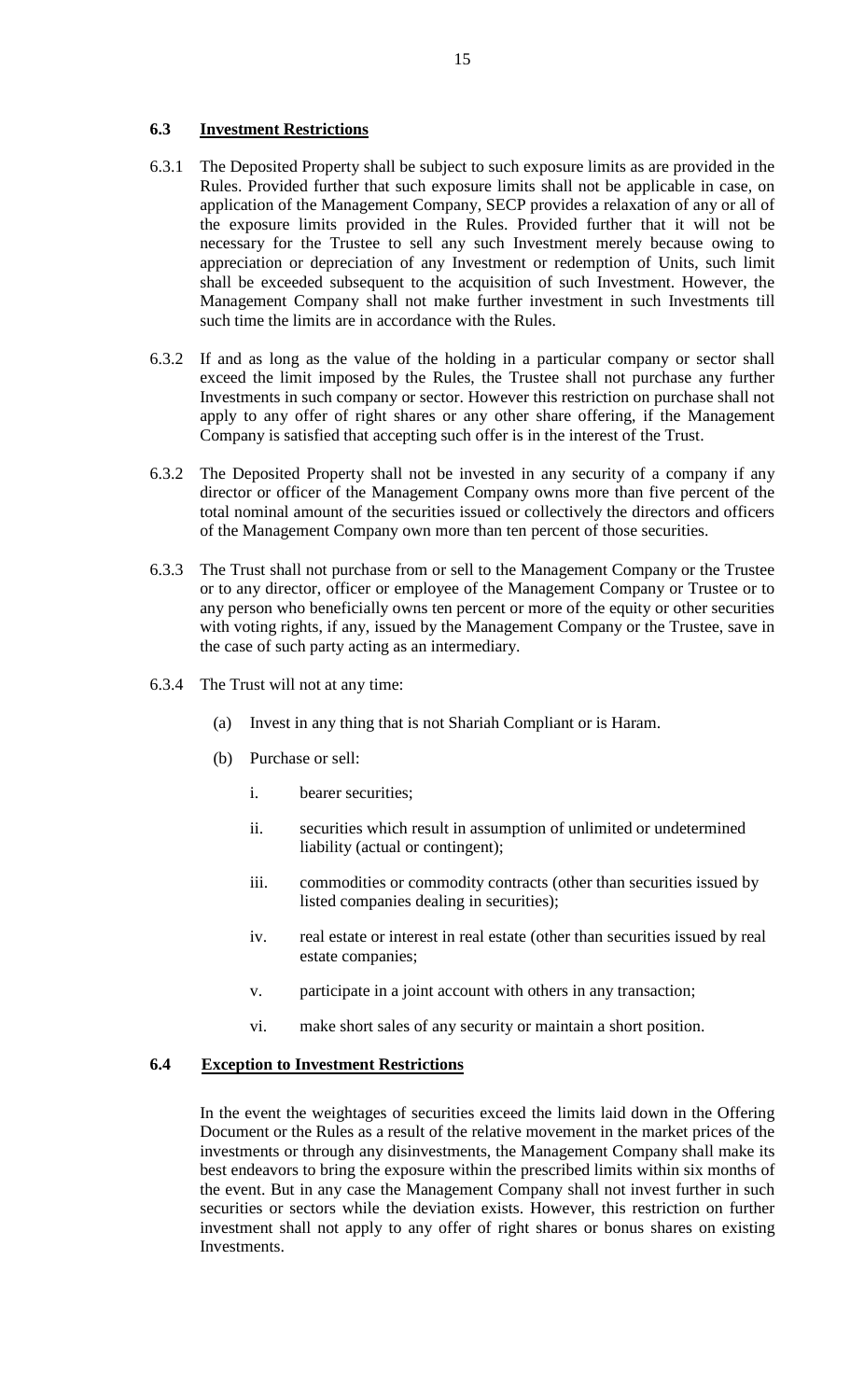#### **6.5 Borrowing and borrowing restrictions**

- 6.5.1 Subject to any statutory requirements for the time being in force and to the terms and conditions herein contained, the Trustee may at any time at the request of the Management Company concur with the Management Company in making and varying arrangements with Banks or financial institutions for borrowings on Shariah compliant basis by the Trustee for the account of the Scheme; provided that the borrowings shall not be resorted to, except for meeting the redemption requests.
- 6.5.2 The charges payable to any Bank or financial institution against borrowings on account of the Trust as permissible under Clause 6.5.1 above, shall not be higher than the normal prevailing bank charges or normal Shariah based market rates.
- 6.5.3 Borrowings may be resorted to only for meeting redemption requests. The maximum borrowing for the account of the Trust shall not exceed fifteen per cent of the total Net Assets Value of the Scheme and shall be payable within a period of ninety (90) days or such other limits or period, as may be provided in the Rules. If subsequent to any borrowing, the Net Assets are reduced as a result of depreciation in the market value of the Deposited Property or redemption of Units, the Management Company shall not be under any obligation to reduce such borrowing.
- 6.5.4 Neither the Trustee, nor the Management Company shall be required to issue any guarantee or provide security over their own assets for securing such borrowings from Banks and financial institutions. The Trustee or the Management Company shall not in any manner be liable in their personal capacities for repayment of such loans, finances or advances.
- 6.5.5 For the purposes of securing any such borrowings, the Trustee may with the approval of the Management Company mortgage, charge or pledge in any manner all or any part of the Deposited Property provided that the aggregate amount secured by such mortgage, charge or pledge shall not exceed the limits provided under the Rules and/or any law for the time being in force.
- 6.5.6 Neither the Trustee nor the Management Company shall incur any liability by reason of any loss to the Trust or any loss that a Unit Holders may suffer by reason of any depletion in the Net Asset Value that may result from any borrowing arrangement made hereunder in good faith.

# **7. Valuation of Property and Pricing**

- 7.1.1 The mechanism on valuation of the Deposited Property and pricing, as prescribed under the Rules shall apply to:
	- (a) the method of determining the value of the assets and liabilities of the Deposited Property of the Scheme and the Net Asset Value accordingly;
	- (b) the method of calculating the Offer and Redemption Prices; and
	- (c) the method of pricing and the circumstances under which it can change.

#### **7.2 Determination of Offer Price**

- 7.2.1 Units offered and issued during the First Offer shall be issued at par. The offer and issuance of Units during the First Offer shall remain open during the period specified in the Offering Document.
- 7.2.2 After the First Offer, the Offer Price for the Unit Holder shall be determined from time to time pursuant to Clause 7.2.3 hereafter and Rule 80 of the Rules and shall be calculated and announced by the Scheme on daily basis.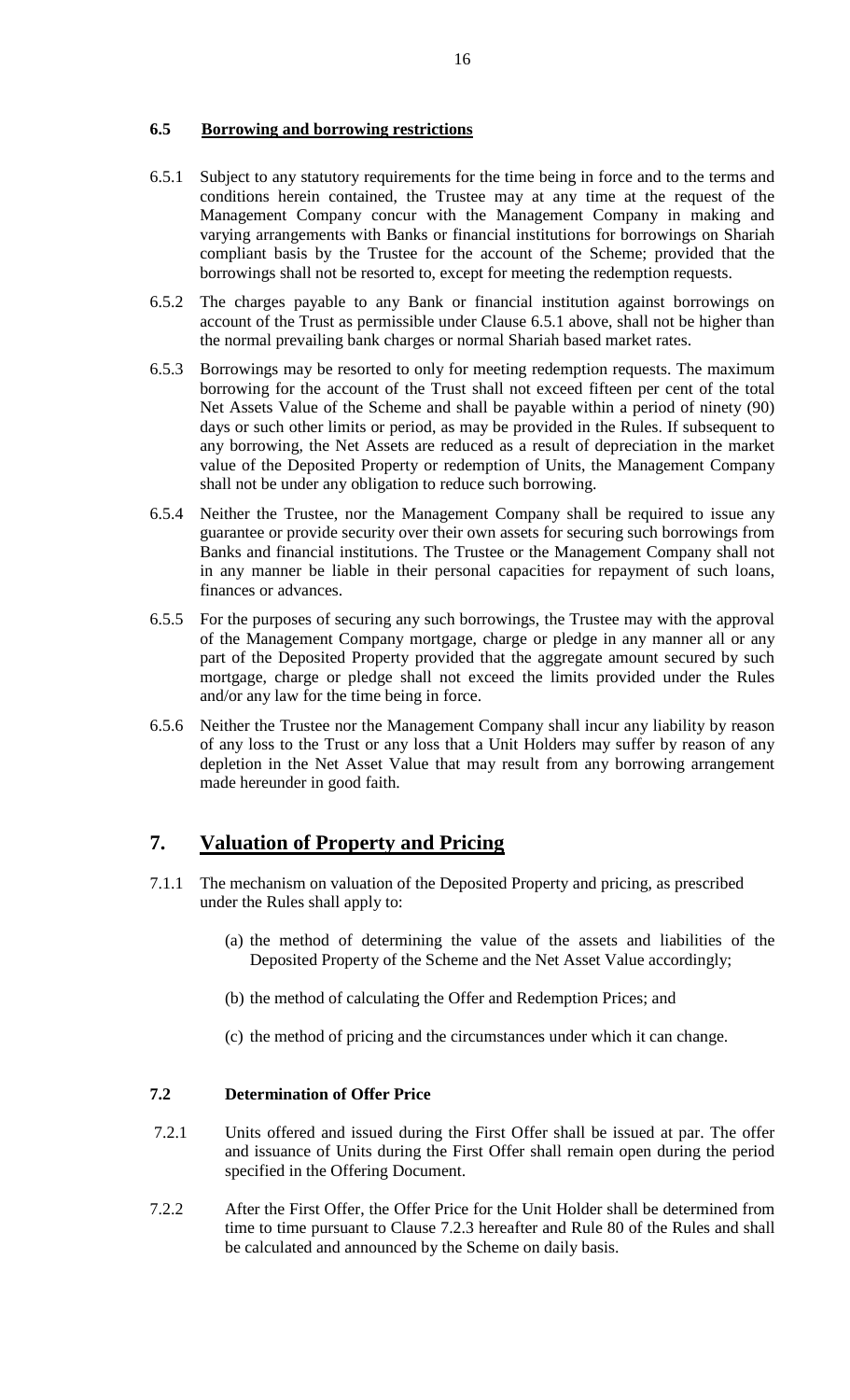- 7.2.3 The Offer Price shall be equal to the sum of:
- a) The Net Asset Value as of the close of the Business Day on which completely and correctly filled prescribed for purchase of Units as may be prescribed by the Management Company is received within business hours of the Business Day, as announced by the Management Company from time to time, provided the funds are received from the investors are credited in the Trustee's Bank Account maintained for the Scheme;
- b) Any Front-end Load;
- c) Such amount as the Management Company may consider an appropriate provision for Duties and Charges;
- d) Such amount as the Management Company may consider an appropriate provision for Transaction Costs;

Provided the resultant amounts shall be adjusted upwards to the nearest two decimal places.

- 7.2.4 In the event that the amount paid as provision for payment of Duties and Charges pursuant to sub-clause 7.2.3(c) is insufficient to pay in full such Duties and Charges, the Management Company shall be liable for the payment in full of the amount of such Duties and Charges in excess of such provisions .
- 7.2.5 In the event that the amount paid as provision for payment of Duties and Charges pursuant to sub-clause 7.2.3(c) exceeds the relevant amount of Duties and Charges, the Registrar shall issue additional Units or fractions thereof to the Unit Holders based on the price applicable to the Units issued against the relevant application.
- 7.2.6 The Offer Price determined by the Management Company shall be made available to the public at the office and branches of the Distributors and shall be published in at least one daily newspaper widely circulated in Pakistan.
- 7.2.7 If the variation of the Net Asset Value at any time exceeds five percent (5%) of the Net Asset Value included in the current Offer Price calculated under subclause 7.2.3(a), the Management Company may suspend any issuance of Units and shall calculate forthwith a new Offer Price. The Management Company shall also inform the SECP and the Trustee of the suspension of issuance of Units alongwith the new Offer Price, and publish the same in the newspaper in which the Unit's prices are normally published.

#### **7.3 Allocation of Front-End Load**

7.3.1 The remuneration of Distributors and Investment Facilitators shall be paid exclusively from any Front-end Load received by the Trustee and / or may be paid by the Management Company when the Trustee pays the Front-end Load to the Management Company for onward distribution to the Distributors and Investment Facilitators, and no charges shall be made against the Deposited Property or the Distribution Account in this respect. The Trustee shall pay the remainder of any Front-end Load after such disbursement to the Management Company as additional remuneration for their management services for the Scheme. If the Front-end Load received by the Trustee is insufficient to pay the remuneration of the Distributors and Investment Facilitators, the Management Company shall pay the amount necessary to pay in full such remuneration.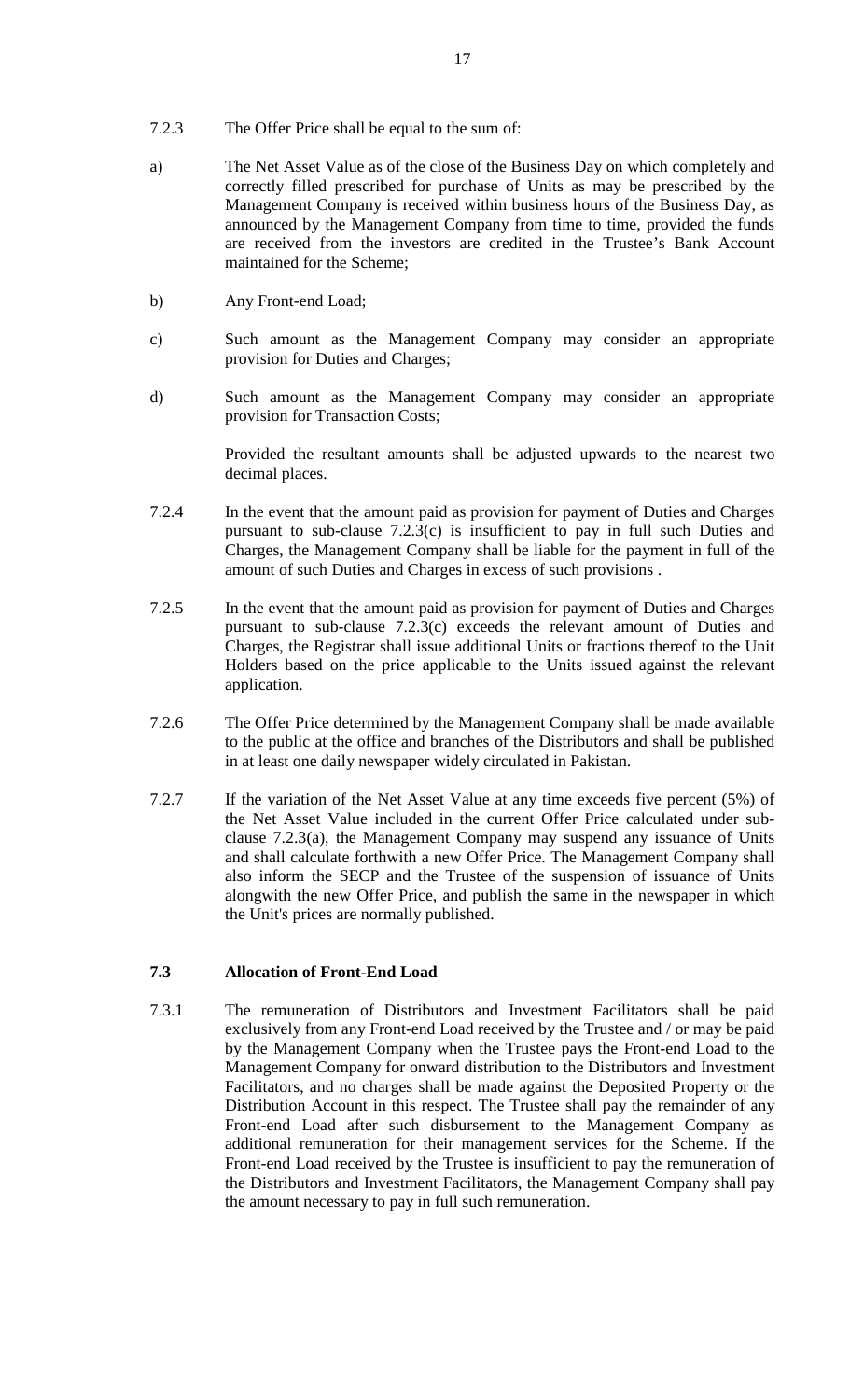- 7.3.2 Such payments shall be made to the Distributors and Investment Facilitators and the Management Company on monthly basis in arrears within thirty days of the end of the calendar month.
- 7.3.3 A Distributor located outside Pakistan may if so authorized by the Management Company, retain such portion of the Front-end Load as is authorized by the Management Company and transfer the net amount to the Trustee, subject to the law for the time being in force.

### **7.4 Determination of Redemption Price**

- 7.4.1 During the First Offer the Units shall not be redeemed.
- 7.4.2 After the First Offer the Redemption Price shall be equal to the Net Asset Value as of the close of the Business Day on which a correctly and properly filled Units redemption application form is received within business hours as may be announced by the Management Company from time to time, less:
- a) Any Back-end Load;
- b) Any taxes imposed by the Government; and
- c) Such amount as the Management Company may consider an appropriate provision for Duties and Charges;
- d) Such amount as the Management Company may consider an appropriate provision for Transaction Costs;

The Redemption Price so determined shall apply to redemption requests, complete in all respects, received by the Distributor or the Management Company during the business hours (as announced by the Management Company from time to time) on the Business Day on which a correctly and properly filled redemption application is received.

- 7.4.3 In the event that the amount paid as provision for payment of Duties and Charges pursuant to sub-clause 7.4.2(c) is insufficient to pay in full such Duties and Charges, the Management Company shall be liable for the payment in full of the amount of such Duties and Charges in excess of such provisions (except where such excess arises from any Duties and Charges levied with retroactive effect after the date of payment in which case such excess shall be recovered from the Deposited Property).
- 7.4.4 In the event that the provision for payment of Duties and Charges pursuant to subclause 7.4.2(c) exceeds the relevant amount of Duties and Charges, the Trustee shall refund such excess amount to the relevant Unit Holders.
- 7.4.5 The Redemption Price determined by the Management Company shall be made available to the public at the office and branches of the Distributors and at the discretion of the Management Company may also be published in at least one daily newspaper circulated in Pakistan.
- 7.4.6 If the variation of the Net Asset Value at any time exceeds five percent (5%) of the Net Asset Value calculated pursuant to sub-clause 7.4.2 above for the current Redemption Price, the Management Company shall suspend any redemption of Units and shall calculate forthwith a new Redemption Price. The Management Company shall also inform the SECP and the Trustee of the suspension of redemption of Units alongwith the announcement of the new Redemption Price, and publish the same in the newspaper in which the Unit's prices are normally published.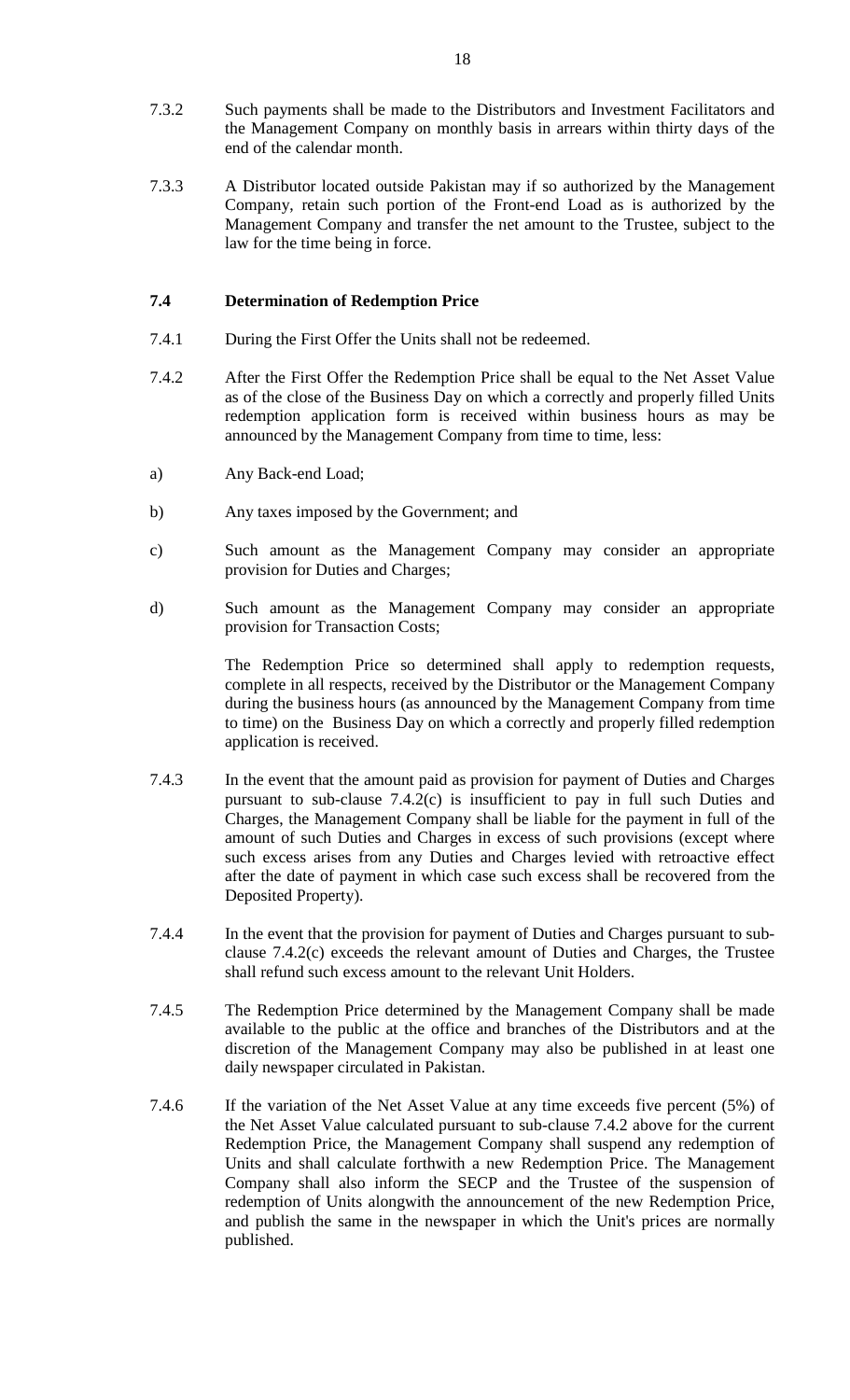#### **7.5 Redemption of Units**

- 7.5.1 The Trustee shall at any time during the life of the Trust on the instructions of the Management Company authorize redemption of Units out of the Trust funds through duly authorized Distributors.
- 7.5.2 An application for redemption of Units shall be made by completing the prescribed application form for redemption and submitting it at the authorized branch or office of the Distributor or the Management Company. The Distributor shall retain application for redemption and a copy may be supplied to the Registrar, if so required by the Management Company. No person shall be entitled to redeem only part of the Units comprised in a Certificate; provided however in case where a Certificate is not issued any number of Units may be redeemed by the Unit Holders thereof. The relevant Certificate shall accompany the application for redemption of Units, if issued. In case of application for redemption by joint Unit Holders such application should be signed by signatories as mentioned and required at the time of opening of the account through the Investor Account Opening Form (Details will be provided in the Offering Document.).
- 7.5.3 The Trustee may at its option dispense with the production of any Certificate that shall have become lost, stolen or destroyed upon compliance by the Unit Holders with the like requirements to those arising in the case of an application by him for the replacement thereof.
- 7.5.4 The Management Company shall announce the Redemption Price on a daily basis. The Redemption Price at which Units shall be redeemed shall be the price fixed by the Management Company under the terms of this Deed. However, in the event Clause 8 hereunder comes into application, the redemption value shall be determined in accordance with the procedure laid out in Clause 8.
- 7.5.5 The amount payable on redemption shall be paid to the Unit Holders or in the case of Joint Unit Holders, to the first named Joint Unit Holder, by crossed cheque or bank draft or any other mode of payment at the request of Unit Holder, after the receipt of a properly documented request for redemption of the Units in terms of this Deed, provided that Redemption is not suspended in terms of the Deed.
- 7.5.6 The receipt of the Unit Holders for any moneys payable in respect of the Units shall be a good discharge to the Trustee and if several persons are registered as joint Unit Holders the first named Joint Unit Holder may give effectual receipt for any such moneys.
- 7.5.7 Application for redemption of Units will be received at the authorized offices or branches of the Distributor on all Business Days. Where redemption requests on any one Business Day exceed ten percent of either the total number of Units outstanding or NAV of the Fund, such redemption requests in excess of ten percent may be deferred in accordance with the procedure elaborated in Clause 8 hereof.
- 7.5.8 The Registrar shall verify the particulars given in the application for redemption of Units.
- 7.5.9 A redemption request shall deem to have been made in accordance with the provisions of the Offering Document, if such document prescribes automatic redemption under certain circumstances.
- 7.5.10 The maximum interval between the receipt of a properly documented request of redemption of Units and payment of Redemption Price to such Unit Holders(s) shall be six Business Days, subject to Clause 8 hereof.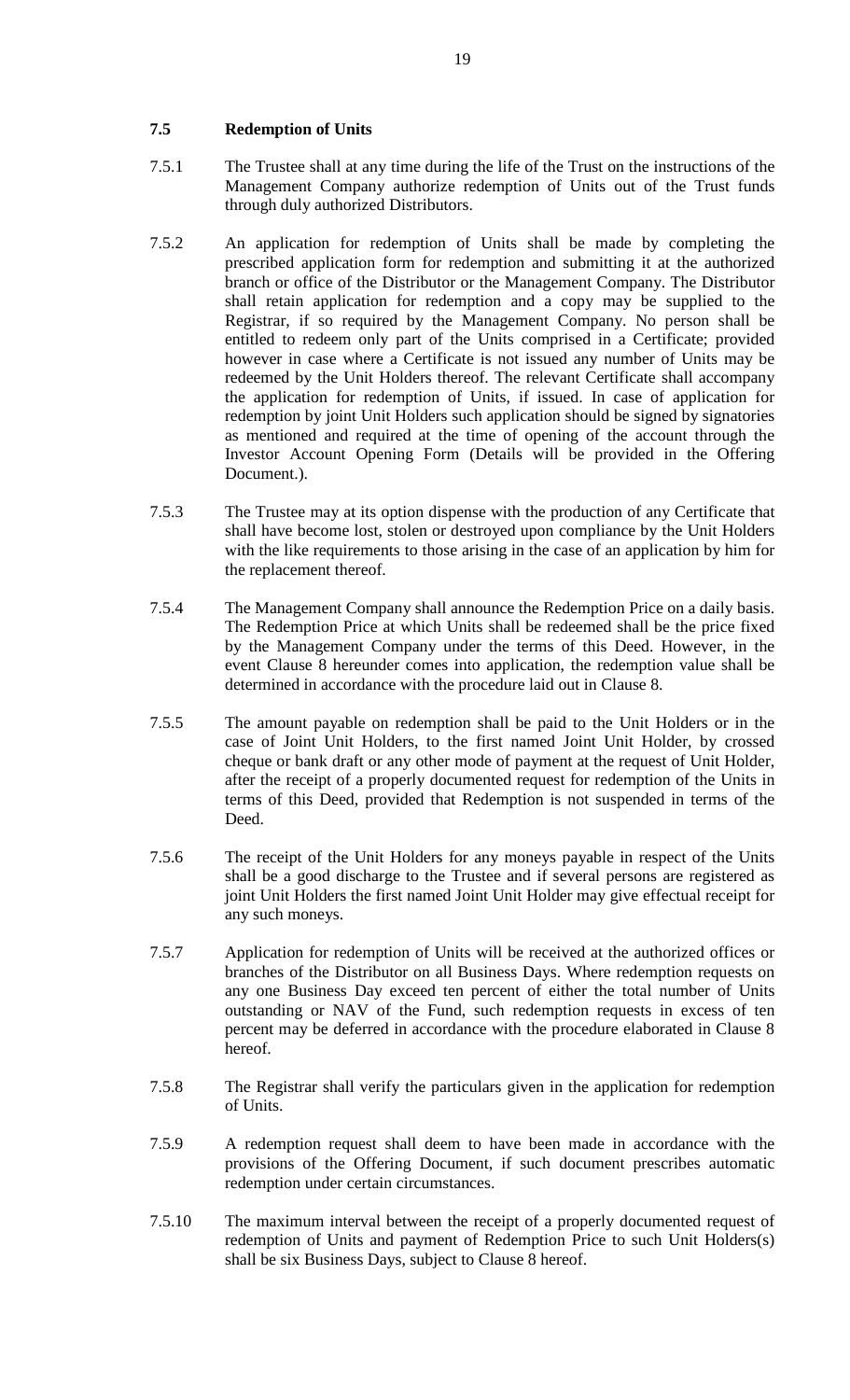7.5.11 Where lien/pledge/charge is recorded in the Register, the Management Company and the Trustee may concur to make payment to the pledgee if joint request is received from the Unit Holder and the pledgee and on receipt of such joint indemnification in favour of Management Company and Trustee as they may require.

### **8. Dealing, suspension and deferral of dealing**

#### **8.1 Temporary change in the method of dealing**

Under the circumstances mentioned in the Offering Document, the Management Company may request the Trustee to approve a temporary change in the method of dealing in Units subject to Rules. Such approval shall not be unreasonably withheld. The Management Company may, at any stage, suspend the dealing of Units and for such periods it may so decide.

#### **8.2 Suspension of fresh issue of Units**

The Management Company may at any time, subject to the Rules, as may be modified from time to time, suspend issue of fresh Units. Such suspension may however not affect existing subscribers for the issue of bonus Units as a result of profit distribution or the option to receive dividends in the form of additional Units. The Management Company shall announce the details of exemptions at the time a suspension of fresh issue is announced. The Management Company shall immediately notify the SECP if fresh issue of Units is suspended and shall also have the fact published, immediately following such decision, in the newspapers in which the Fund's prices are normally published.

### **8.3 Suspension of redemption of Units**

- 8.3.1 The redemption of Units may be suspended during extraordinary circumstances including closure of one or more Stock Exchanges on which any of the Securities invested in by the Scheme are listed, the existence of a state of affairs, which in the opinion of the Management Company, constitutes an emergency as a result of which disposal of any investment would not be reasonably practicable or might seriously prejudice the interest of the Scheme or of the Unit Holders, or a break down in the means of communication normally employed in determining the price of any investment, or when remittance of money can not be carried out in reasonable time and if the Management Company is of the view that it would be detrimental to the remaining Unit Holders to redeem Units at a price so determined in accordance with the Net Asset Value. The Management Company may announce a suspension or deferral of redemption and such a measure shall be taken to protect the interest of the Unit Holders in the event of extraordinary circumstances or in the event redemption requests accumulate in excess of ten percent of the Units in issue. In the event of a large number of redemption requests accumulating, the requests may be processed in a Queue System and under extreme circumstances the Management Company may decide to wind up the Fund. Details of the procedure are given in Clause 8.5 hereinbelow.
- 8.3.2 In the event of extra-ordinary circumstances, the Management Company may suspend or defer redemption of Units. The circumstances under which the Management Company may suspend redemption shall be the event of war (declared or otherwise), natural disasters, a major break down in law and order, breakdown of the communication system, closure of the capital markets and /or the banking system or strikes or other events that render the Management Company or the Distributors unable to function.

### **8.4 Queue System**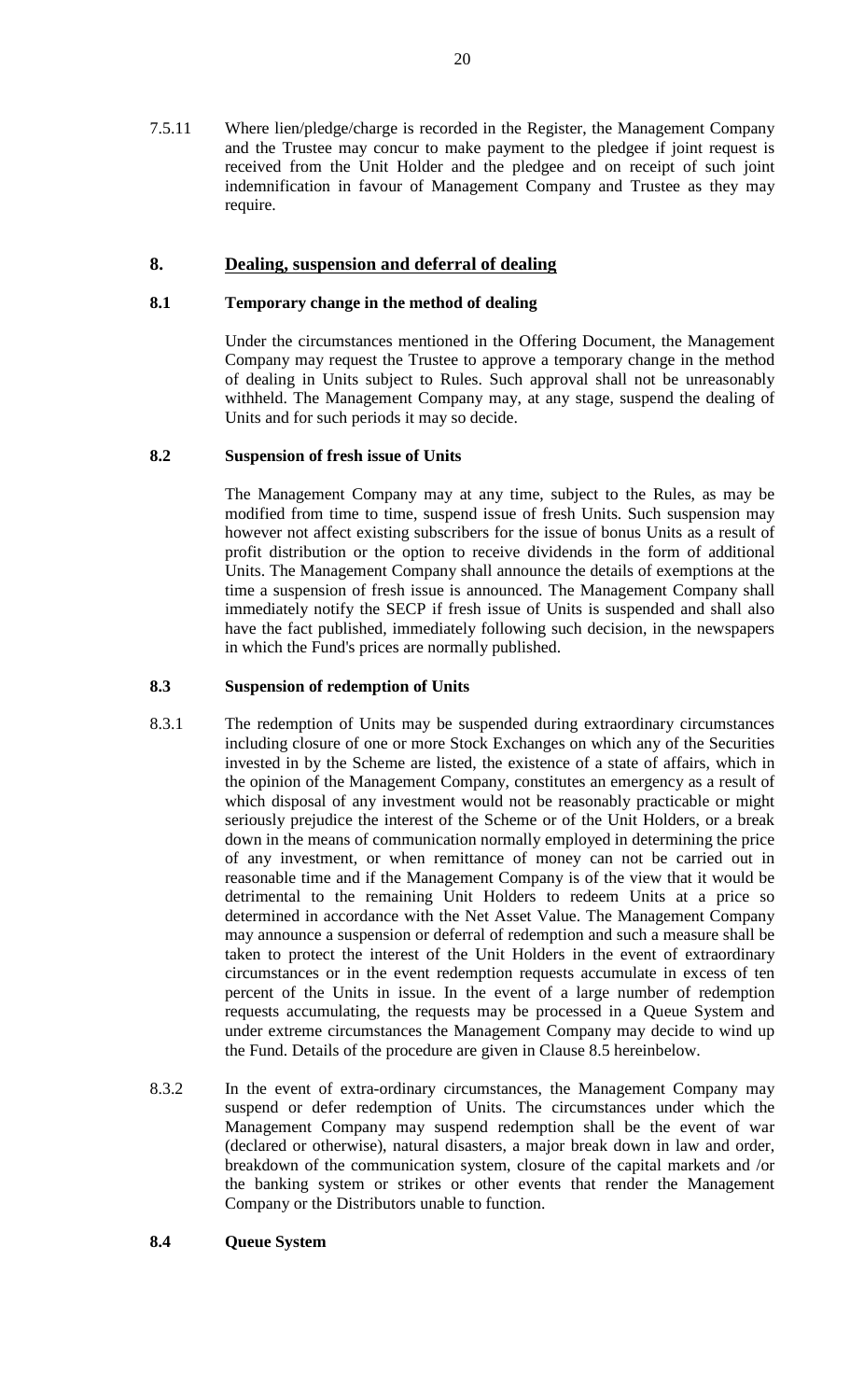- 8.4.1 In the event redemption requests on any day exceed ten percent of Units in issue, the Management Company may invoke a queue system whereby requests for redemption shall be processed on a first come first served basis for upto ten percent of the Units in issue. The Management Company shall proceed to sell adequate assets of the Fund and/ or arrange borrowing as it deems fit in the best interest of the Unit Holders and shall determine the redemption price to be applied to the redemption requests based on such action. Where it is not practical to determine the chronological ranking of any requests in comparison to others received on the same Business Day, such requests shall be processed on a proportional basis proportionate to the size of the requests. The requests in excess of the ten-percent shall be treated as redemption requests qualifying for being processed on the next Business Day at the price to be determined for such redemption requests. However, if the carried over requests and the fresh requests received on the next Business Day still exceed-ten percent of the Units in issue or 10% of the NAV of the Fund, these shall once again be treated on first-come-first served basis and the process for generating liquidity and determining the Redemption Price shall be repeated and such procedure shall continue till such time the outstanding redemption requests come down to a level below ten percent of the Units then in issue.
- 8.4.2 Such suspension or queue system shall end on the day following the first Business Day on which the conditions giving rise to the suspension or queue system shall in the opinion of the Management Company have ceased to exist and no other condition under which suspension or queue system is authorized under the Deed exists. In case of suspension and invoking of a queue system and end of suspension and queue system the Management Company shall immediately notify the SECP and publish the same in newspapers in which the Fund's prices are normally published.

#### **8.5 Winding up in view of major redemptions:**

In the event the Management Company is of the view that the quantum of redemption requests that have built up shall result in the Fund being run down to an unmanageable level or it is of the view that the sell-off of assets is likely to result in a significant loss in value for the Unit Holders who are not redeeming, it may announce winding up of the Fund. In such an event, the queue system, if already invoked, shall cease to apply and all Unit Holders shall be paid after selling the assets and determining the final Redemption Price. However, interim distributions of the proceeds may be made if the Management Company finds it feasible. Such announcement shall be communicated to the Unit holders either by publishing a notice in a newspaper circulating in Pakistan or by sending the notice by registered mail to the Unit Holders.

## **9. Fees and Charges**

- 9.1 The Management Company shall be entitled to charge remuneration not exceeding the maximum limit permitted under the Rules.
- 9.1.1 A Sales Load (not exceeding five *per cent* (5%) of the Offer Price
- 9.1.2 A remuneration during the first five years of the Scheme's existence of an amount not exceeding three *per cent* (3%) of the average annual Net Assets of the Scheme and thereafter of an amount equal to two *per cent* (2%) of such assets.
- 9.1.3 The remuneration shall begin to accrue from the close of the Initial Period. In respect of any period other than an Accounting Period such remuneration shall be prorated on the basis of the actual number of days for which such remuneration has accrued in proportion to the total number of days accrued in the Accounting Period concerned.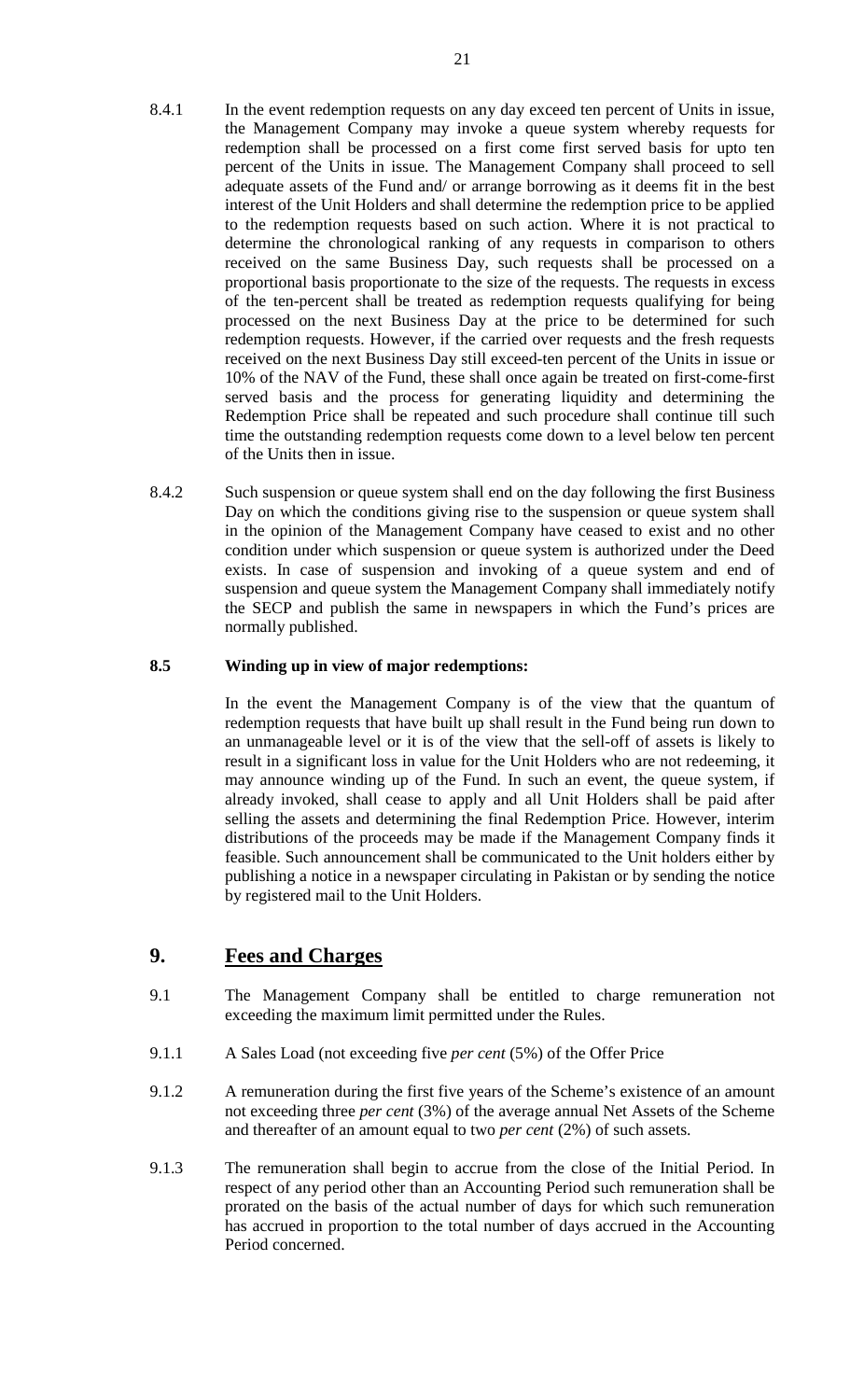- 9.1.4 The Management Company shall be entitled to draw advance remuneration on monthly basis (or other periodic basis) from the Deposited Property out of its accrued remuneration, as may be considered reasonable by the Trustee.
- 9.1.5 In consideration of the foregoing and save as aforesaid the Management Company shall be responsible for the payment of all expenses incurred by the Management Company from time to time in connection with its responsibilities as Management Company of the Trust. The Management Company shall not make any charge against the Unit Holders or against the Deposited Property or against the Distribution Account for its services or for its expenses, except such expenses as are expressly authorized under the provisions of the Rules and this Deed to be payable out of Deposited Property.
- 9.1.6 The Management Company shall bear all expenditures in respect of its secretarial and office space and professional management, including all accounting and administrative services provided in accordance with the provisions of this Deed.
- 9.1.7 The Management Company shall however not make any further material charge against the Unit Holders nor against the Deposited Property nor against the Distribution Account for its services nor for expenses, except such expenses or fees as are expressly authorized under the provisions of the Rules and the Deed to be payable out of Deposited Property.

#### **9.2. Remuneration of Trustee and its Agents:**

- 9.2.1 The Trustee shall be entitled to a monthly remuneration out of the Deposited Property based on an annual tariff of charges annexed hereto (Annexure "E"), which shall be applied to the average daily Net Assets during such calendar month. The remuneration shall begin to accrue from the close of the First Offer Period. For any period other than a full calendar month such remuneration will be prorated on the basis of the actual number of days for which such remuneration has accrued in proportion to the total number of days in the calendar month concerned.
- 9.2.2 Such remuneration shall be paid to the Trustee in arrears within thirty days after the end of each calendar month.
- 9.2.3 In consideration of the foregoing and save as aforesaid and as provided in Annexure **"E",** the Trustee shall be responsible for the payment of all expenses incurred by the Trustee from time to time in connection with their duties as Trustee of the Trust. The Trustee shall not make any charge against the Unit Holders or against the Deposited Property or against the Distribution Account for its services or for its expenses, except such expenses as are expressly authorized to be paid out of the Deposited Property under the provisions of the Rules and this Deed.
- 9.2.4 The Trustee shall bear all expenditures in respect of its secretarial and office space and professional management, including all accounting and administrative services provided in accordance with the provisions of this Deed.
- 9.2.5 Any increase in the remuneration of the Trustee agreed to by the Management Company shall require the approval of the SECP.
- 9.2.6 The Trustee shall however not make any further material charge against the Unit Holders nor against the Deposited Property nor against the Distribution Account for its services nor for expenses, except such expenses or fees as are expressly authorized under the provisions of the Rules and the Deed to be payable out of Deposited Property.

#### **9.3 Formation Costs to be amortized against Property of the Scheme**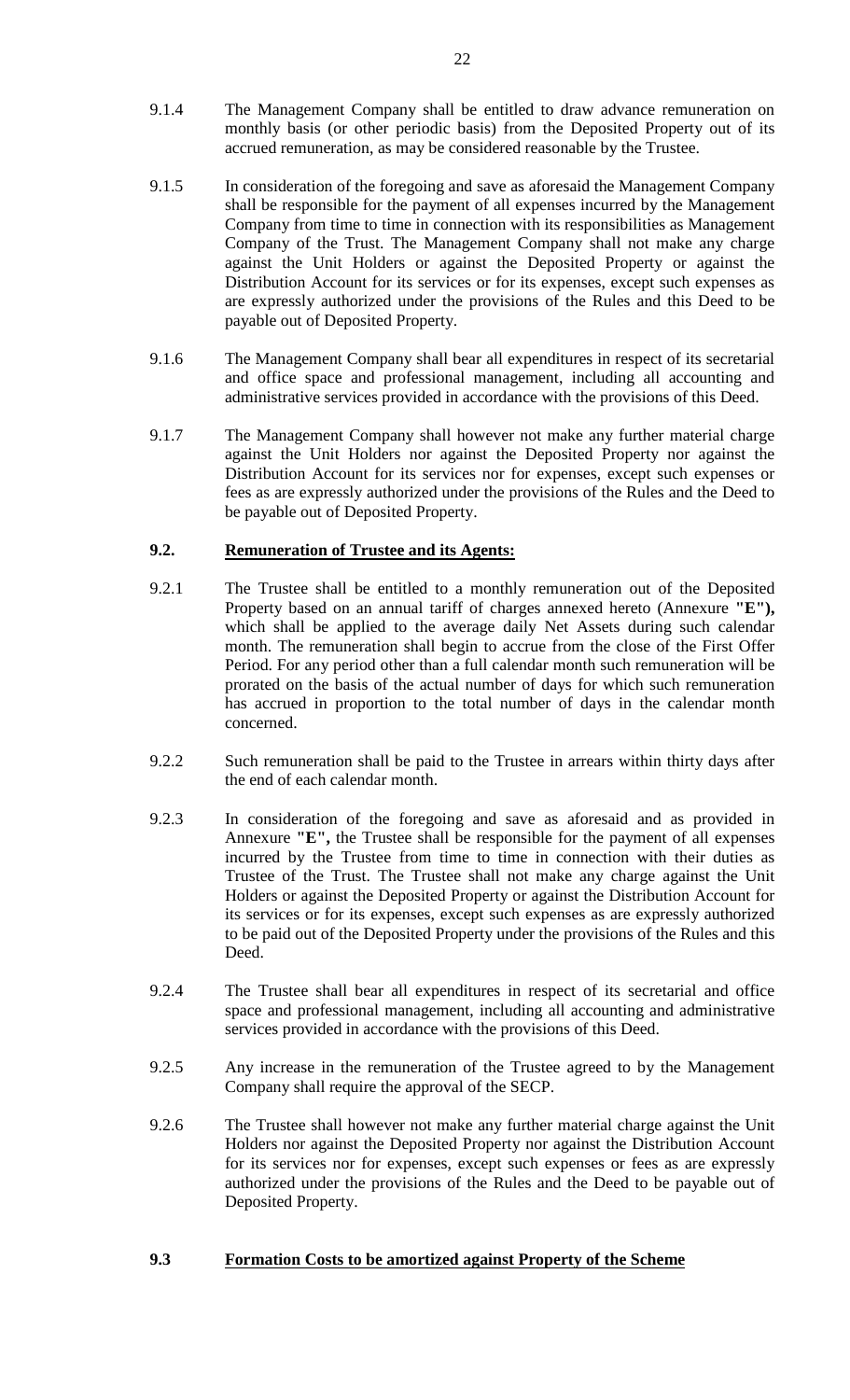- 9.3.1 Formation Cost shall be charged to the Fund which are estimated at and shall not exceed 1% of the subscription amount of the Core Investors (seed capital)
- 9.3.2 Formation Cost will be amortized over a period not exceeding five years.

#### **9.4 Other costs and expenses to be charged to and borne by the Trust**

- 9.4.1 Brokerage and Transaction Costs related to investing and disinvesting of the Deposited Property.
- 9.4.2 Legal and related costs incurred in protecting or enhancing the interests of the Fund or the collective interest of the Unit Holders
- 9.4.3 Bank charges and borrowing/financial costs; provided that the charges payable to any bank or financial institution against borrowings on account of the Trust as permissible under Clause 6.4 above, shall not be higher than the normal prevailing bank charges or normal market rates.
- 9.4.4 Auditors' Fees and expenses and<br>9.4.5 Listing Fee payable to the Stock
- Listing Fee payable to the Stock Exchange(s) on which Units may be listed.
- 9.4.6 Annual fee payable to the SECP under Rule 79 of the Rules; and
- 9.4.7 Taxes, if any, applicable to the Trust and its income and/or its properties.
- 9.4.8 Mutual Funds Association fee and other expenses directly related to or arising out of the activities of the Fund.
- 9.4.9 Charges and levies of stock exchanges, national clearing and settlement company, SECP charges, CDC charges, CVT, Laga and such other levies and charges and transfer charges as payable to Banks at the time of the transfer of funds to Unit Holders' accounts.
- 9.4.10 Shariah Advisors' remuneration
- 9.4.11 Credit rating fee payable against rating of the Scheme
- 9.4.12 Such expenses shall be paid to the Management Company at actuals within thirty days of the incurring of such expense.

## 10. **Transactions with Connected Persons**

- 10.1 The Deposited Property shall not be invested in any security of a company if any director or officer of the Management Company individually owns more than five per cent of the total nominal amount of the securities issued or collectively the directors and officers of the Management Company in their individual capacities own more than ten per cent of those securities.
- 10.2 The Fund shall not purchase from or sell any security to the Management Company or the Trustee or to any director, officer or employee of the Management Company or Trustee or to any person who beneficially owns ten per cent or more of the equity of the Management Company or the Trustee, or the major shareholders of the Trustee Company, save in the case of such party acting as an intermediary.
- 10.3 For the purpose of sub-paragraphs 10.1 and 10.2 above, the term director, officer and employee shall include spouse, lineal ascendants and descendants, brothers and sisters.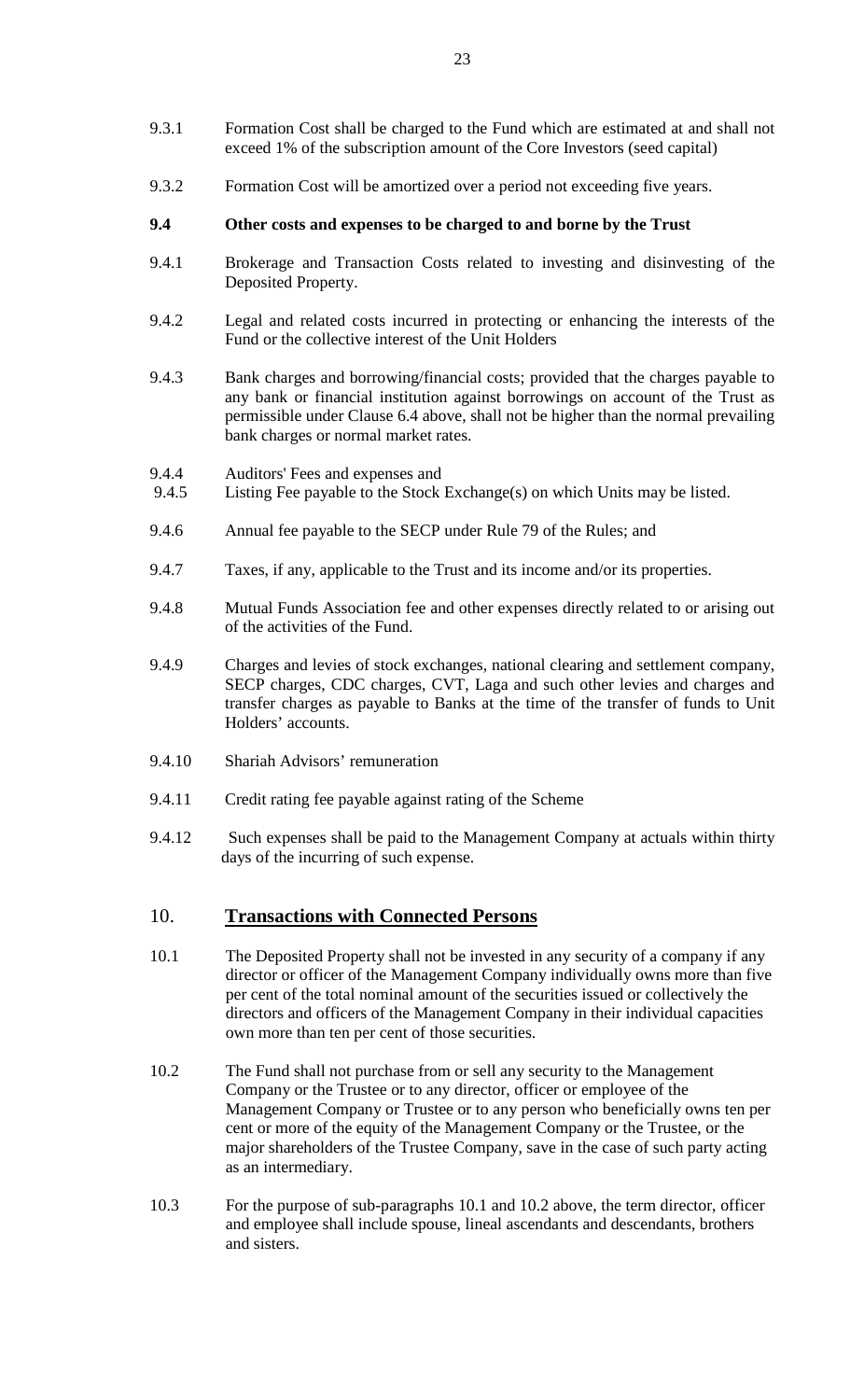Subject to the Rules, any transaction between the Trust and the Management Company or any of their respective connected persons as principal shall only be made with the prior written consent of the Trustee and the approval of the SECP.

- 10.4 All transactions carried out by or on behalf of the Scheme shall be made as provided in the constitutive documents and shall be disclosed in the Scheme's annual report.
- 10.5 Cash forming part of the property of the Scheme may be placed as deposits with the Trustee or an institution licensed to accept deposits;
- 10.6 Money can be borrowed from connected Banks and financial institutions provided that the charges are not higher than normal bank charges.

# **11. Distribution Policy, Determination of Distributable Income and Date of Distribution**

- 11.1 The Management Company shall decide as soon as possible but not later than four months after the Accounting Date whether to distribute among Unit Holders, profits, either in form of bonus Units or cash dividend, if any, available for the distribution at the end of the Accounting Period, and shall advise the Trustee of the rate of such distribution per Unit.
- 11.2 The amount available for distribution in respect of any Accounting Period shall be determined by the Management Company and shall be the sum total of:
- a) The total income earned on the Deposited Property during such Accounting Period including all amounts received in respect of dividend, mark-up, profit, etc.;
- b) Net realized appreciation as set out in sub-clause 11.3, from which shall be deducted expenses as set out in sub-clause 11.4, adjustment as set out in subclause 11.5 and such other adjustments as the Management Company may determine, subject to the Rules and the provisions of the Income Tax Ordinance and the rules thereunder.
- 11.3 The proceeds of sales of rights and all other receipts deemed by the Management Company to be in the nature of capital accruing from Investments shall not be regarded as available for distribution but shall be retained as part of the Deposited Property, provided that such amounts out of the sale proceeds of the Investments and out of the sale proceeds of the rights, bonus shares and all other receipts as deemed by the Management Company to be in the nature of the net realized appreciation may be distributable to the Unit Holders by the Trustee upon instructions of the Management Company and shall thereafter cease to form part of the Deposited Property once transferred to the Distribution Account.
- 11.4 The income qualifying for distribution in respect of the relevant period shall be ascertained by deducting:
	- a) Remuneration of the Management Company for the relevant period;
	- b) Remuneration of the Trustee for the relevant period;
	- c) Brokerage and Transaction Costs related to investing and disinvesting of the Deposited Property;
	- d) Legal and related costs incurred in protecting or enhancing the interests of the Fund or the collective interest of the Unit Holders;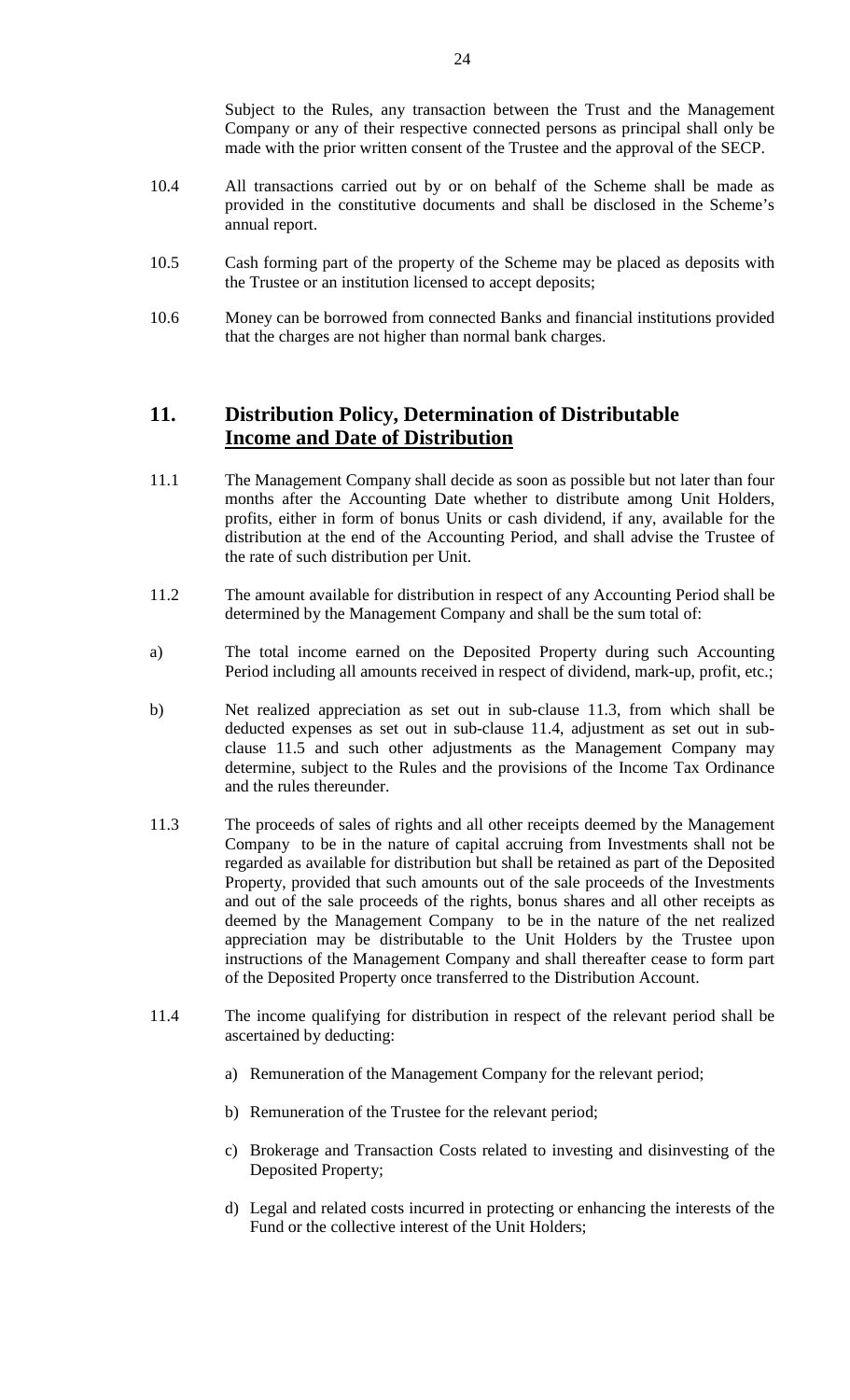- e) Bank charges and borrowing/financial costs;
- f) Audit Fees and charges;
- g) Formation Costs amortized over a period not exceeding five years;
- h) Taxes applicable to the Fund on its income, turnover, assets or otherwise;
- i) Annual fee payable to the SECP; and
- j) All expenses incurred by the Trustee in effecting the registration of all registerable Deposited Property in the name of the Scheme;
- k) Any other expenses incurred in relation to management of the Deposited Property;
- l) Any other costs covered under Clause 9.4 above.
- 11.5 The income qualifying for distribution in respect of the relevant period shall be adjusted as under:
	- a) Deduction of a sum by way of adjustment to allow for effect of purchase of shares or any of the Investments cum dividend, profit or mark-up;
	- b) Addition of a sum representing amounts included in the price of Units for income accrued upto the date of issue and deduction of a sum representing all participation in income distributed upon redemption of Units during the relevant period;
	- c) Adjustment if considered necessary by the Management Company to reflect the diminution in value of Deposited Property in consultation with the Trustee.
- 11.6 In case of cash dividend, on each Distribution Date the Management Company shall instruct the Trustee to transfer such amount of cash as required to effect such distribution to the Distribution Account. The amount standing to the credit of the Distribution Account shall not for any purposes of this Deed be treated as part of the Deposited Property but shall be held by the Trustee upon trust to distribute the same as herein provided.
- 11.7 After the fixation of the rate of distribution per unit, distribution payments shall be made by the Trustee through transfer to the Unit Holders' designated bank account as mentioned in the Investor Account Opening Form.
- 11.8 Before making any distribution payment (such as bonus Units, cash dividend etc) in respect of a Unit the Trustee or the Management Company may make such deductions as may be required by law in respect of any Zakat, income or other taxes, charges or assessments whatsoever and issue to the Unit Holders the certificate in respect of such deduction in the prescribed form or in a form approved by the concerned authorities.
- 11.9 The Management Company shall give the Unit Holders the option at the time of investment to receive cash dividend or to re-invest the cash dividend amount in new Units under cumulative investment instead of cash dividend. The Unit Holders shall be entitled to change such option.
- 11.10 In case of bonus on each Distribution Date the Management Company shall determine the amount available for distribution as bonus Units in consultation with the Auditors inform the Trustee of the same.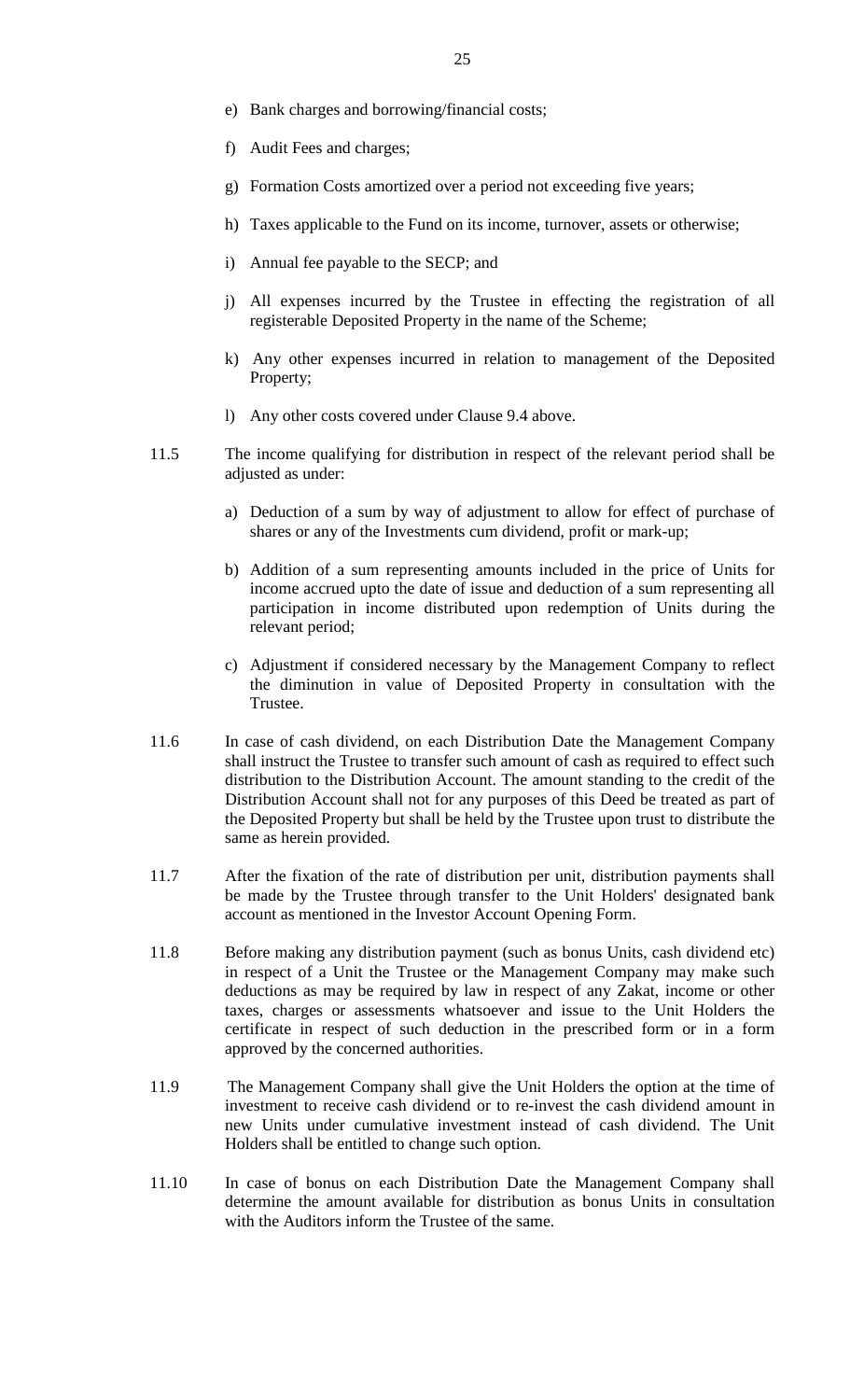- 11.11 After the fixation of rate of bonus entitlement per Unit, the Management Company shall instruct the Registrar to credit the respective Unit Holders' accounts with the designated number of Units calculated on the basis of the rate of distribution determined above against the number of Units held by them on the date of register closure.
- 11.12 The Management Company shall give the Unit Holders the option at the time of investment to encash bonus units.
- 11.13 In such case the bonus Units issued to the credit of such Unit Holders shall be redeemed at the redemption value determined for the day immediately succeeding the Business Day on which the bonus Units are credited and the proceeds shall be credited in accordance with the normal procedure already detailed above for redemption of Units.
- 11.14 The Unit Holders shall be entitled to change such options. Details will be given in the Offering Document.

## **12. Annual Accounting Period**

- 12.1 The Annual Accounting Period shall commence on July 1 of a calendar year and end on June 30 of the succeeding calendar year.
- 12.2 Accounting Date means the date of June 30 in each year and any interim dates at which the financial statements of the Fund are drawn up. Provided, however, that the Management Company may, with the consent of the Trustee and after obtaining approval of the SECP and the Commissioner of Income Tax, change such date to any other date.
- 12.3 Accounting Period means a period ending on and including an Accounting Date and commencing (in case of the first such period) on the date on which the Fund is registered and in any other case from the end of the preceding Accounting Period.

### **13. Base Currency**

The base currency of the Scheme shall be Pakistani Rupee; it being clarified, however, that the Authorized Investments may be denominated in Pakistani Rupee or (subject to applicable law) any other foreign currency.

## **14. Modification of the Trust Deed**

14.1 The Trustee and the Management Company acting together shall be entitled by deed supplemental hereto to modify, alter or add to the provisions of this Deed in such manner and to such extent as they may consider expedient for any purpose, subject only to the approval of the SECP. Provided that, the Trustee and the Management Company shall certify in writing that, in their opinion such modification, alteration or addition is required pursuant to any amendment in the Rules or to ensure compliance with any fiscal or statutory requirement or to enable the provisions of this Deed to be more efficiently, conveniently or economically managed or to enable the Units to be dealt in or quoted on Stock Exchange or otherwise for the benefit of the Unit Holders and that it does not prejudice the interests of the Unit Holders or any of them or operate to release the Trustee or the Management Company from any responsibility to the Unit Holders.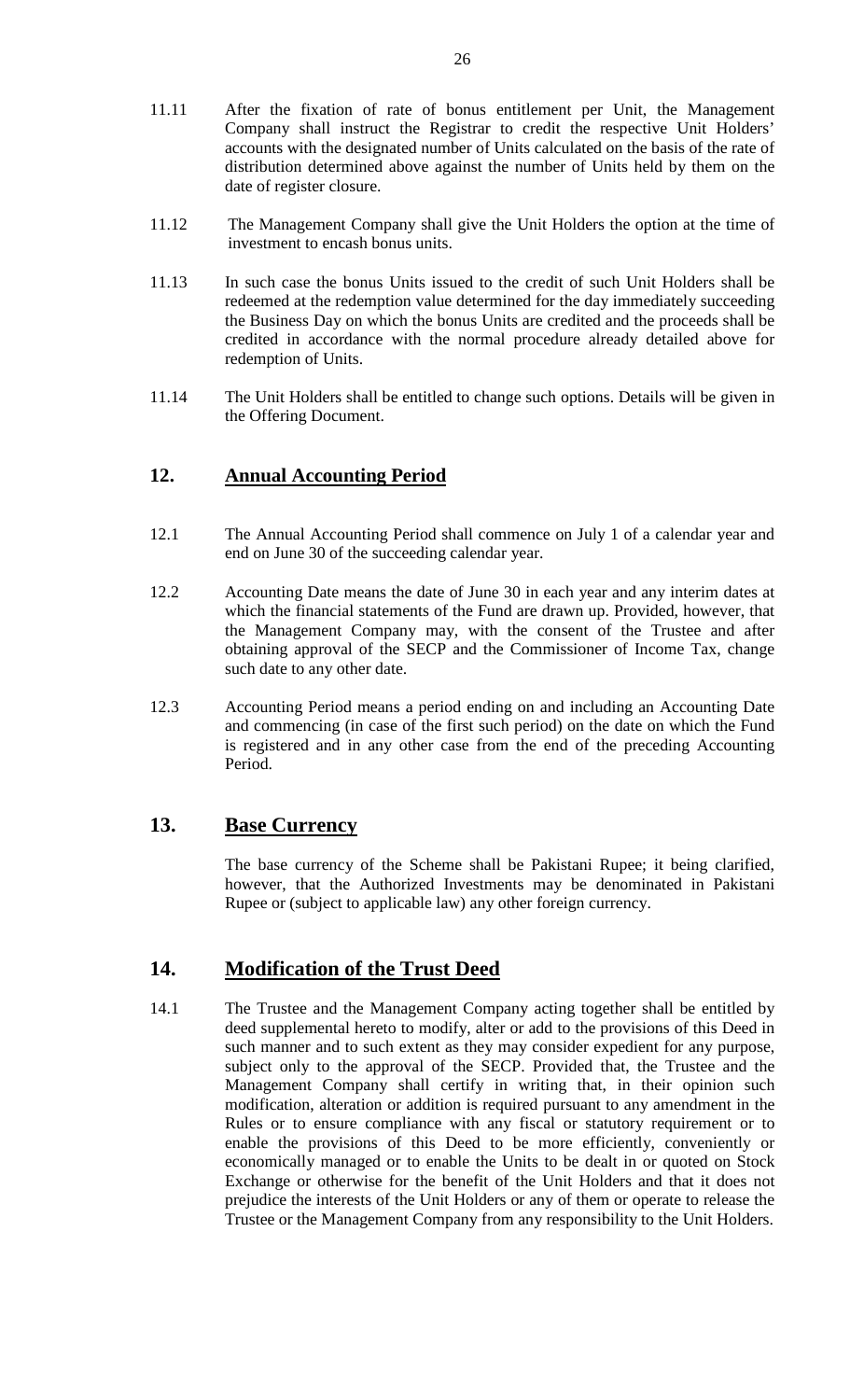- 14.2 Where this Deed has been altered or supplemented the Management Company shall notify the Unit Holders immediately through two widely circulated newspapers in Pakistan; one English and one Urdu.
- 14.3 If the SECP modifies or substitutes the Rules to allow any relaxations or exemptions, these will be deem to have been included in this Trust Deed without requiring any modification or alteration of this Trust Deed.
- 14.4 The Management Company may, from time to time, with the consent of the Trustee frame rules or regulations for conducting the business of the Trust or in respect of any other matter incidental thereto; provided such rules or regulations are not inconsistent with the provisions of this Deed or the Offer Documents.

## **15. Termination and Liquidation of the Scheme**

- 15.1 The Management Company may terminate the Scheme, if the Net Assets at any time fall below Rupees fifty million. The Management Company shall give at least three months notice to Unit Holders and the SECP and shall disclose the grounds of its decision. The Management Company may announce winding up of the Trust without notice in the event redemption requests build up to a level where the Management Company is of the view that the disposal of the Deposited Property to meet such redemptions would jeopardize the interests of the remaining Unit Holders and that it would be in the best interest of all the Unit Holders that the Trust be wound up.
- 15.2 In the event the Management Company is of the view that the quantum of redemption requests that have built up shall result in the Scheme being run down to an unmanageable level or it is of the view that the sell-off of assets is likely to result in a significant loss in value for the Unit Holders who are not redeeming, it may announce winding up of the Trust without notice.
- 15.3 The Trust may also be terminated by the SECP on the grounds given in the Rules.
- 15.4 This Deed may be terminated in accordance with the conditions specified in the Rules if there is a material breach of the provisions of this Deed or other agreement or arrangement entered into between the Trustee and Management Company regarding the Unit Trust.
- 15.5 Upon the Trust being terminated the Management Company shall suspend the sale and redemption of Units forthwith and proceed to sell all Investments then remaining in the hands of the Trustee as part of the Deposited Property and shall repay any borrowing effected by the Trust together with any mark-up remaining unpaid.
- 15.6 The Trustee on the recommendation of the Management Company shall from time to time distribute to the Unit Holders pro rata to the number of Units held by them respectively all net cash proceeds derived from the realization of the Deposited Property after making payment as mentioned in Clause 15.5 above and retaining such sum as considered or apprehended by the Management Company for all costs, charges, expenses, claims and demands.

## **16. Transactions relating to Investors (Unit Holders)**

- 16.1 The Trustee shall provide the Management Company daily statements of all the Bank Accounts being operated by the Trustee for the Unit Trust.
- 16.2 The Management Company shall also advise the Trustee on a daily basis of the details of amounts to be paid to respective Unit Holders against redemption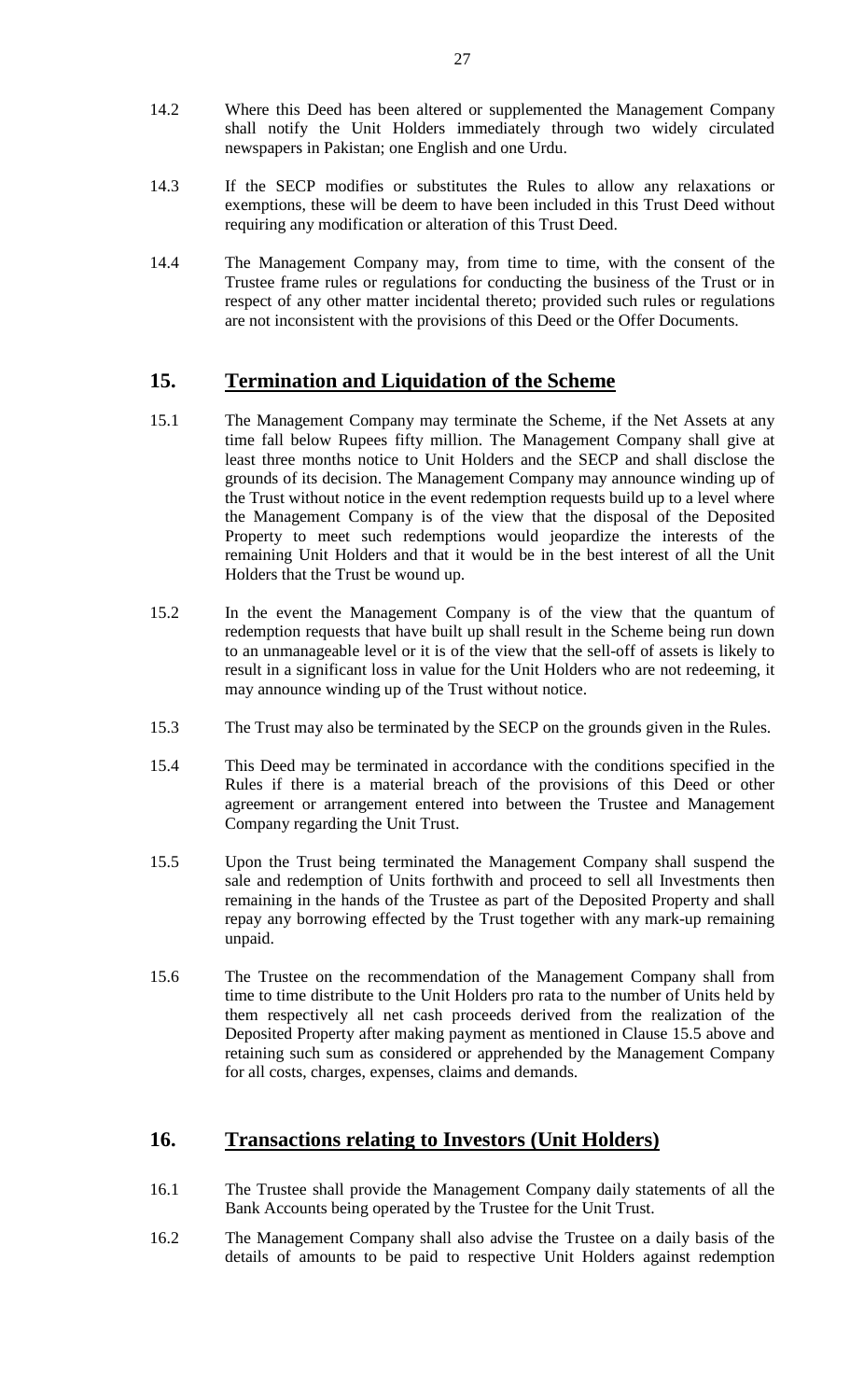requests, if any. Such payments shall be effected by the Trustee out of the accounts of the Unit Trust by way of transfer of the appropriate amounts to the designated bank accounts of the Unit Holders or by dispatch of dividend cheques/warrants/advice to the Unit Holders by registered post at their respective addresses. Such dispatch shall constitute discharge of the Management Company and the Trustee in respect of such payment.

- 16.3 The Management Company may make arrangements through branches of Banks to facilitate issuance and redemption of Units of the Unit Trust or may appoint Investment Facilitators for this purpose. A request for purchase of Units may also be made through the use of electronic means such as Internet or ATM facilities or Credit Card facilities.
- 16.4 The Management Company shall, from time to time, advise the Trustee of the dividend distribution for the Unit Trust. The Trustee shall establish a separate Bank Account for dividend distribution and transfer the amount payable as cash dividend to such Account after deducting such taxes and Zakat as may be required under the law. The Trustee shall rely on the amount certified by the Auditors as the dividend payable in cash after adjusting for dividend being distributed in the form of Units of the Unit Trust.
- 16.5 The Trustee shall pay to the Management Company's order such sums out of the sale proceeds of Units or the sums retained out of the redemption amounts as are representative of Front-end or Back-end Loads or charges or other recoveries that are specified in the Trust Deed or Offering Document, as being payable out of the Issue or Redemption Prices.
- 16.6 Without prejudice to the foregoing, and subject to any law for the time being in force, the Trustee shall endeavor to ensure and employ prudent practices to ensure that information pertaining to Deposited Property, such as, but not restricted to, investments made, list of Unit Holders etc, is not compromised, dispersed or provided to any third party without express consent of the Management Company.
- 16.7 Where any loss is caused to the Deposited Property or to the Management Company due to Trustee's failure to comply with Clause 16.6 above, the Trustee shall make good that loss by depositing a sum equivalent to the loss in the Deposited Property or making payment to the Management Company, as the case may be.

# **17. Transactions relating to Investment Activity/ Portfolio Management**

- 17.1 The Management Company shall, from time to time, instruct the Trustee of the settlement instructions relating to any investment / dis-investment transactions entered into by it on behalf of the respective Unit Trust. The Trustee shall carry out the settlements in accordance with the dictates of the specific transactions. The Management Company shall ensure the settlement instructions are given promptly after entering into the transaction so as to facilitate timely settlement and the Trustee, on its side, shall ensure that the settlement is handled in a timely manner in accordance with dictates of the transaction.
- 17.2 The Trustee shall ensure that where applicable, payments against investments are made against delivery and vice versa, unless specified otherwise.
- 17.3 The Trustee shall promptly forward to the Management Company any notices, reports or other documents issued by the issuers of securities, recipients of any of the Trust Funds (as deposits, refunds, distribution of dividends, income, profits, repayment of capital or for any other reason), any depository, an intermediary or agent in any transaction or from any court, government, regulator, stock or other exchange or any other party having any connection with the transaction.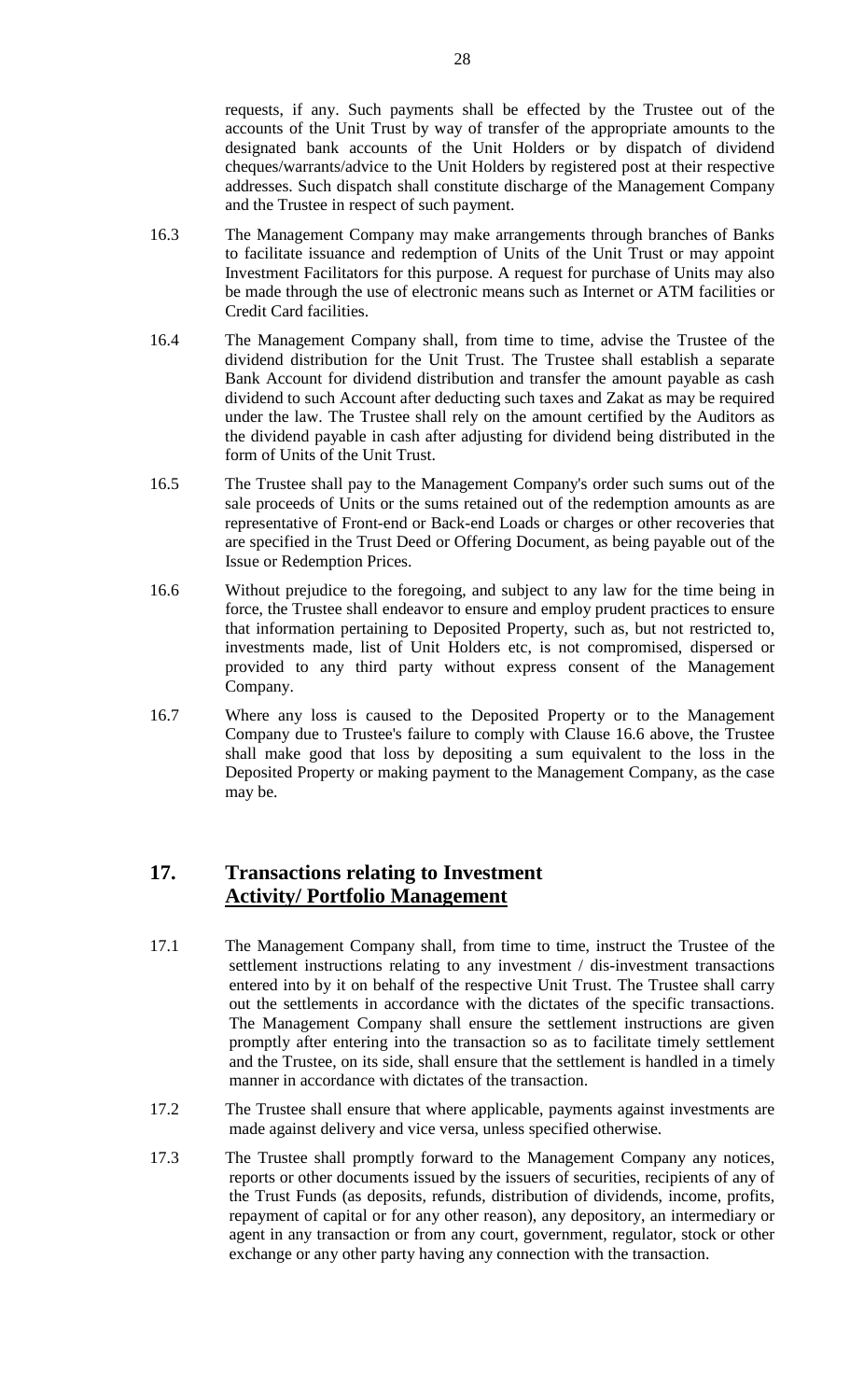- 17.4 The Trustee shall also, if so required by the nature of such notices or documents mentioned in the foregoing clause, act, with the consent of the Management Company in a manner that is in the best interest of the Unit Trust. Such action shall include legal action if called for and the Trustee shall be entitled to recover any legal costs reasonably incurred from the Unit Trust.
- 17.5 The Management Company shall intimate the Trustee with regard to dividends, other forms of income or inflows, and any rights or warrants relating to the investments that are due to be received. Further, the Trustee shall also report back to the Management Company any such amounts or warrants that are received on such accounts from time to time.
- 17.6 The Trustee shall provide proxies or other forms of powers of attorney to the order of the Management Company with regard to any voting rights attaching to any investment.

### **18. Other matters relating to The Unit Trust**

## **18.1 Declaration of Net Asset Value based prices.**

The Management Company shall, at such frequencies as are prescribed in the relevant Offering Documents, determine and announce the Net Asset Value based prices. Under certain circumstances as provided in the Trust Deed, the Management Company may suspend the announcement of the prices.

#### 18.2 **Offer and Redemption of Units**

The Registrar shall process purchase and redemption applications as well as conversion/ switching and transfer applications in accordance with the relevant Offering Documents. Based on the prices applicable to the relevant purchase or redemption, the Registrar shall determine the number of Units to be issued or redeemed. Under certain circumstances as provided in this Deed, the Management Company may suspend the issue and/or redemption of Units.

#### **19. Voting Rights on Deposited Property**

- 19.1 All rights of voting attached to any Deposited Property shall be exercisable by the Management Company on behalf of the Scheme and it shall be entitled to exercise the said rights in what it may consider to be the best interests of the Unit Holders and may refrain at its own discretion from the exercise of any voting rights.
- 19.2 The Trustee shall upon written request by the Management Company, from time to time at the expense of the Fund execute and deliver or cause to be executed or delivered to the Management Company or their nominees powers of attorneys or proxies authorizing such attorneys and proxies to vote consent or otherwise act in respect of any investment in such form and in favour of such persons as the Management Company may require in writing.

The phrase "rights of voting" or the word "vote" used in this sub-clause shall be deemed to include not only a vote at a meeting but the right to elect or appoint directors, any consent to or approval of any arrangement scheme or resolution or any alteration in or abandonment of any rights attaching to any Investment and the right to requisition or join in a requisition to convene any meeting or to give notice of any resolution or to circulate any statement as provided under the Ordinance. The Management Company shall keep a record stating the reasons for casting votes in favour of or against any resolutions.

19.3 Not later than two (2) Business Days of receipt, the Trustee shall forward to the Management Company all notice of meetings and all reports and circulars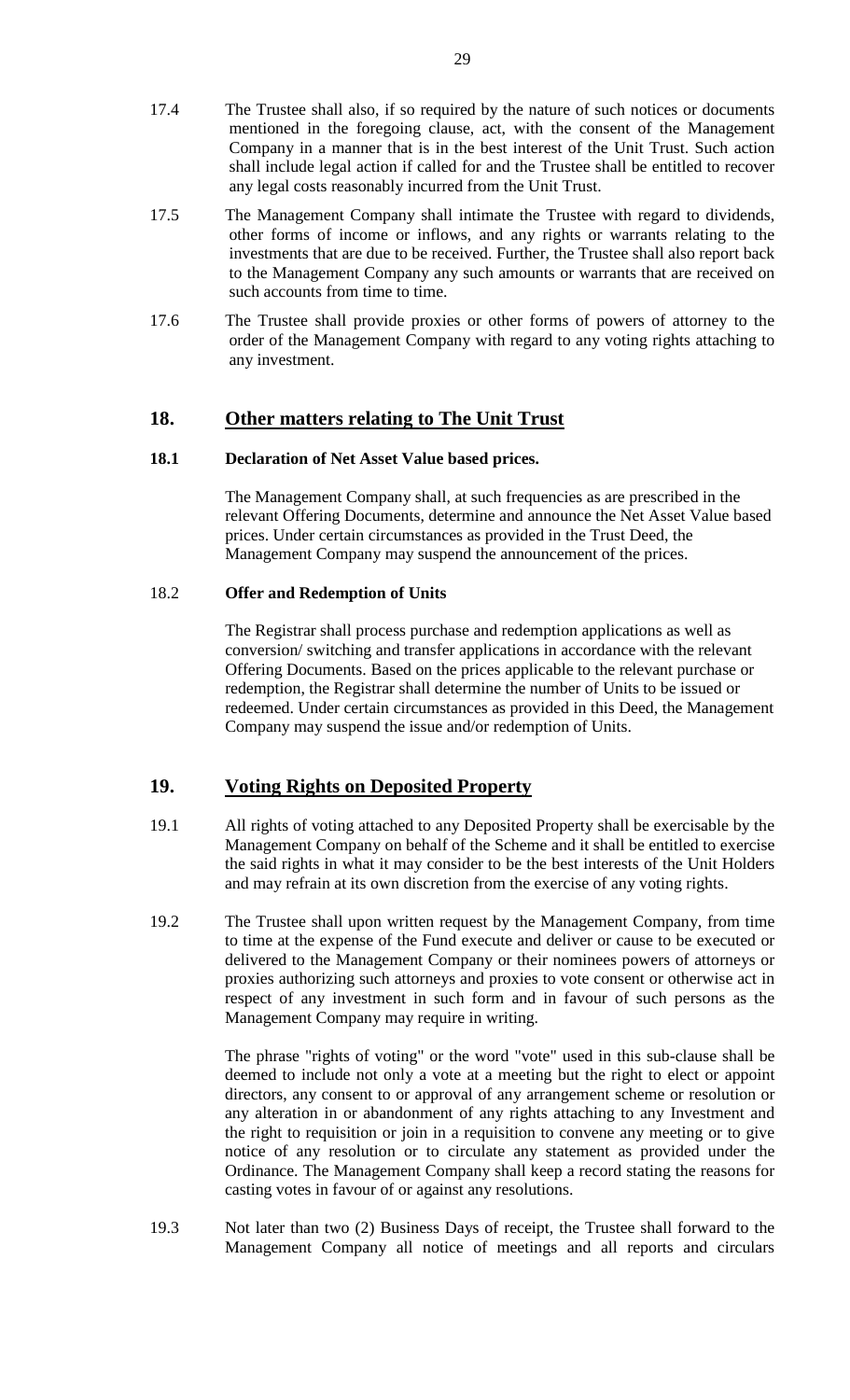received by the Trustee as the holder of any investment.

### **20. Change of Management Company**

- 20.1 The Trustee may with the prior approval of the SECP, remove the Management Company by giving at least twenty-one days notice in writing to the Management Company if any of the following events has occurred:
	- (a) the Management Company has contravened the provisions of this Deed in material respect and has failed to rectify the contravention within a reasonable period after the contravention has been brought to its notice by the Trustee and/or by the SECP;
	- (b) The Management Company goes into liquidation (other than voluntary liquidation on terms previously agreed to with the Trustee for purpose of reconstruction and amalgamation);
	- (c) A receiver is appointed over any of the assets of the Management Company.
- 20.2 The Management Company may retire at any time with the prior written consent of the SECP.
- 20.3 The removal of Management Company and appointment of a new Management Company shall always require the prior approval of the SECP and the intimation of the same to the Trustee.
- 20.4 If the SECP has cancelled the registration of the Management Company under the provisions of the Rules, the SECP shall appoint another asset management company as the management company for the Scheme according to the provisions of this Deed and the Rules.
- 20.5 Upon a new management company being appointed the Management Company will take immediate steps to deliver all the documents and records pertaining to the Trust to the new management company and shall pay all sums due to the Trustee.
- 20.6 Upon its appointment the new management company shall exercise all the powers and enjoy all rights and shall be subject to all duties and obligations of the management company hereunder as fully as though such new management company had originally been a party hereto.
- 20.7 Where the Management Company has been removed all issuance and redemption of Units of the Fund, and all investing activities shall cease from the moment the notice for removal has been given. Provided however all the redemption and issuance of unit requests received prior to such notice shall be settled in accordance with the normal established practices of the fund. Similarly all the investment related transactions entered prior to such notice shall also be settled as though no such notice has been given.
- 20.8 The suspension of activities shall continue upto 5 (five) Business Days succeeding the appointment of a new Management Company. The said period of suspension may be increased by SECP upon written request jointly by the new Management Company and the Trustee of the fund.
- 20.9 Furthermore the Trustee shall, immediately upon the issuance of notice of removal of Management Company appoint auditors with the consent of SECP from amongst the panel of auditors designated as "A" category by State Bank of Pakistan for the audit of financial institutions.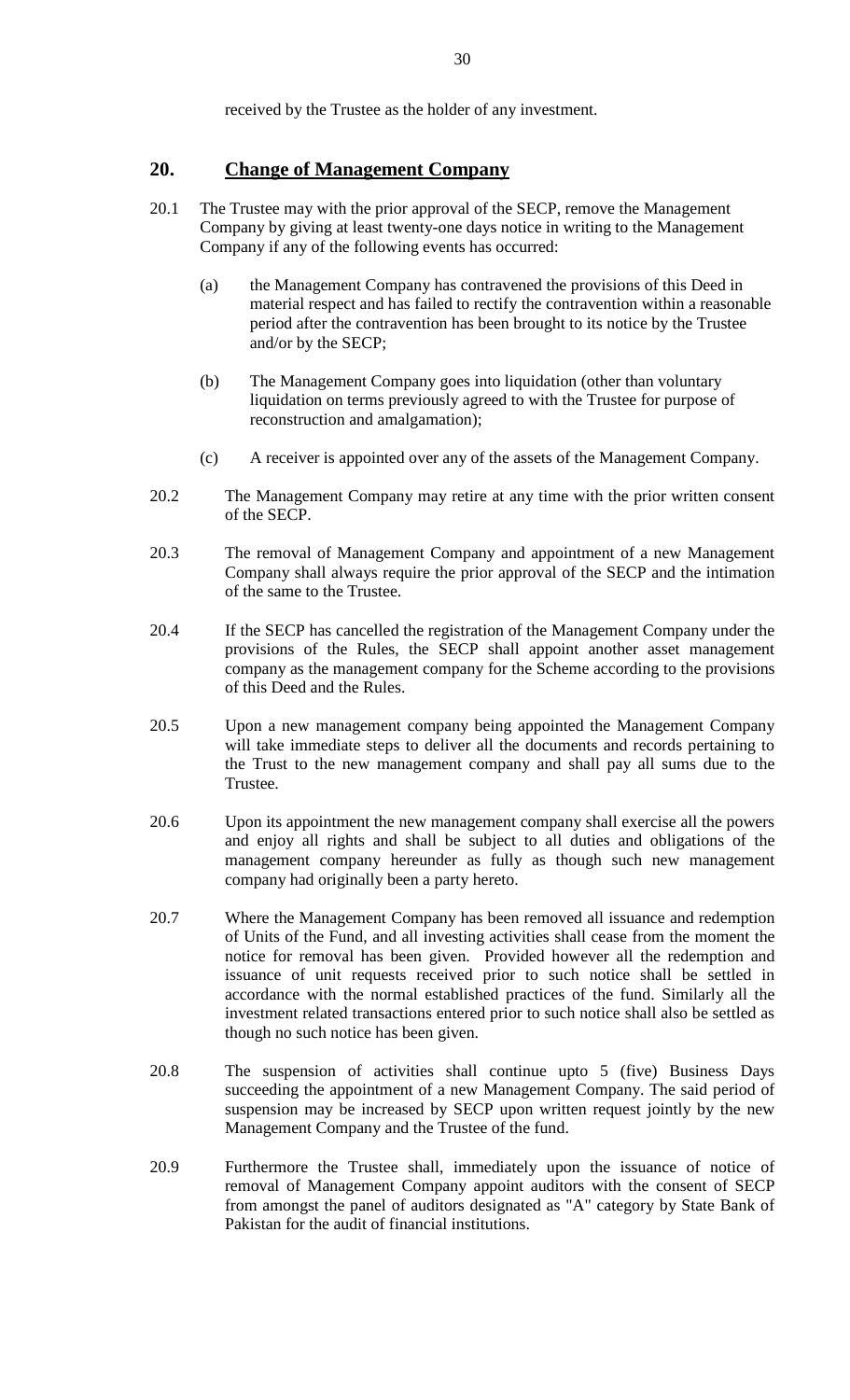- 20.10 The auditors so appointed shall be other than the existing auditors of the Fund, the Management Company and the Trustee.
- 20.11 The auditors shall have the same scope as that for the annual audit, or such other enhanced scope as may be specified by the Trustee or SECP.
- 20.12 The report for the audit shall be submitted by the auditors to the Trustee not later than thirty (30) Business Days from their appointment. A copy of the report shall also be provided to SECP, out going Management Company and the new Management Company.
- 20.13 The costs of audit shall be charged to the Fund.

### **21. Change of Trustee**

- 21.1 The Trustee may retire voluntarily in accordance with and subject to the conditions of Clause 4.5 hereinabove.
- 21.2 If the Trustee goes into liquidation (otherwise than for the purpose of amalgamation or reconstruction on terms previously agreed to with the Management Company for purpose of reconstruction and amalgamation) or ceases to carry on business or a receiver of its undertaking is appointed or it becomes ineligible to act as a trustee of the Unit Trust under the provisions of the Rules, the Management Company shall with the approval of the SECP, by an instrument in writing, remove the Trustee from its appointment under this Deed and shall by the same or some other instrument in writing simultaneously appoint as trustee some other company or corporation according to the provisions of the Rules and this Deed as the new trustee.
- 21.3 The Management Company may remove the Trustee, with the prior approval of the SECP, after giving at least twenty-one days notice in writing to the Trustee on grounds of any material default or non-compliance with the provisions of this Deed or the Rules, and appoint another trustee.
- 21.4 Upon the appointment of a new trustee, the Trustee shall immediately deliver all the documents and records to the new trustee and shall transfer all the Deposited Property and any amount deposited in any Distribution Account to the new trustee and make payments to the new trustee of all sums due from the Trustee.
- 21.5 The new trustee shall exercise all the powers and enjoy all rights and shall be subject to all duties and obligations of the Trustee hereunder as fully as though such new trustee had originally been a party hereto.
- 21.6 Notwithstanding, removal/resignation of the Trustee and its subsequent discharge from its duties under this Deed and the Rules, the Trustee shall remain entitled to the benefit of Clauses 4.5, 5.B.7, 5.B.8, 5.B.9 and 5.B.16 without prejudice to the Trustee's responsibility or obligation to liquidate any liability for which the Trustee may have become liable under this Deed and/or the Rules.
- 21.7 Where the Trustee has been removed all issuance and redemption of Units of the Fund, and all investing activities shall cease from the moment the notice for removal has been given. Provided however all the redemption and issuance of Unit requests received prior to such notice shall be settled in accordance with the normal established practices of the fund. Similarly all the investment related transactions entered prior to such notice shall also be settled as though no such notice has been given.
- 21.8 Furthermore the Management Company shall, immediately upon the issuance of notice of removal of Trustee appoint auditors with the consent of SECP from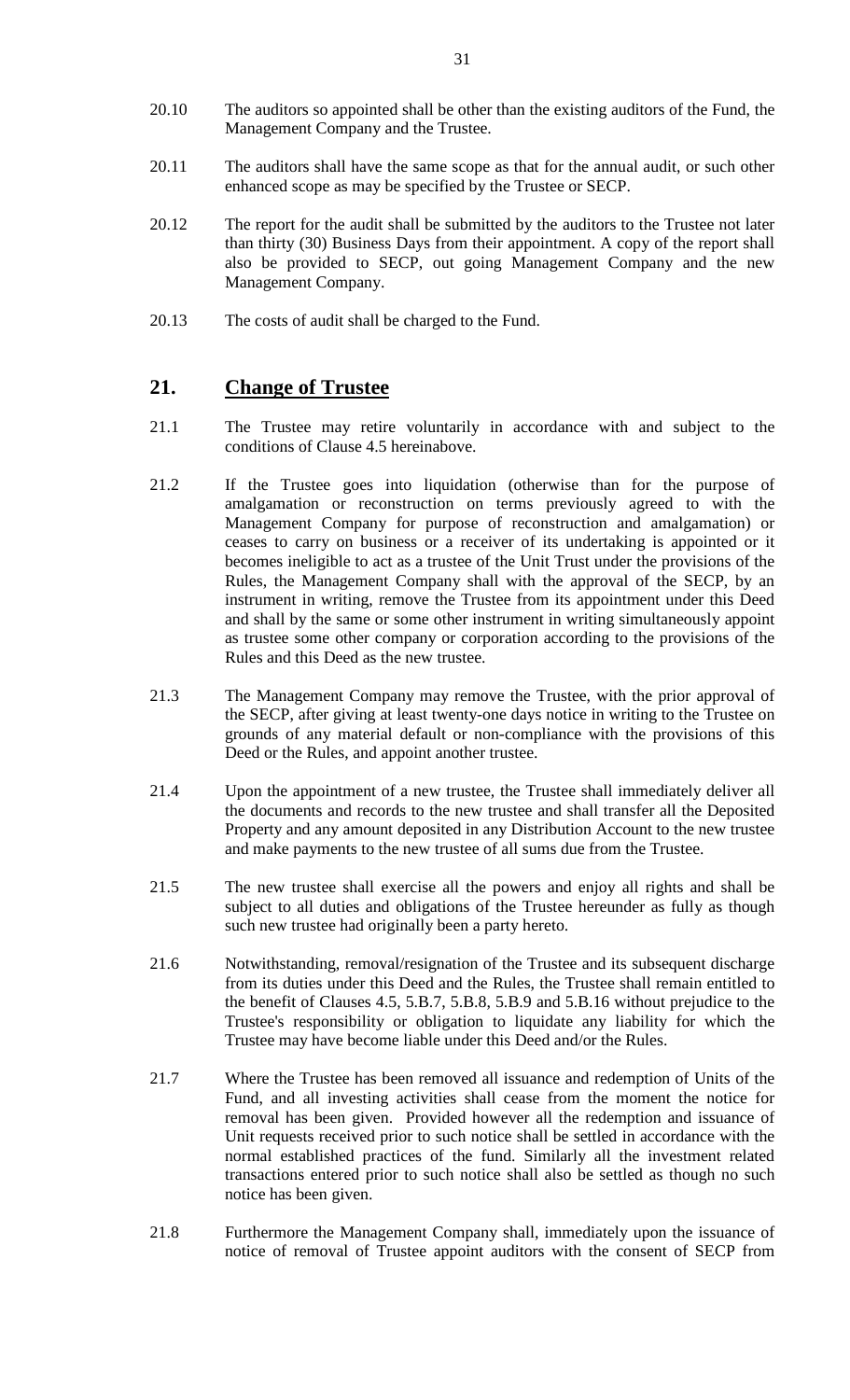amongst the panel of auditors designated as "A" category by State Bank of Pakistan for the audit of financial institutions.

- 21.9 The auditors so appointed shall be other than the existing auditors of the Fund, the Management Company and the Trustee.
- 21.10 The auditors shall have the same scope as that for the annual audit, or such other enhanced scope as may be specified by the Management Company or SECP.
- 21.11 The report for the audit shall be submitted by the auditors to the Management Company not later than 30 Business Days from their appointment. A copy of the report shall also be provided to SECP, out going Trustee and the new Trustee.
- 21.12 The costs of audit shall be shared equally by the outgoing Trustee, the new Trustee and the fund.

## **22. Classes of Units**

- 22.1 Irrespective of the different classes of Units as set out in this Clause, all Units issued from time to time shall rank *pari passu* inter se and shall have such rights as are set out in this Deed and the Offering Documents. The liability of the Unit Holders shall be limited to the unpaid amount (if any) on the Units.
- 22.2 The Management Company may issue any of the following classes of Units:
	- (a) Class "A" is Core capital which cannot be redeemed within two year, however these Units are transferable with a written acceptance of this condition by the transferee thereof
	- (b) Class "B" is regular units with minimum investments of Rs.5,000/- and subsequent investments of Rs1,000/- with Front-end Load
	- (c) Class "C" is Dawood Savings plan schemes with minimum investment to open an account is Rs.500/- with subsequent additional investment of Rs.100/- per transaction. Units will be issued at NAV with no Front-end Load but it will subjected to Back-end Load if redeem within one year
	- (d) Class "D" is Dawood Savings plan schemes with minimum investment to open an account is Rs.500/- with subsequent additional investment of Rs.100/-. per transaction Units will be issued at NAV with no Front-end Load but it will subjected to Back-end Load if redeemed prior to Unit Holder attaining the age 18
- 22.3 For the convenience of investors, the Management Company may issue Units with different options as to the administrative arrangements (while maintaining the integrity of each Unit's *pari passu* rights). Irrespective of the administrative arrangements under which Units may be issued, all Units issued from time to time shall rank *pari passu* inter se and shall have such rights as are set out in this Deed and the Offering Documents.
- 22.4 Core Units subscribed by the Core Investors for an aggregate amount of not less than the amount prescribed under the Rules shall be offered and issued at the Initial Price and shall not be redeemable for a period of two years from the date of such subscription. A mention of such restriction and its termination date shall be entered into the Register and shall be noted on any Certificate issued in respect of such Units. Core Units will however be transferable on the same terms and conditions as applicable to the Core Investors.
- 22.5 After the Initial Period, the Offer and Redemption Prices shall be determined from time to time pursuant to this Deed.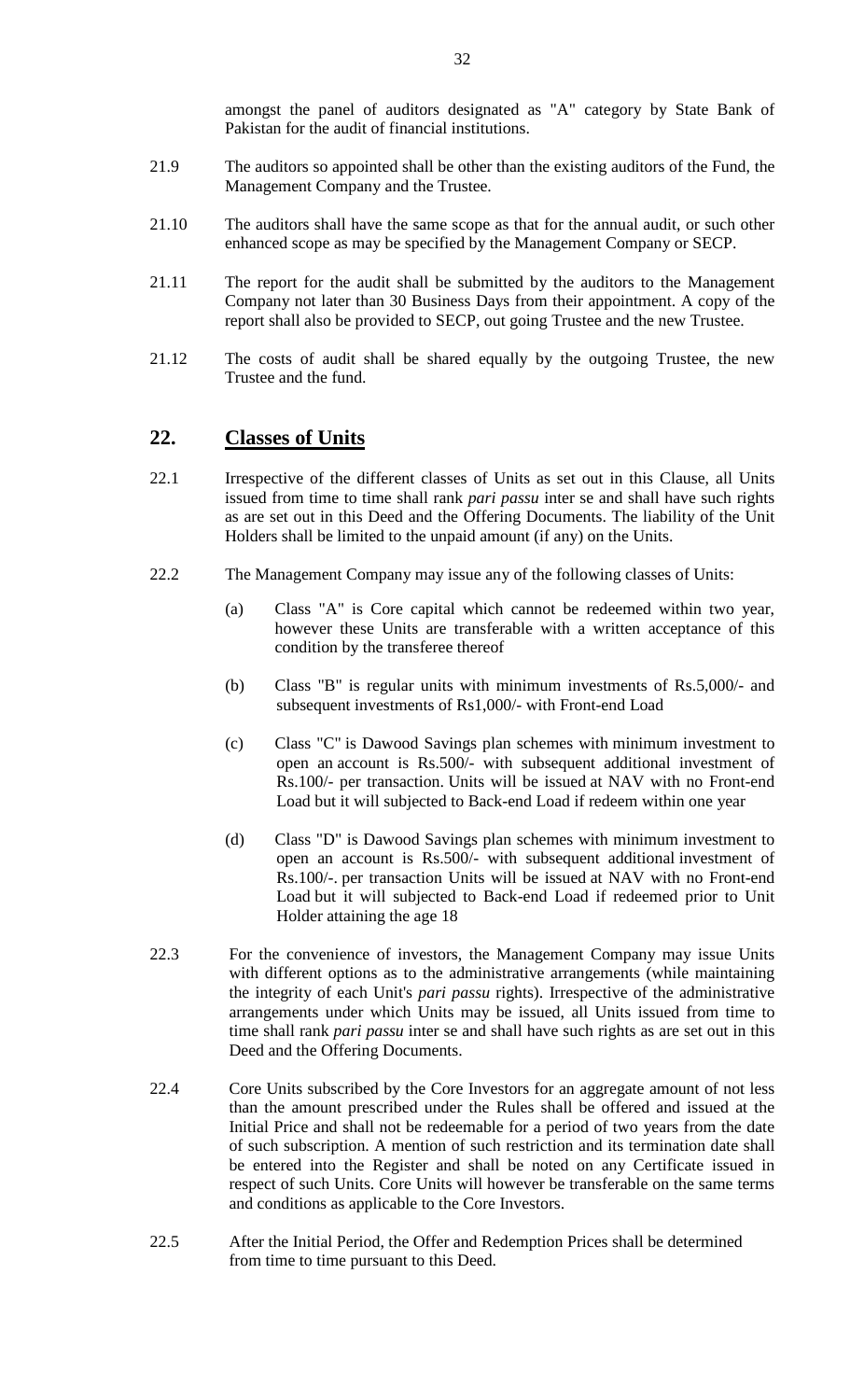22.6 By a deed supplemental to this Deed the Management Company may at any time with the approval of the Trustee and the SECP, on giving not less than twentyone days previous notice in writing to each Unit Holder, sub-divide or consolidate the whole or any part of the Units of the same class and the Unit Holder shall be bound accordingly. The Management Company shall require in such notice that each Unit Holder to whom Certificates have been issued (who shall be bound accordingly) deliver his Certificates for endorsement or enfacement with the number of Units to be represented thereby as a result of such sub-division or consolidation; provided that any delay or failure to deliver the Certificates shall not delay or otherwise affect any such sub-division or consolidation.

# **23. Offer of Units**

- 23.1. The Management Company shall be responsible for obtaining all requisite consents and approval for the Offer and issue of Units and for the issue, publication or circulation of the Offering Document.
- 23.2 Except as provided herein the Units shall be offered through the authorized offices or branches of the Distributors on all Business Days.
- 23.3 Application for purchase of Units shall be made by completing the prescribed purchase of units application form and submitting it to the authorized branches of the Distributor or to the Management Company together with the payment by cheque, bank draft, pay order etc as the case may be in favour of the Fund and crossed **"account payee only"** or in cash upto the approved limit. Such forms have to be submitted within the announced business hours on the business days.
- 23.4 Each Unit Holders shall only be liable to pay the Offer Price of the Units subscribed by him and no further liability shall be imposed on him in respect of any Units held by him. The units shall be issued in fractions upto four decimal points, only against receipt of full payment.
- 23.5 An application for purchase of Units shall deem to have been made in accordance with the provisions of the Offering Document, if such document prescribes automatic issuance of Units under certain circumstances.

# **24. Offer and Redemption of Units Outside Pakistan**

- 24.1 Subject to exchange control and other applicable laws, rules and regulations, in the event of arrangements being made by the Management Company for the offer of Units to persons not resident in Pakistan or for delivery in any country outside Pakistan, the price at which such Units may be issued may, at the discretion of the Management Company, include in addition to the Offer Price as hereinbefore provided a further amount sufficient to cover any exchange risk insurance, any additional stamp duty or taxation whether national, local or otherwise leviable in that country in respect of such issue or of the delivery or issue of Certificates, or any additional costs relating to the delivery of certificates or the remittance of money to Pakistan or any other cost in general incurred in providing this facility.
- 24.2 In the event that the Redemption Price for Units shall be paid in any country outside Pakistan, the price at which such Units may be redeemed may at the discretion of the Management Company include as a deduction to the Redemption Price as hereinbefore provided a further amount sufficient to cover any exchange risk insurance and any additional stamp duty or taxation whether national, local or otherwise leviable in that country in respect of such payment or redemption or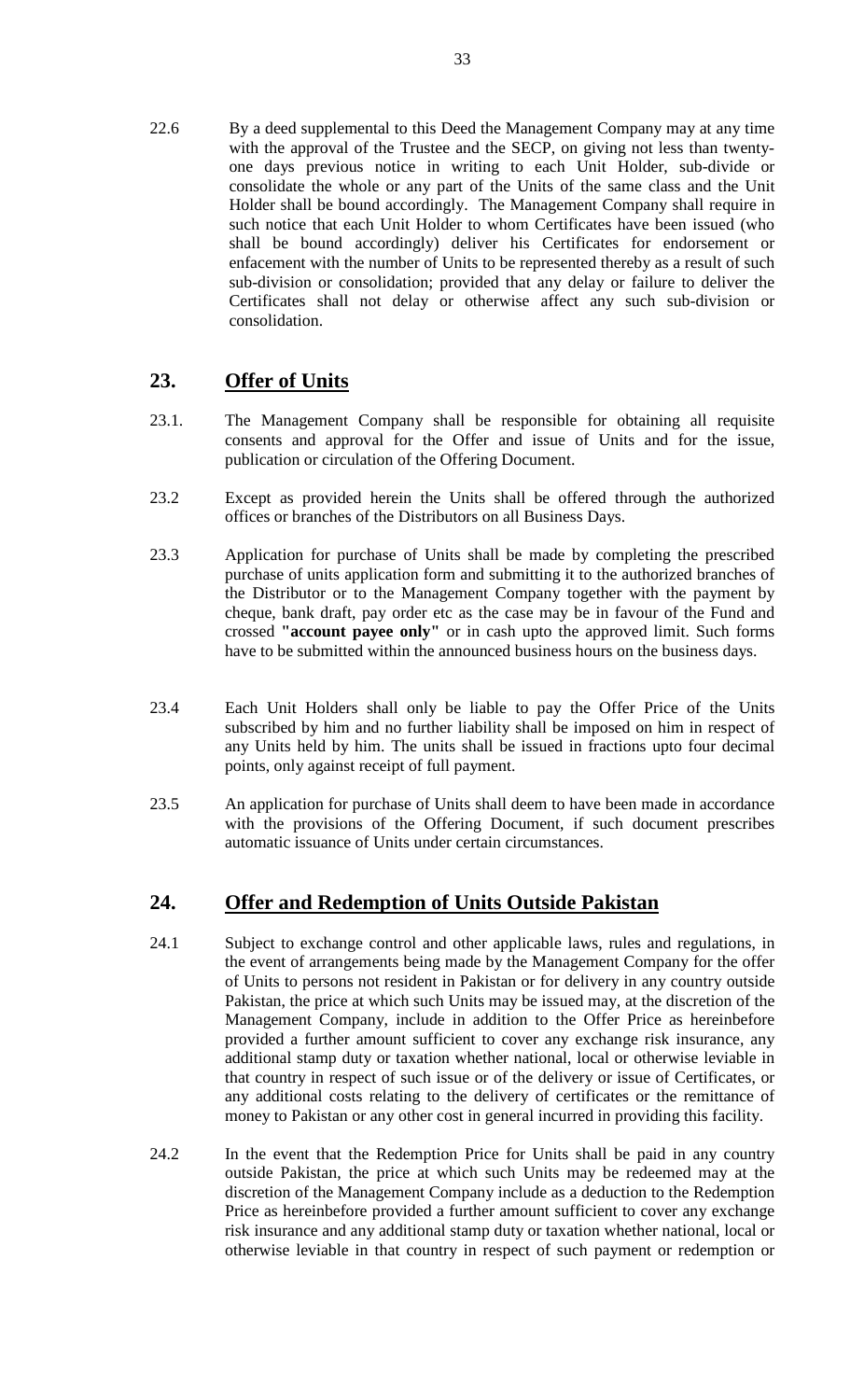any bank or other charges incurred in arranging the payment or any other cost in general incurred in providing this facility.

24.3 The currency of transaction of the Trust is the Pakistan Rupee and the Management Company, Trustee or any Distributor are not obliged to transact the purchase or redemption of the Units in any other currency and shall not be held liable, save as may be specifically undertaken by the Management Company, for receipt or payment in any other currency or for any obligations arising therefrom. Neither the Trustee, nor the Management Company shall be responsible for arranging remittances or funds from the offshore countries to Pakistan and from Pakistan to offshore countries or for payment of any Bank charges and other levies, if any.

## **25. Register of Unit Holders**

- 25.1 A Register shall be maintained by the Registrar at such a place as is agreed by the Management Company. The Management Company shall ensure that the Registrar shall comply with all relevant provisions of this Deed and the Rules.
- 25.2 The Management Company shall ensure that the Registrar shall at all reasonable times during business hours give the Trustee and its representatives access to the Register and to all subsidiary documents and records or certified copies thereof and to inspect the same with or without notice and without charge but neither the Trustee nor its representatives shall be entitled to remove the Register or to make any entries therein or alterations thereto.
- 25.3 The Registrar shall, within seven working days of receiving a written request from any Unit Holders, post (or send by courier or through electronic means) to such Unit Holders details of such Unit Holders' account in the Register. The Management Company may prescribe reasonable charges for servicing of any additional requests.
- 25.4 The Register shall contain the following information about Unit Holders:
	- a) For individuals :
		- Full name(s),
		- Father's/husband's name
		- Addresses of Unit Holder(s)
		- **Nationality**
		- Computerized National Identity Card Number(s) and/or Passport Number (if applicable).
	- b) For companies and institutions:
		- Full name $(s)$
		- $Address(s)$
		- Registration/incorporation No
		- Country of incorporation
		- National Tax Number (if applicable)
- 25.5 The Registrar would keep the following information in the detailed Register:
	- a) The number and type of the Units held and the distinctive numbers of Certificate(s), if any;
	- b) The date on which the name of every Unit Holder was entered in respect of the Units standing in his/her name;
	- c) The date on which any transfer or redemption is registered;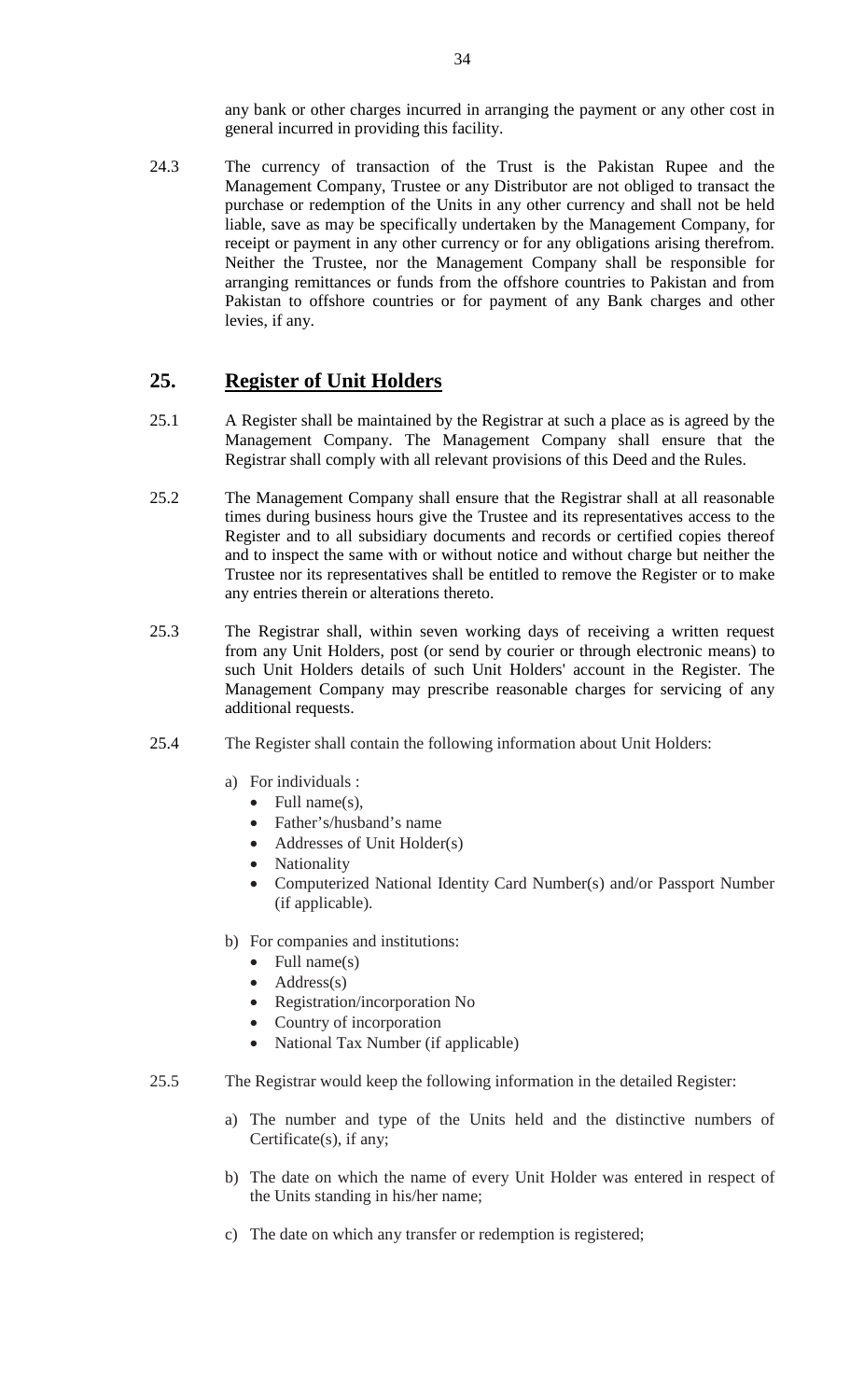- d) Information about lien, Pledge or charge on Units;
- e) Tax and Zakat status of the Unit Holder(s);
- f) Record of the signature of the Unit Holder(s);
- g) Nominees of the Unit Holder(s) and
- h) Such other information as the Management Company may require.
- 25.6 The Register shall be conclusive evidence as to the Units held by each Unit Holders.
- 25.7 Any change of name or address of any Unit Holders shall forthwith be notified in writing to the Registrar, who on being satisfied therewith and on compliance with such formalities (including in the case of a change of name, the surrender of any Certificate(s) previously issued to such Unit Holders and the payment of the fee) shall alter the Register or cause it to be altered accordingly and in the case of a change of name shall, if requested, issue new Certificate/s to such Unit Holders.
- 25.8 The Registrar shall not register more than four joint Holders for a Unit. In case of the death of any one of the joint Holders the survivor or survivors shall be the only persons recognized by the Trustee as having any title to or interest in the Units held by the joint Holders. Provided however, the Registrar or the Trustee may at their discretion request the survivors to provide succession certificates or other such mandate from a court or lawful authority, if they consider necessary.
- 25.9 A body corporate may be registered as a Unit Holders or as one of joint Unit Holders.
- 25.10 The Register may be closed with intimation to the Trustee for such period as the Management Company may from time to time determine and after giving at least twenty-one (21) days notice to Unit Holders for a minimum period of seven (7) days at a time, but not exceeding fifteen (15) days at a time for any purposes, provided that the Register is not closed for more than forty-five days in any calendar year.
- 25.11 The Unit Holders shall be the only person to be recognized by the Trustee, the Management Company and the Registrar as having any right, title or interest in or to such Units and the Trustee, the Management Company and the Registrar may recognize the Unit Holders as the absolute owner thereof and shall not be bound by any notice to the contrary and shall not be bound to take notice of or to see to the execution of any trust except where required by any court of competent jurisdiction. However, the Management Company may authorize the Registrar to record a lien on any or all Units held by a Unit Holders in favour of a third party at the request of such Unit Holders or Joint Unit Holders as the case may be.
- 25.12 The executors or administrators or succession certificate holder of deceased Unit Holders (not being one of several joint Unit Holders) shall be the only person recognized by the Trustee and the Management Company as having title to the Units represented thereby. However, the operation of the account of the Unit Holder will continue as per the mandate and authority given at the time of opening of the account through the Investor Account Opening Form.
- 25.13 Any person becoming entitled to a Unit in consequence of the death or bankruptcy of any sole Unit Holders or of the survivor of joint Unit Holders may subject as hereinafter provided upon producing such evidence as to his title as the Trustee shall think sufficient either be registered himself as Holder of such Unit upon giving the Trustee/ Distributor such notice in writing of his desire or transfer such Unit to some other person. All the limitations, restrictions and provisions of this Deed relating to transfer shall be applicable to any such notice or transfer as if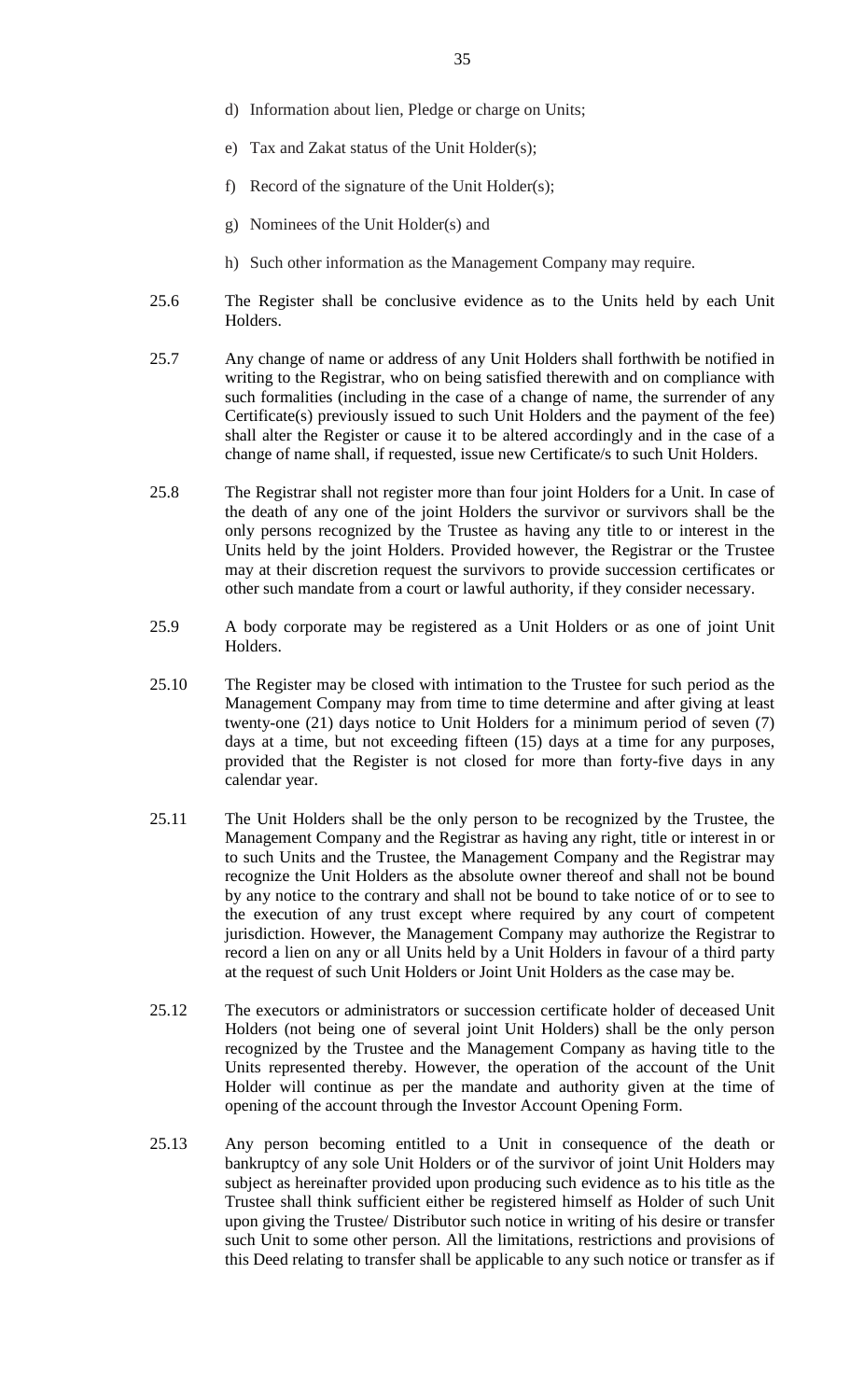the death or bankruptcy had not occurred and such notice or transfer was a transfer executed by the Unit Holders. Provided however, the Management Company or the Trustee may at their discretion request the survivors to provide succession certificates or other such mandate from a court or lawful authority, if they consider necessary.

- 25.14 The Trustee shall retain any moneys payable in respect of any Unit of which any person is, under the provisions as to the transmission of Units hereinbefore contained, entitled to be registered as the Unit Holders or which any person under those provisions is entitled to transfer, until such person shall be registered as the Holder of such Unit or shall duly transfer the same.
- 25.15 The registrar shall, subject to any law in force, ensure at all times and shall endeavour to implement prudent practices to ensure that the Register or the information contained therein of all or any particular Unit Holders is not provided to any third party without express permission from the Management Company or the Unit Holders himself, unless any disclosure is required in compliance with any applicable laws, rules and regulations or where such disclosure is required by an appropriate court or competent authority.
- 25.16 Where the registrar is found guilty of breach of trust as referred to in 25.15 above, the Management Company may impose such penalty as deemed fit in accordance with the nature of breach. Provided further where the Fund, the Management Company, the Trustee or the Unit Holders suffer any loss due the aforementioned breach of trust, the Registrar shall be liable to make good such loss in addition to the penalty, if any imposed by the Management Company.
- 25.17 Where there is a dispute between the Management Company and the Registrar on account of ascertaining the breach of trust as referred to in 25.15 above or the loss or the penalty as referred to in 25.16 above, an arbitrator shall be appointed for its resolution with mutual consent of the Management Company and the Registrar, the decision of which shall be binding on all the parties to dispute. The agreement with the Registrar shall contain this condition. Such arbitration shall have no bearing on the arbitration Clause 32 mentioned hereafter which is applicable to disputes between the Management Company and the Trustee.

## **26. Issuance of Certificates**

- 26.1 Upon being satisfied that the Offer Price for each Unit or fraction thereof has been received in full from the applicant, the Registrar shall issue an account statement that will constitute evidence of the number of Units registered in the name of the Unit Holders.
- 26.2 Certificates shall be issued only if so requested by the Unit Holders at the time of application or at any later stage (save in the case of Units issued under certain administrative arrangements that exclude issuance of certificates) and upon payment of a fee not exceeding Rs.100 (Rupees One Hundred) per Certificate of any denomination, subject to revision of fee from time to time by the Management Company together with a sum sufficient in the opinion of the Management Company to cover any Duties and Charges payable in connection with the issue of such Certificate. The proceeds of such fee will accrue to the Management Company.
- 26.3 Certificates shall only be issued for Units that have been fully paid, in such denominations as may be required by the Unit Holder. Separate Certificate shall be issued for each class of Units.
- 26.4 Certificates where requested shall be issued as herein provided not later than twenty-one Business Days after the date of such request. The Certificate may be sent to the principal account holder named first or his duly authorized nominee at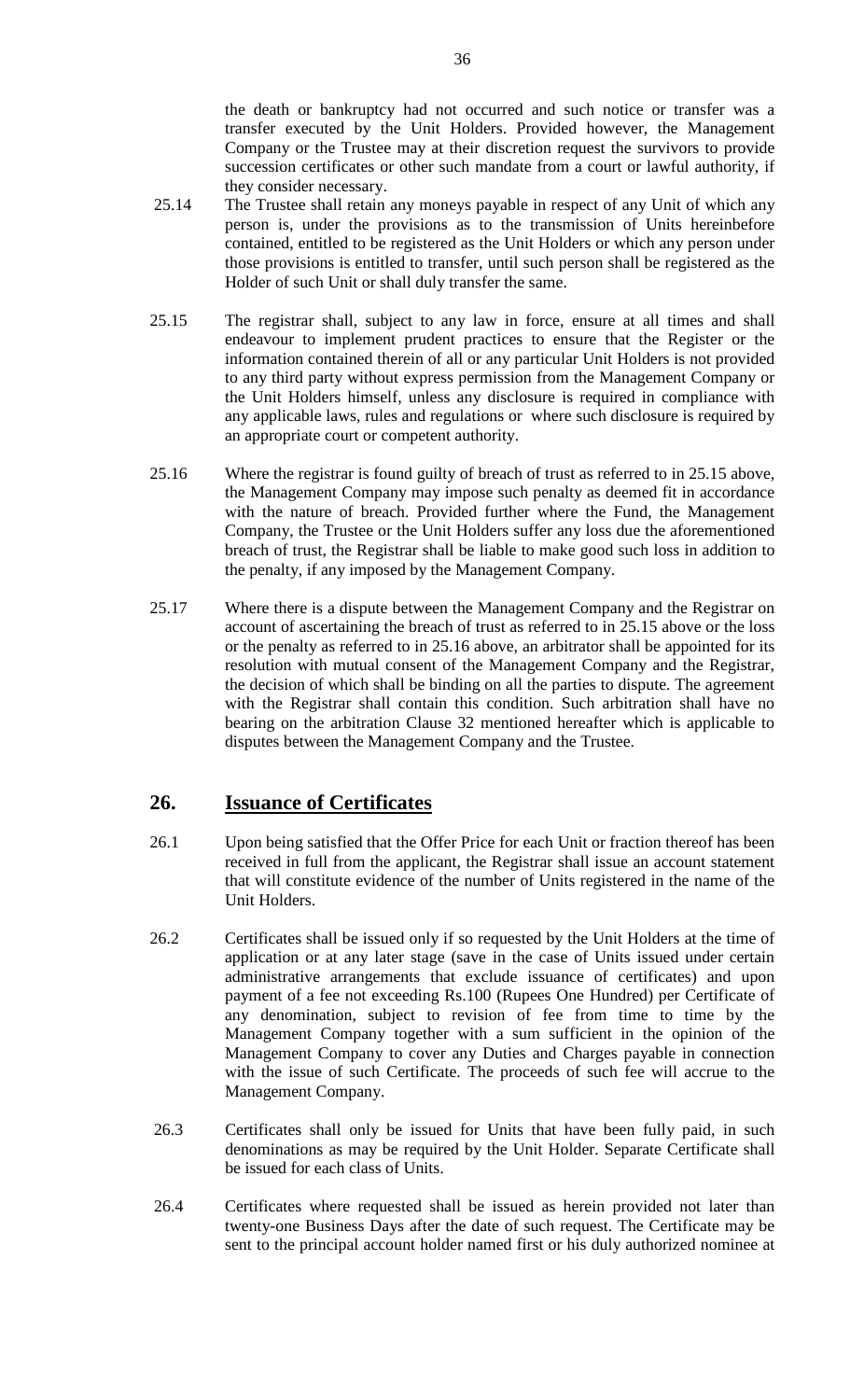his own risk by registered post or by courier service or may be collected by the Unit Holders from the Distributor.

- 26.5 In the case of Units held jointly the Registrar shall not issue more than one Certificate for the Units held by such joint Unit Holders and delivery of such Certificate to the principal account holder named first therein shall constitute sufficient delivery to all joint Unit Holders.
- 26.6 Certificates shall be issued in such form as may from time to time be agreed between the Management Company and the Trustee. A Certificate shall be dated, shall bear the name of Trust and or Scheme, name and address of the Management Company and the name of the Trustee, shall bear a distinctive serial number and shall specify the number of Units represented thereby and the name and address of the Unit Holders as appearing in the Register.
- 26.7 Certificates may be engraved or lithographed or printed as the Management Company may determine from time to time with the mutual agreement of the Trustee and shall be signed on behalf of the Trustee by a duly authorized officer(s) of the Trustee and on behalf of the Management Company by a duly authorized officer(s) of the Management Company. Every such signature shall be autographic unless there shall be for the time being in force an arrangement authorized by the Trustee adopting some lithographic or other mechanical method of signature in which event all or any of such signatures may be effected by the method so adopted. The Certificates shall also bear the signature of the authorized representative(s) of the Registrar, which shall always be autographic. No Certificate shall be of any force or effect until signed as herein above mentioned. Certificate so signed shall be valid and binding notwithstanding that before the date of delivery thereof the Trustee or the Management Company or the Registrar or any person whose signature appears thereon as a duly authorized signatory may have ceased to be the Trustee, Management Company, Registrar, Distributor or an authorized signatory.

# **27. Replacement of Certificates**

- 27.1 Subject to the provisions of this Deed and in particular to the limitations of the denominations of Certificates as may be fixed by the Management Company and subject to any regulations from time to time made by the Trustee with the approval of the Management Company every Unit Holders shall be entitled to exchange upon surrender of the existing Certificate any or all of his Certificates for one or more Certificates of such denominations as he may require representing the same aggregate number of Units.
- 27.2 In case any Certificate shall be lost, stolen, mutilated, defaced or destroyed, the Registrar with the approval of the Management Company may issue to the person entitled new Certificate in lieu thereof. No such new Certificate shall be issued unless the applicant shall previously have:
	- (i) Returned the mutilated or defaced Certificate or furnished to the Distributor/ Registrar evidence satisfactory to the Management Company of the loss, theft or destruction of the original Certificate,

(ii) Paid all expenses incurred in connection with the investigation of the facts; and

(iii)Furnished such indemnity as the Management Company and the Trustee may require.

Neither the Management Company nor the Trustee or the Distributor/ Registrar shall incur any liability for any action that they may take in good faith under the provisions of this sub-clause. Provided further that the Trustee and /or the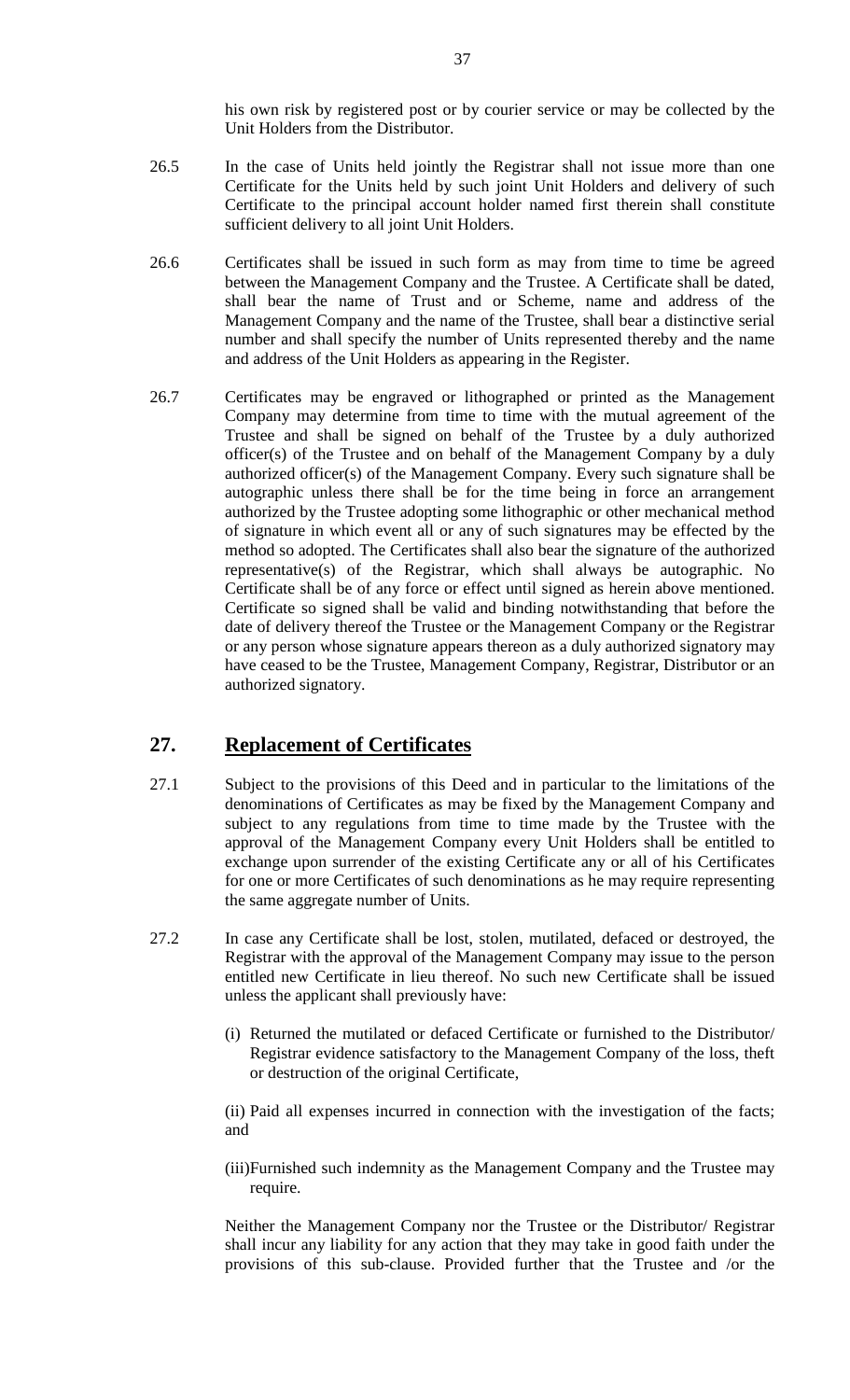Management Company may also require issuance of public notices in newspapers at the cost of the pertinent Unit Holder before issuing any new certificates.

27.3 Before the issuing of any Certificate under the provisions of this sub-clause the Distributor/ Registrar may require from the applicant for the Certificate the payment to it of a fee of Rs:100/- (Rupees One Hundred) for each Certificate, subject to revision of fee from time to time by the Management Company together with a sum sufficient in the opinion of the Management Company to cover any Duties and Charges payable in connection with the issue of such Certificate.

## **28. Transfer of Units**

- 28.1 Every Unit Holder shall be entitled to transfer the Units held by him by an instrument in such form as the Management Company may prescribe from time to time.
- 28.2 A Certificate shall be transferable only in its entirety.
- 28.3 Every instrument of transfer must be signed by both the transferor and the transferee and the transferor shall be deemed to remain the Holder of the Units transferred until the name of the transferee is entered in the Register in respect thereof.
- 28.4 Every instrument of transfer must be duly completed in all respects including affixation of transfer stamps of the requisite value, if applicable. Where Certificates have been issued the Trustee may dispense with the production of any Certificate where the Certificate shall have become lost, stolen or destroyed subject to compliance by the transferor with the like requirements to those arising in the case of an application by him for the replacement thereof as provided in this Deed or as required by the Registrar.
- 28.5 All instruments of transfer shall be retained by the Registrar.
- 28.6 The Registrar/Transfer Agent with the prior approval of the Management Company and the Trustee shall be entitled to destroy all instruments of transfer or the copies thereof as the case may be which have been registered at any time after the expiration of ten years from the date of registration thereof and all Certificates which have been cancelled at any time after the expiration of three years from the date of cancellation thereof and all registers, statements and other records and documents relating to the Trust at any time after the expiration of six years from termination of the Trust. The Trustee or the Management Company or the Distribution Company or Registrar shall be under no liability whatsoever in consequence thereof and it shall conclusively be presumed in favour of the Trustee or the Management Company or the Distribution Company or Registrar that every instrument of transfer so destroyed was a valid and effective instrument duly and properly registered by the Trustee or the Management Company or the Distribution Company or Registrar and that every Certificate so destroyed was a valid Certificate duly and properly cancelled: Provided always that
	- (i) The provisions aforesaid shall apply only to the destruction of a document in good faith and without notice of any claim (regardless of the parties thereto) to which the document may be relevant
	- (ii) Nothing in this sub-clause shall be construed as imposing upon the Trustee or the Management Company or the Distributor or Registrar any liability in respect of the destruction of any document earlier than as aforesaid or in any case where the conditions of proviso (i) above are not fulfilled; and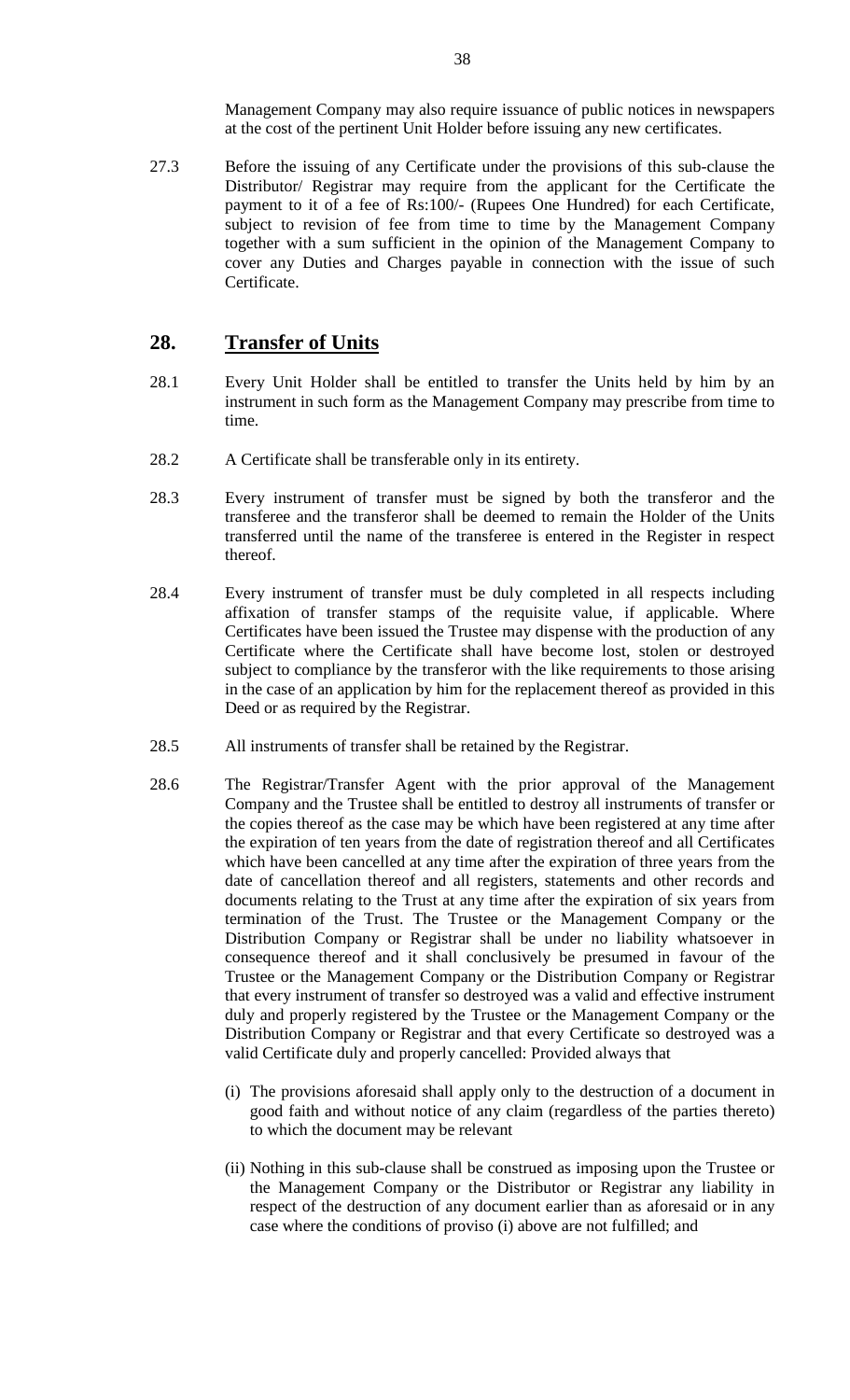(iii) Reference herein to the destruction of any document includes reference to the disposal thereof in any manner.

## **29. Pledge/Lien of Units**

- 29.1 Any Unit Holder as per the Investor Account Opening Form may request the Registrar to record a pledge / lien of all or any of his/their Units in favour of any third party legally entitled to invest in such Units in its own right. The Registrar shall register a lien on any Units in favour of any third party with the specific authority of the Management Company.
- 29.2 The pledge / lien once registered shall be removed by the authority of the party in whose favour the pledge / lien has been registered or through an order of a competent court. Neither the Trustee, nor the Management Company, nor the Registrar, shall be liable for ensuring the validity of any such pledge / lien. The disbursement of any loan or undertaking of any obligation against the constitution of such pledge / lien by any party shall be at the entire discretion of such party and neither the Trustee nor the Management Company nor the Registrar takes any responsibility in this matter.
- 29.3 Payments of dividends or the issue of bonus Units and redemption proceeds or any other benefits of the Units under pledge / lien shall be made to the pledge / lien holder for the account of the Unit Holder.
- 29.4 In case the Units are recorded with the Central Depository Company of Pakistan Limited in its capacity as a depository company, the pledge/lien shall be subject to conditions contained in the Central Depositories Act, 1997, and the Central Depository Company of Pakistan Limited Regulations

# **30. Audit**

- 30.1 The Management Company shall at the establishment of the Scheme and with the consent of the Trustee, appoint as auditor, a firm of chartered accountants who shall be independent of the auditor of the Management Company and the Trustee and such auditor shall not be appointed for more than three consecutive years. The Management Company may at any time, with the concurrence of the Trustee, remove the Auditors and appoint another Auditor in its place.
- 30.2 The following persons shall not qualify to be the Auditors of the Trust:
	- a) A person who is or at any time during the preceding three years was a director, officer or employee of the Management Company or the Trustee.
	- b) A person who is a partner of, or in employment of, a director, officer, employee, or Connected Person of the Management Company or Trustee.
	- c) The spouse of a director of the Management Company or Trustee,
	- d) A person who is indebted to the Management Company or Trustee, and
	- e) A body corporate.
- 30.3 Appointment of a partnership firm to be the Auditors shall be deemed to be the appointment of all persons who are partners in the firm for the time being.
- 30.4 The Auditors shall have access to the books, papers, accounts and vouchers of the Trust, whether kept at the office of the Management Company, Trustee,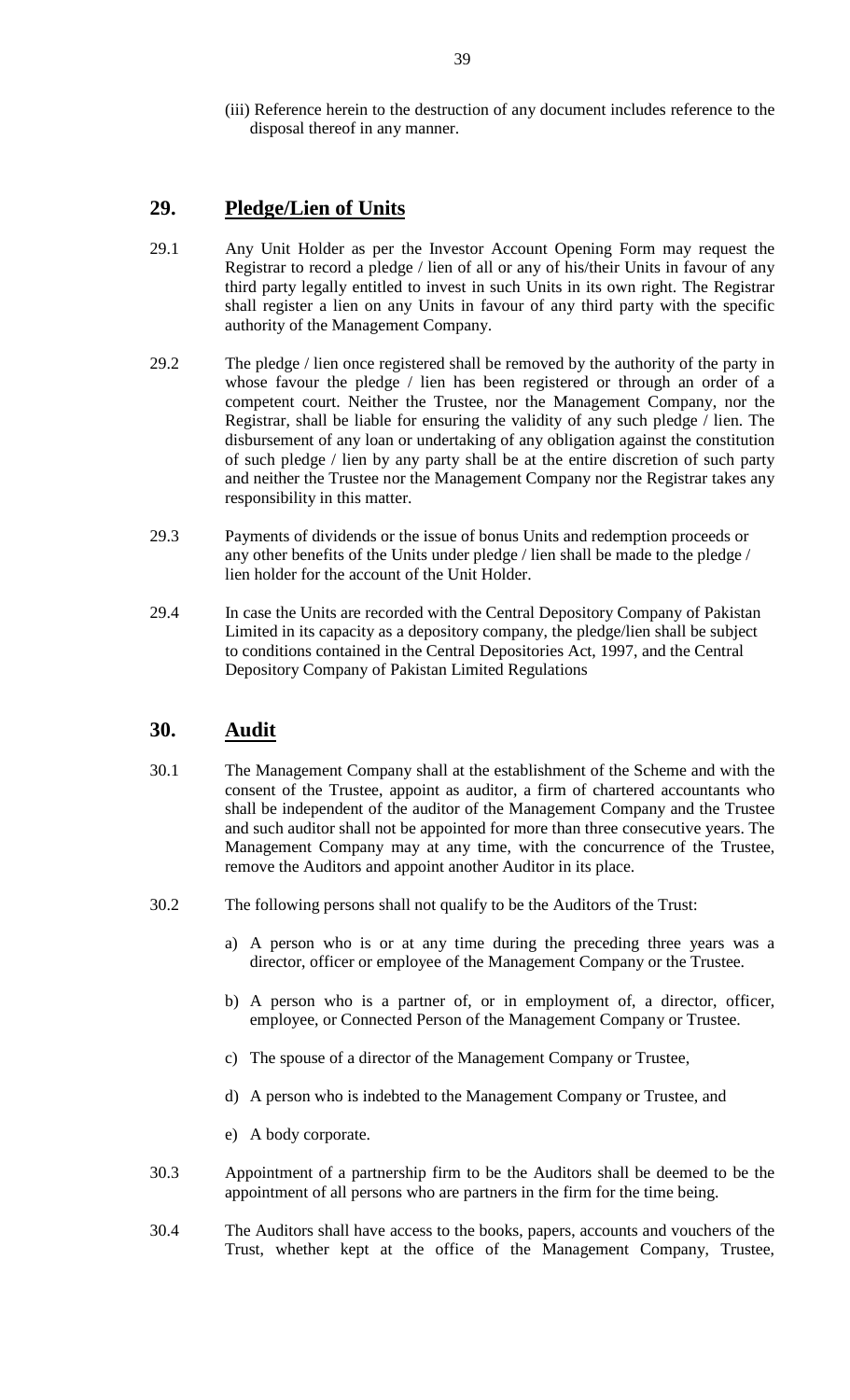Custodian, Registrar or elsewhere and shall be entitled to require from the Management Company, Trustee and their directors, officers and agents such information and explanations as considered necessary for the performance of audit.

- 30.5 The Trustee shall be entitled to require the Auditors to provide such further reports as may be agreed between the Trustee and the Management Company as may be considered necessary to facilitate the Trustee in issuing the certification required under the Rules.
- 30.6 The Auditors shall prepare a written report to the Unit Holders on the books of accounts of the Trust and the Statement of Assets and Liabilities and income and expenditure account and on every other document forming part of the Statement of Assets and Liabilities and income and expenditure account, including notes, statement or schedule appended thereto.
- 30.7 The contents of the Auditors report shall be as required in the Rules.
- 30.8 The Management Company shall:
	- a). Within one month of the close of the first and third quarter and within two months after the close of second quarter of its year of account, prepare and transmit to the Unit Holders and the SECP Statement of Assets and Liabilities as on the end of that quarter, profit and loss account, cash flow statement and a statement of changes in equity for that quarter, whether audited or otherwise, in accordance with the Rules.
	- b) Within four months of closing of the Accounting Period, prepare and transmit the annual report together with a copy of the Statement of Assets and Liabilities, income and expenditure account together with the Auditor's report for the Accounting Period to the SECP and Unit Holders in accordance with the Rules.

## **31. Arbitration**

In the event of any disputes arising out of this Trust Deed or Offering Document between the Management Company on the one part and the Trustee on the other part, including as to the respective rights and obligations of the Parties hereto, as well as those relating to the interpretation of the terms and conditions of this Trust Deed and/or the Offering Document relating to the Unit Trust, the same shall be referred to arbitration by two arbitrators, one to be appointed by the Management Company and the other to be appointed by the Trustee. In the event of lack of consensus between the two arbitrators, the matter shall be referred to an umpire, to be selected by the two arbitrators before commencement of the reference. The unanimous decision of both the arbitrators, or the decision of the umpire, as the case may be, shall be final and binding upon both the Parties. The arbitrators and the umpire shall be selected from amongst senior partners of renowned firms of chartered accountants, or senior partners of renowned Law Firms, or senior bankers or senior members of the Karachi Stock Exchange (Guarantee) Limited, (who may even be the heads of corporate members). The venue of the arbitration shall be Karachi. The arbitration shall be conducted in accordance with the Arbitration Act, 1940.

## **32. Confidentiality**

The Trustee and the Management Company and every director or officer of the said parties who are in any way engaged in the business of the Trust and all persons employed or engaged by the said parties in connection with the business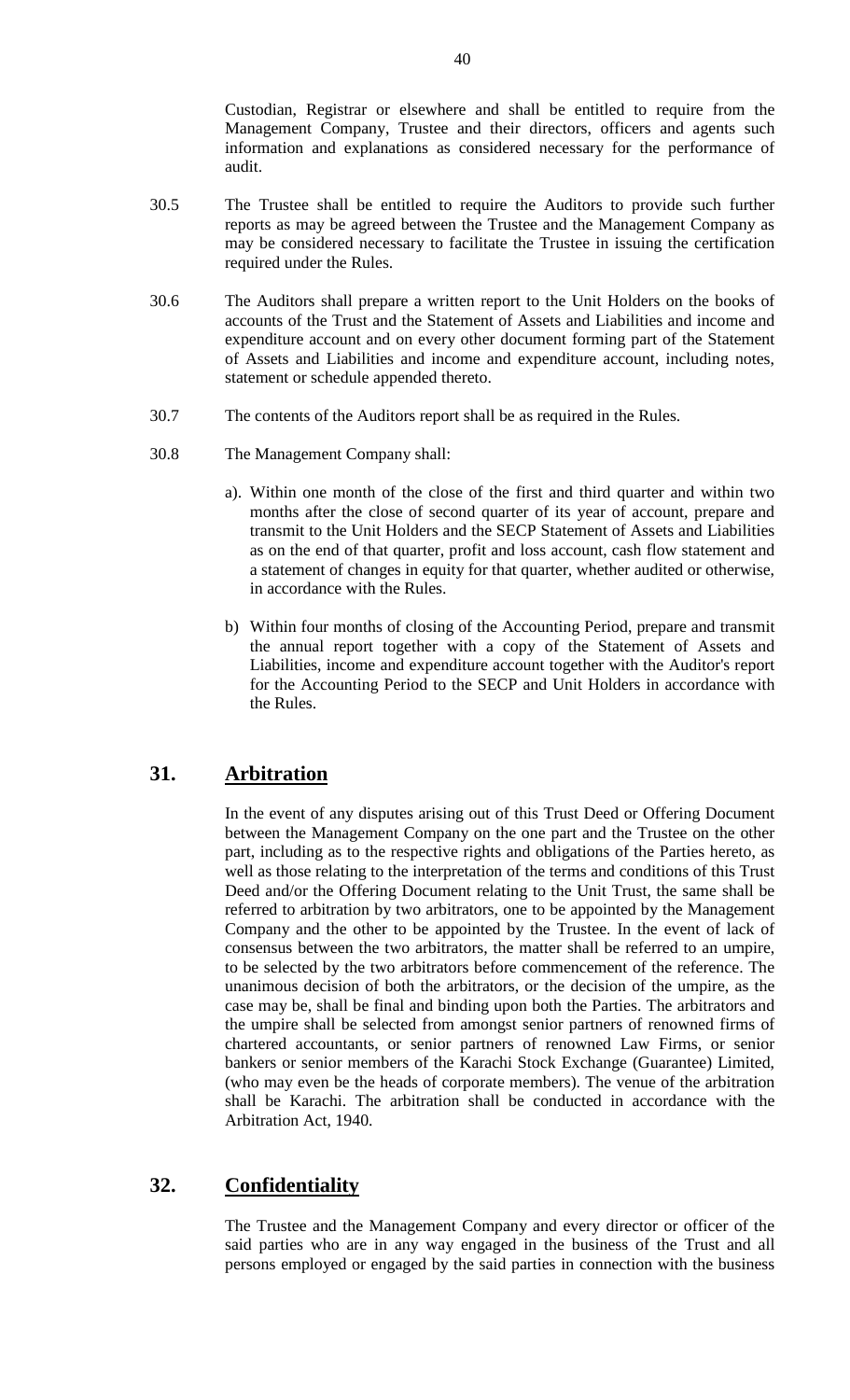of the Trust shall observe strict confidentiality in respect of all transactions of the Trust, its Unit Holders and all matters relating thereto and shall not disclose any information or document which may come to his knowledge or possession in the discharge of his duties except when required to do so in the ordinary course of performance of his duties or by law or if compelled by any court of law or a competent authority.

# **33. Miscellaneous**

- 33.1 Any notice required to be served upon the Unit Holders shall be deemed to have been duly given if sent by post or courier service to or left at his address as appearing in the Register. Any notice so served by post shall be deemed to have been served on the day following that on which the letter containing the same is posted, and in proving such service it shall be sufficient to prove that such letter was properly addressed, stamped and posted.
	- a) The Trustee or the Management Company shall advertise any such notice in two leading daily newspapers in Pakistan having wide circulation in the country.
	- b) Service of a notice or document to principal account holder shall be deemed effective service on all the other joint Unit Holders.
	- c) Any notice or document sent by post or courier service to or left at the registered address of a Unit Holders shall notwithstanding that such Unit Holders be then dead or bankrupt and whether or not the Trustee or the Management Company have notice of his death or bankruptcy be deemed to have been duly served and such service shall be deemed a sufficient service on all persons interested (whether jointly with or as claiming through or under him) in the Units concerned.
- 33.2 If at any time, any Clause of this Deed is or becomes in whole or in part illegal, invalid or unenforceable in any respect under the laws of any jurisdiction, the legality, validity and enforceability of the remaining Clauses of this Deed hereof, shall not in any way be effected or impaired thereby.
- 33.3 A copy of this Deed and of any such supplemental deed shall be made available for inspection at the respective Head Offices of the Trustee and of the Management Company at all times during usual business hours and shall be supplied by the Management Company to any person on application at a charge of Rs:100/- (Rupees One Hundred) per copy or at such rate as determined from time to time by the Management Company.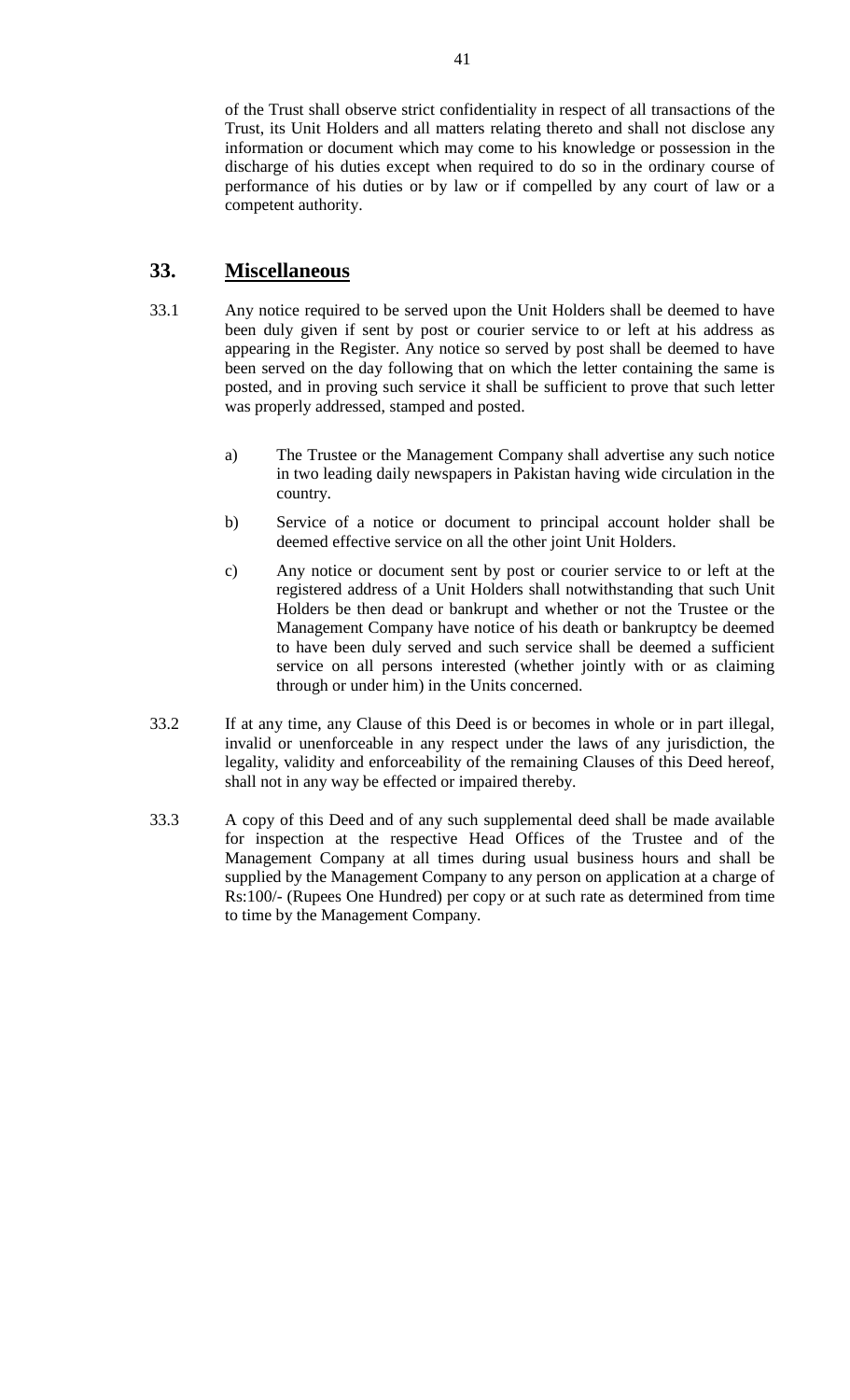## **34. Definitions**

Unless the context requires otherwise the following words or expressions shall have the meanings respectively assigned to them viz.:

- 34.1 "*Accounting Date*" means the thirtieth day of June in each year and any interim date(s) at which financial statements of the Unit Trust are drawn up. Provided that the Management Company may, with the written consent of the Trustee and after obtaining the necessary approvals from the relevant authorities, change such date to any other date and such change shall be intimated to the SECP.
- 34.2 *"Account Statement"* means statement of transaction in Units in the folio of the Unit Holder maintained within the Unit Holders' Register.
- 34.3 "*Accounting Period*" means a period ending on and including an Accounting Date and commencing (in case of the first such period) on the date on which the Fund is registered and (in any other case) from the end of the preceding Accounting Period.
- 34.4 "*Auditor*" means a firm of Chartered Accountants that is appointed by the Management Company with the consent of the Trustee as the auditor of the Fund, who shall be independent of the auditor of the Management Company and the auditor of the Trustee in accordance with the Rules.
- 34.5 *"Authorized Branch" or "Branches" or "Office" or "Offices"* means those branches of the Distribution Companies authorized by the Management Company from time to time under intimation to the Trustee for performing Distribution Functions.
- 34.6 "*Authorized Investment*" means any Shariah Compliant investments such as securities, shares, stocks, Sukuk Islamic Bonds, debentures, participation term certificates, Modaraba certificates, Musharika certificates, closed-end schemes, openended schemes, profit and loss sharing deposits, Musharika based term finance certificates or other equity based, unit trust based, asset backed and mortgage backed securities and other Shariah Compliant investments, as may be determined by Shariah Advisor and permissible under the Rules.

The Fund may subject to SECP and other regulatory approvals invest in Shariah compliant foreign securities issued, listed and traded outside Pakistan according to terms, guidelines and directions given by the SECP and the State Bank of Pakistan from time to time

- 34.7 "*Back-end Load*" means Sales Load deducted from the Net Asset Value in determining the Redemption Price.
- 34.8 "*Bank*" means a banking company licensed under the Banking Companies Ordinance, 1962.
- 34.9 *"Bank Account(s)"* mean(s) account(s) maintained with Bank(s) by the Trustee for the Fund, the beneficial ownership of which shall vest in the Unit Holders.
- 34.10 "*Business Day*" means a day on which banks or Stock Exchanges are open for business in Pakistan.
- 34.11 "*Certificate*" means the definitive certificate acknowledging the number of Units registered in the name of the Unit Holder issued at the request of the Unit Holder pursuant to the provisions of this Deed.
- 34.12 *"Charity"* means amount paid by Management Company out of the income of the Trust to charitable/welfare organization(s), in consultation with Shariah Advisor, representing income, which is Haram.
- 34.13 *"Companies Ordinance"* means the Companies Ordinance, 1984, as amended from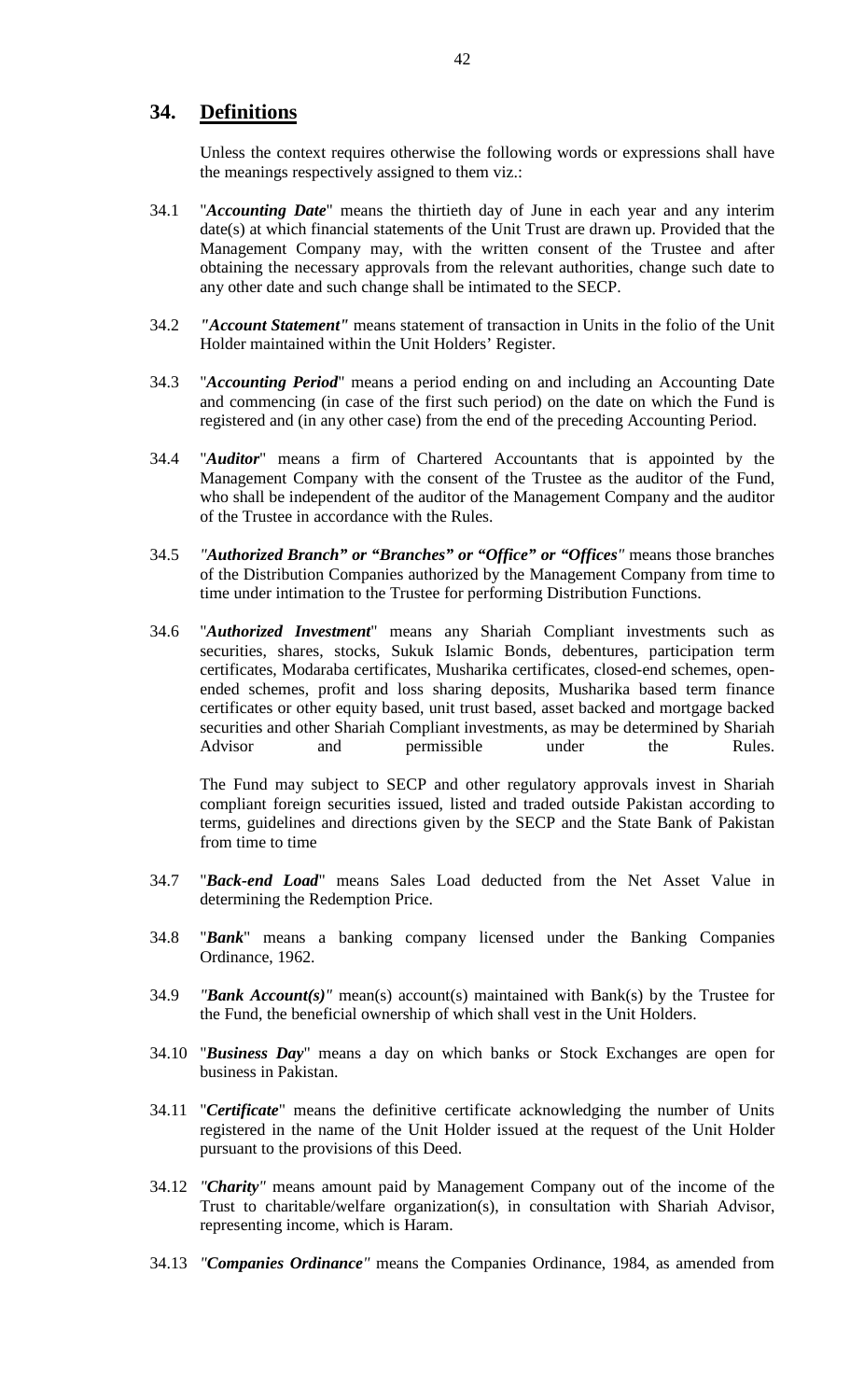time to time.

- 34.14 "*Connected Person*" shall have the same meaning as in the Rules.
- 34.15 "*Constitutive Document*" means Trust Deed which is the principal document governing the formation, management or operation of the Trust and any related material agreement envisaged under the Rules.
- 34.16 "*Contingent Load*" means Sales Load payable on redemption of Units within a certain number of years from the date of purchase, including at rate declining for every year Units are held by the pertinent Unit Holders.
- 34.17 "*Core Investors*" mean the initial investors, who shall be required to subscribe to and to hold number of Units of par value of not less than the aggregate amount prescribed under the Rules for a minimum two years from the date of payment in full for respective Core Units.
- 34.18 "*Core Units*" shall mean such Units of the Trust that are issued to Core Investors with the condition that these are not redeemable for a period of two years from the date of issue. However, such Units are transferable with this condition and shall otherwise rank *pari passu* with all other Units save for this restriction. Any transfer of these Core Units, during the first two years of their issue, shall be affected only on the receipt by the Transfer Agent of a written acceptance of this condition by the transferee.
- 34.19 *"Custodian***"** means a bank, a central depository company, or any other depository for the time being appointed by the Trustee under intimation to the Management Company to hold and protect the Deposited Property or any part thereof as custodian on behalf of the Trustee; provided the Trustee may also itself provide custodial services for the Fund at competitive terms, as part of the normal line of its business.
- 34.20 "*Deposited Property*" means the aggregate proceeds of the sale of all Units at Offer Price after deducting therefrom or providing thereout any applicable Sales Load, Front-end Load or Preliminary Charges, Duties and Charges and includes the Investment and all income, profit and other benefits arising therefrom and all cash and other assets movable or immovable and property of every description for the time being held or deemed to be held upon trust by the Trustee for the benefit of the Unit Holders pursuant to this Deed, including but not limited to shares, securities, deposits, right shares, letters of right and bonus shares, bank balances, profits, dividends, fees, commissions, all receivables, claims, contracts, licenses, privileges, whether accrued or accruing or contingent, but does not include any amount standing to the credit of the Distribution Account.
- 34.21 *"DIF"* means Dawood Islamic Fund.
- 34.22 "*Distribution Account*" means the account (which may be a current, or profit and loss sharing deposit account) maintained by the Trustee with a Bank approved by the Management Company in which the amount required for distribution of income to the Unit Holders shall be transferred. Income or profits, if any, including those accruing on unclaimed dividends in this account, which shall be transferred to the main account of the Fund from time to time, as part of the Deposited Property in consultation with the Shariah Advisor for the benefit of the Unit Holders.
- 34.23 "*Distribution Company or "Distributor"*" means a company including a Bank appointed by the Management Company in consultation with the Trustee for performing the Distribution Function and shall also include the Management Company itself, if it performs the Distribution Function.
- 34.24 "*Distribution Function*" means the functions with regard to:
	- (a) receiving applications with subscription moneys for issue of Units together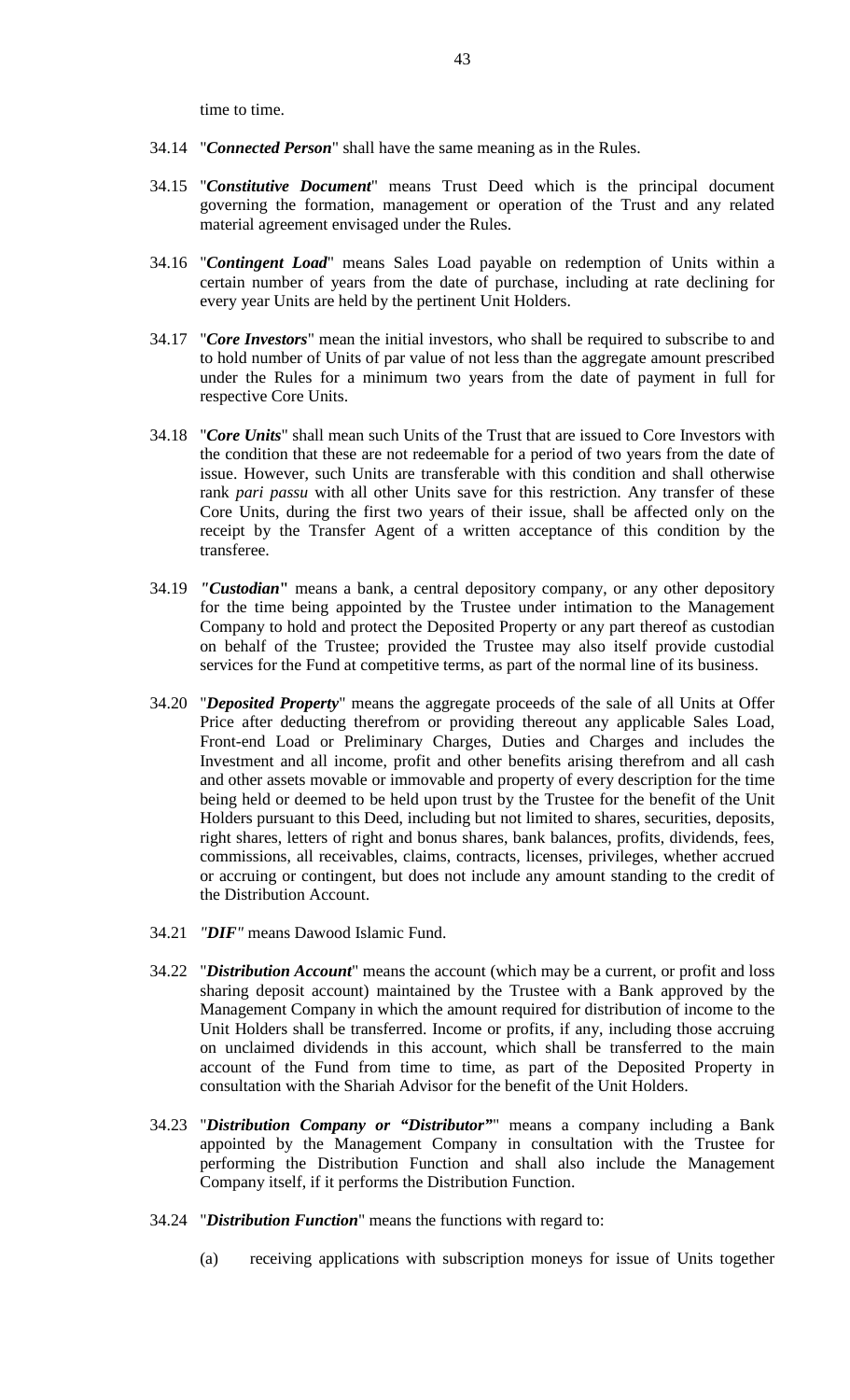with the aggregate Offer Price for Units applied for by the applicants;

- (b) issuing receipts in respect of (a) above;
- (c) interfacing with and providing services to the Unit Holders including receiving redemption applications, transfer applications, conversion applications and applications for change of address or issue of duplicate Certificates for immediate transmission to the Management Company or the Transfer Agent as may be appropriate; and
- (d) accounting to the Trustee for all (1) moneys received from the applicants for issuance of Units; (2) payments made to the Unit Holders on redemption of Units; and (3) expenses incurred in relation to the Distribution Function.
- 34.25 *Duties and Charges"* mean in relation to any particular transaction or dealing, all stamp and other duties, taxes, Government charges, brokerage, bank charges, transfer fees, registration fees and other duties and charges whether in connection with the constitution of the Deposited Property or the increase and decrease of the Deposited Property or the creation, issue, sale, transfer, redemption or purchase of Units or the sale or purchase of Investments or in respect of the issue, transfer, cancellation or replacement of a Certificate or otherwise which may have become or may be payable in respect of, or prior to, or upon the occasion of the transaction or dealing in respect of which such duties and charges are payable but do not include the remuneration payable to the Distribution Company or any commission payable to agents on sales and redemption of Units or any Loads thereon, any commission or any charges or costs which may have been taken into account in ascertaining the Net Asset Value.
- 34.26 "*Formation Cost*" means all preliminary and floatation expenses of the Trust including expenses in connection with authorization of the Scheme and its applications, fee payable to the SECP, execution and registration of the Constitutive Document, (issue, circulation and publication of the Offering Document) and all expenses incurred during and upto the Initial Period. Provided that the Formation Costs will not exceed 1% of the seed capital.
- 34.27 *Front-end Load or Preliminary Charges*" means the Sales Load that is included in the Offer Price of Units.
- 34.28 *"Halal"* means anything permitted by the Shariah.
- 34.29 *"Haram"* means anything prohibited by the Shariah.
- 34.30 "*Initial Period*" means a period determined by the Management Company not exceeding ten (10) calendar days during which the Units are offered at the Initial Price.
- 34.31 "*Initial Price*" means the price of Rs.100/- (at par) per Unit during the Initial Period as may be determined by the Management Company which shall not exceed a period of ten days provided that this period may be extended with the prior approval of the SECP.
- 34.32 "*Investment*" means any Authorized Investment forming part of the Deposited Property.
- 34.33 *"Investment Facilitator"* (sales agent) means an individual, firm, corporate or other entity appointed by the Management Company, at its own costs on the terms and conditions to be mutually agreed, to identify, solicit and assist investors in investing in the Scheme.
- 34.34 *"Islamic Bank"* means a Bank having license as Scheduled Islamic Commercial Bank from State Bank of Pakistan or a Bank, which accepts deposits on profit and loss basis and will include all Banks or financial institutions, approved by **Shariah**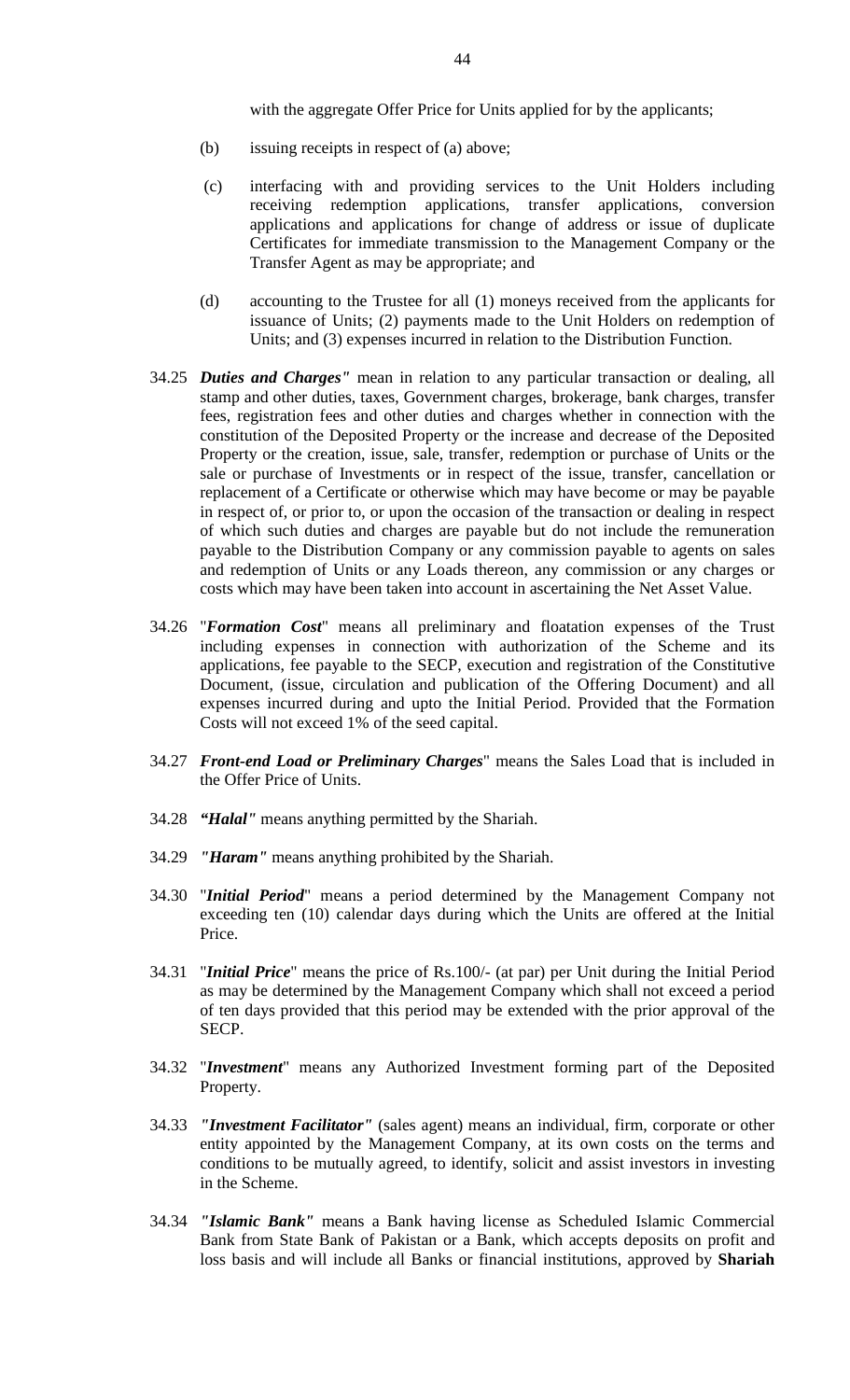**Advisor** for the purpose of banking by the Trust.

- 34.35 *"Management Company"* means Dawood Capital Management Limited.
- 34.36 *"Murabaha"* means a sale on mutually agreed profit. Technically it is a contract for sale in which the seller declares his cost and profit. As a financing technique, it involves a request by the client to the financier to purchase certain item for him, which is then sold to the client at a mutually agreed price.
- 34.37 *"Mudarib"* means a working partner, who provides entrepreneurship, skill and management under a Mudaraba agreement as distinct from the Rub-ul-Mal who provides the finance.
- 34.38 *"Musharika"* means a relationship established under a contract by the mutual consent of the parties for sharing of profits and losses arising from a joint enterprise or venture. All providers of capital are entitled to participate in management, but not necessarily required to do so. The profit is distributed among the partners in preagreed ratios, while the loss is borne by each partner strictly in proportion to respective capital contributions.
- 34.39 "*Net Assets*" shall have the same meaning as in the Rules.
- 34.40 "*Net Assets Value*" or *"NAV"* means per Unit value of the Trust arrived at by dividing the Net Assets by the number of Units outstanding.
- 34.41 "*No Load"* means no Sales Load payable on sale or redemption of Units.
- 34.42 "*Offer Price*" means the sum to be paid to the Trustee for issuance of one Unit, such price to be determined pursuant to Clause 7.2 of this Deed.
- 34.43 "*Offering Document*" means the prospectus, advertisement or other document (approved by the SECP) which contains the investment and distribution policy and all other information in respect of the Unit Trust, as required by the Rules and is circulated to invite offers by the public to invest in the Unit Trust.
- 34.44 "*Par Value*" means the face value of a Unit that shall be one hundred Rupees.
- 34.45 *"Personal Law"* means the law of inheritance and succession as applicable to the individual Unit Holder.
- 34.46 "*Redemption Price*" means the amount to be paid to the relevant Unit Holder of a Unit upon redemption of that Unit; such amount to be determined pursuant to Clause 7.4 of this Deed.
- 34.47 "*Register*" means the Register of the Unit Holders kept pursuant to the Rules and this Deed.
- 34.48 *"Registrar" or "Transfer Agent"* means an organization, including a Bank or a department of Management Company that the Management Company shall designate for performing the Registrar or Transfer Agent Functions, as defined hereafter.
- 34.49 "*Registrar or Transfer Agent Functions*" means the function with regard to:
	- (a) Maintaining the Register;
	- (b) Receiving applications for redemption and transfer/ transmission of Units directly from Unit Holder or legal representatives or through Distributor;
	- (c) Processing requests for issue, redemption, transfer and transmission of Units and requests for recording of pledge or for recording of changes in information/particulars/data with regard to the Unit Holders;
	- (d) Issuing Account Statements to the Unit Holders;
	- (e) Issuing Certificates including Certificates in lieu of undistributed income to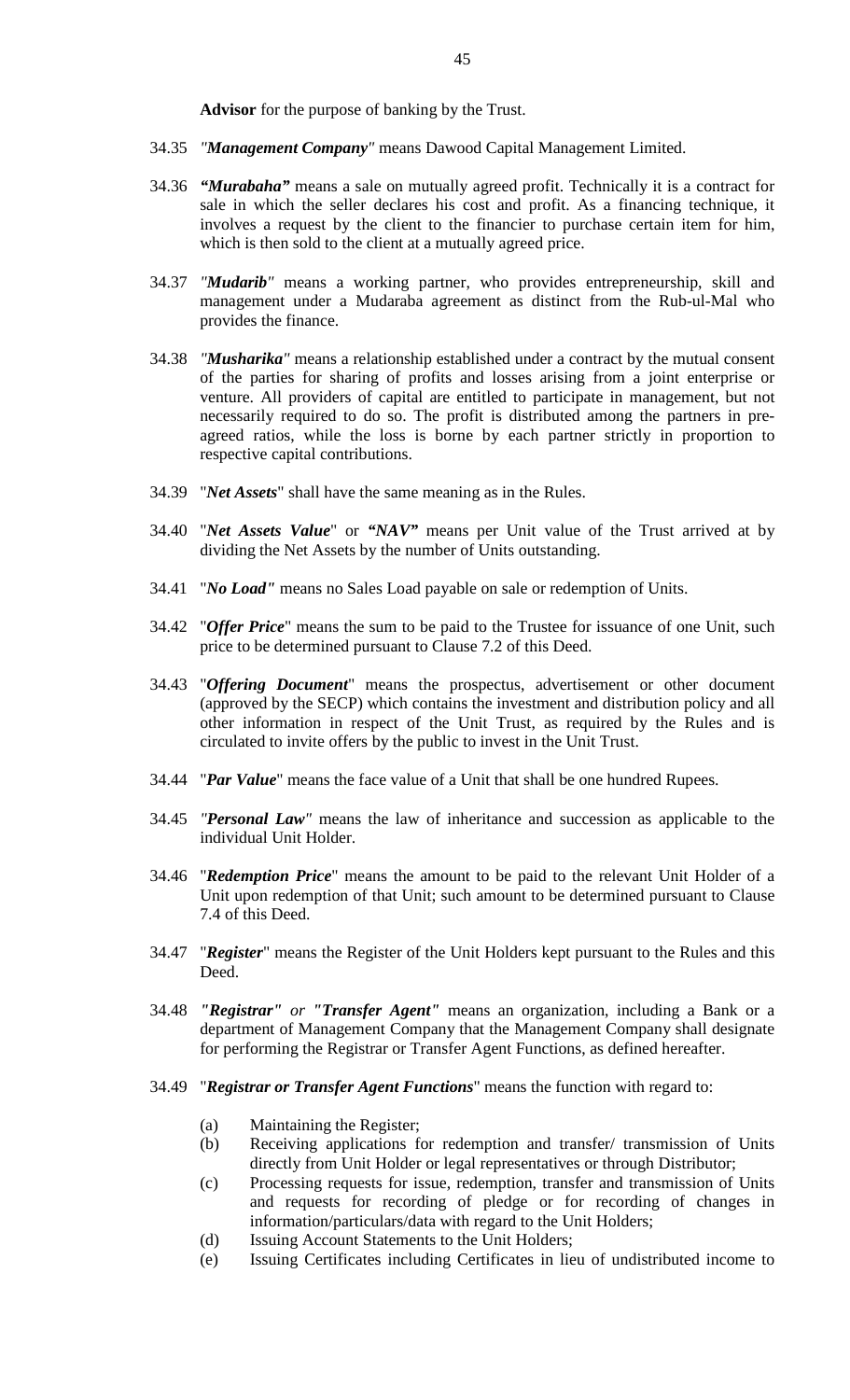Unit Holders;

- (f) Dispatching income distribution warrants; and allocating Units to Unit Holders on re-investment of dividends as per this Deed;
- (g) Canceling old Certificates on redemption or replacement;
- (h) Maintaining record of lien/pledge/charge; and
- (i) Keeping record of change of addresses/other particulars of the Unit Holders
- 34.50 *"Reporting or Base Currency*" means Pakistani Rupee in which financial statements are reported.
- 34.51 *"Rules"* mean the Non-Banking Finance Companies (Establishment and Regulation) Rules, 2003, as amended or replaced from time to time.
- 34.52 "*Sales Load*" means the sales charge or commission (excluding Duties and Charges) not exceeding five percent (5) of the Par Value, which may be included in the Offer Price of certain classes of Units or deducted from the Net Asset Value in order to determine the Redemption Price of certain classes of Units. The Management Company may apply different levels of Sales Load at its discretion, charge different levels of load to different investors.
- 34.53 *"SECP"* means the Securities and Exchange Commission of Pakistan, established under Section 3 of the Securities and Exchange Commission of Pakistan Act, 1997, and its legal successor.
- 34.54 *"Shariah"* means divine guidance as given by the Holy Qur'an and the Sunnah of Prophet Muhammad (PBUH) and embodies all aspects of the Islamic faith, including beliefs, practices, rules and principles.
- 34.55 *"Shariah Advisor"* means any other Islamic financial institution or a body of Islamic scholars, appointed by the Management Company under intimation to the Trustee with the approval of the SECP, having knowledge of Islamic finance, to supervise and monitor the activities of the Scheme and to ensure that all its activities comply with Shariah.
- 34.56 "*Stock Exchange*" means Karachi Stock Exchange, Lahore Stock Exchange, Islamabad Stock Exchange or any other physical or electronic stock exchange registered under the Securities & Exchange Ordinance and including any overseas markets in which securities as approved under the Authorized Investment are listed and/or traded.
- 34.57 "*Subscription Day"* means every Business Day provided that the Management Company may with the prior written consent of the Trustee and upon giving not less than seven days notice in the newspapers declare, any particular Business Day not to be a Subscription Day.
- 34.58 *"Transaction Costs"* means the costs incurred or estimated by the Management Company to cover the costs (such as, but not restricted to brokerage, Trustee's charges, management fee, taxes or levies on transactions, etc.) related to the investing or disinvesting activity of the Trust's portfolio, necessitated by the creation or cancellation of Units. The Management Company may apply Transaction Costs while determining Offer or Redemption Prices.
- 34.59 "*Trust*", "*Unit Trust*", *"Fund"*, or "*Scheme*" means the Unit Trust constituted by this Trust Deed for continuous offers for sale of Units.
- 34.60 "*Unit"* means one undivided share in the Trust.
- 34.61 "*Unit Holder*" means the investor for the time being entered in the Register as owner of a Unit including investors jointly so registered pursuant to the provisions of this Deed.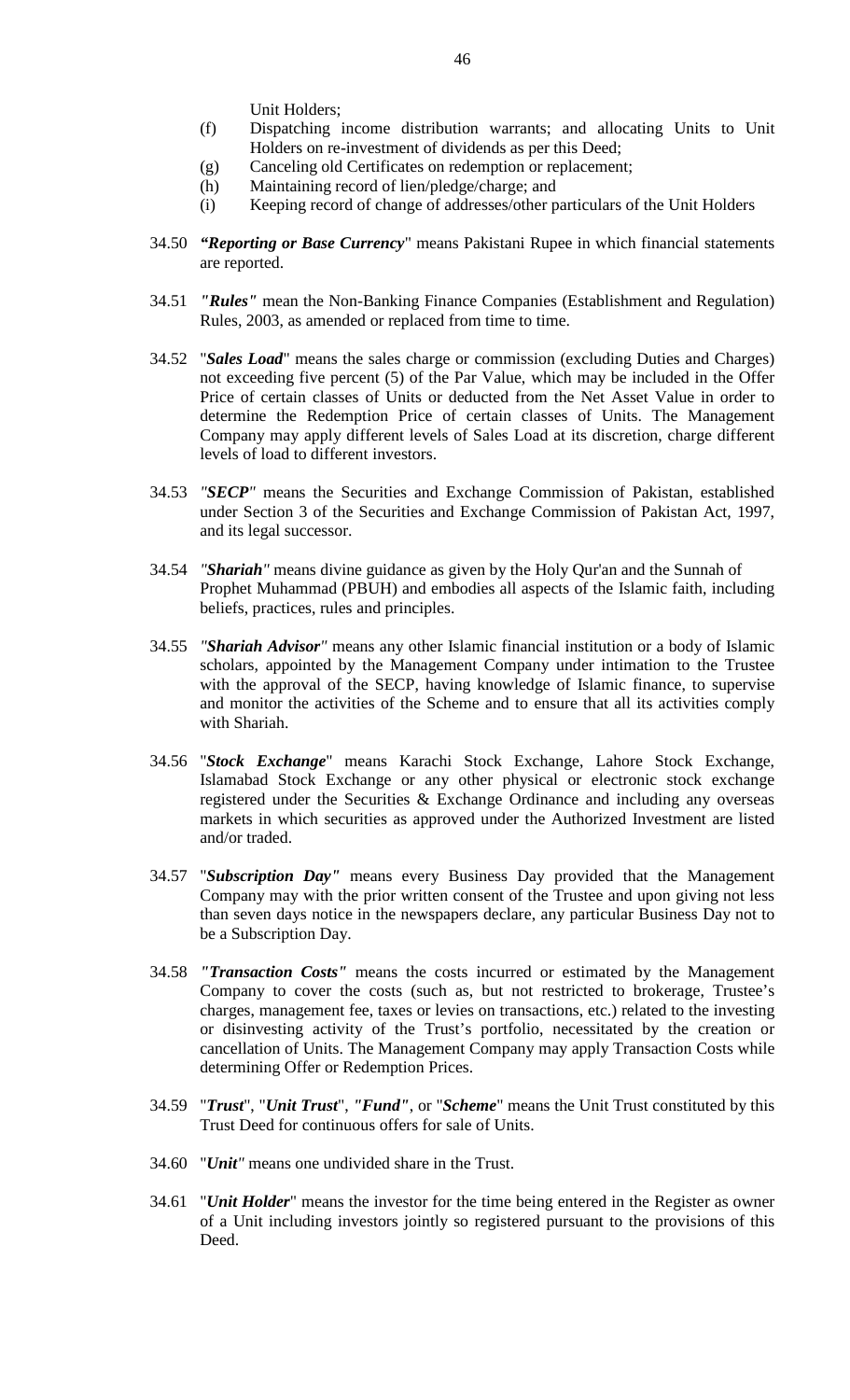34.62 *"Zakat"* has the same meaning as in Zakat and Ushr Ordinance (XVIII of 1980), 1980.

Words and expressions used but not defined herein shall have the meanings assigned to them in the Ordinance and the Rules, words importing persons include companies, corporations and other entities, words importing the masculine gender include the feminine gender, words importing singular include plural and words "written" or "in writing" include printing, engraving, lithography, or other means of visible reproduction. The headings and table of contents are for convenience only and shall not affect the construction of this Deed.

#### **IN WITNESS WHEREOF THIS DEED HAS BEEN EXECUTED ON THE DATE FIRST MENTIONED ABOVE.**

The Common Seal of **Dawood Capital Management Limited** was hereunto affixed in the presence of the Directors/Officers mentioned below:

#### **For Dawood Capital Management Limited**

1. <u>\_\_\_\_\_\_\_\_\_\_\_\_\_\_\_\_\_\_\_\_\_\_\_\_\_\_\_</u>

Designation: \_\_\_\_\_\_\_\_\_\_\_\_\_\_\_\_\_\_\_\_\_\_\_

| NIC No. |  |  |  |
|---------|--|--|--|
|         |  |  |  |

2. \_\_\_\_\_\_\_\_\_\_\_\_\_\_\_\_\_\_\_\_\_\_\_\_\_\_\_\_\_

Designation: \_\_\_\_\_\_\_\_\_\_\_\_\_\_\_\_\_\_\_\_\_\_\_\_

NIC No.\_\_\_\_\_\_\_\_\_\_\_\_\_\_\_\_\_\_\_\_\_\_\_\_

The Common Seal of **Central Depository Company of Pakistan Limited** was hereunto affixed in the presence of the Directors/Officers mentioned below:

For **Central Depository Company of Pakistan Limited** 

| Designation: |  |
|--------------|--|
|              |  |
|              |  |

| NIC No. |  |
|---------|--|
|---------|--|

2. \_\_\_\_\_\_\_\_\_\_\_\_\_\_\_\_\_\_\_\_\_\_\_\_\_\_\_\_\_

| Designation: |  |
|--------------|--|
|              |  |

### **WITNESSES**

1. \_\_\_\_\_\_\_\_\_\_\_\_\_\_\_\_\_\_\_\_\_\_\_\_\_\_\_ 2. \_\_\_\_\_\_\_\_\_\_\_\_\_\_\_\_\_\_\_\_\_\_\_\_\_\_